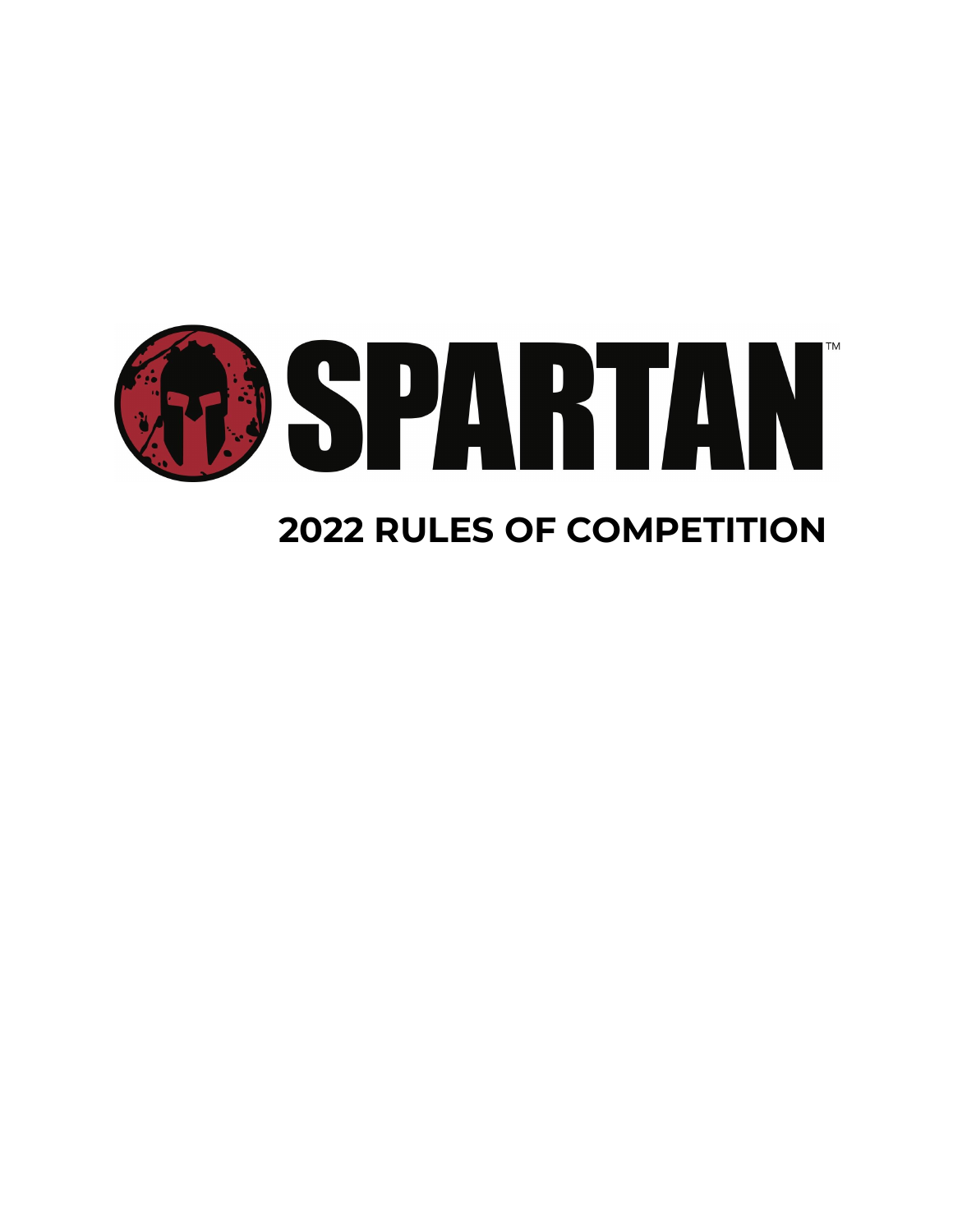

## **CONTENTS**

| 1. PART A                                   | 6               |
|---------------------------------------------|-----------------|
| 1.1 SCOPE                                   | 6               |
| 1.2 PURPOSE                                 | 6               |
| <b>1.3 VARIATIONS AND AMENDMENTS</b>        | $6\phantom{1}6$ |
| 2 PART B                                    | $\overline{7}$  |
| 2.1 DEFINITIONS OF KEY TERMS                | $\overline{7}$  |
| 3. PART C                                   | 8               |
| 3.1 PREPARATION AND TRAINING                | 8               |
| 3.2 COMPETITION STANDARD                    | 8               |
| 3.3 PASS / FAIL OBSTACLES                   | 9               |
| <b>3.4 TIME PENALTIES</b>                   | 9               |
| <b>3.5 GENERAL CONDUCT</b>                  | 9               |
| 3.6 RACE CONDUCT                            | 10              |
| 3.7 ABANDONED EQUIPMENT                     | 10              |
| 3.8 UNAUTHORIZED EQUIPMENT                  | 11              |
| 3.9 RACE AND HEAT STARTS                    | 11              |
| 3.10 UNREGISTERED COMPETITORS               | 11              |
| 3.11 ACTS WARRANTING SUSPENSION             | 12              |
| 3.12 EFFECT OF SUSPENSION                   | 12              |
| 3.13 REINSTATEMENT                          | 12              |
| 3.14 ACTS OF AGENTS                         | 13              |
| 3.15 SPECTATORS                             | 13              |
| 3.16 PACING                                 | 13              |
| 3.17 GENERAL OBSTACLE GUIDELINES            | 13              |
| 3.18 POST RACE REVIEW AND PENALTIES         | 14              |
| 3.19 PROTEST PERIOD                         | 15              |
| 3.20 DRUG TESTING AND ANTI-DOPING SANCTIONS | 16              |
| 3.21 PRIZE MONEY AND AWARDS                 | 16              |
| 3.22 TIMING                                 | 16              |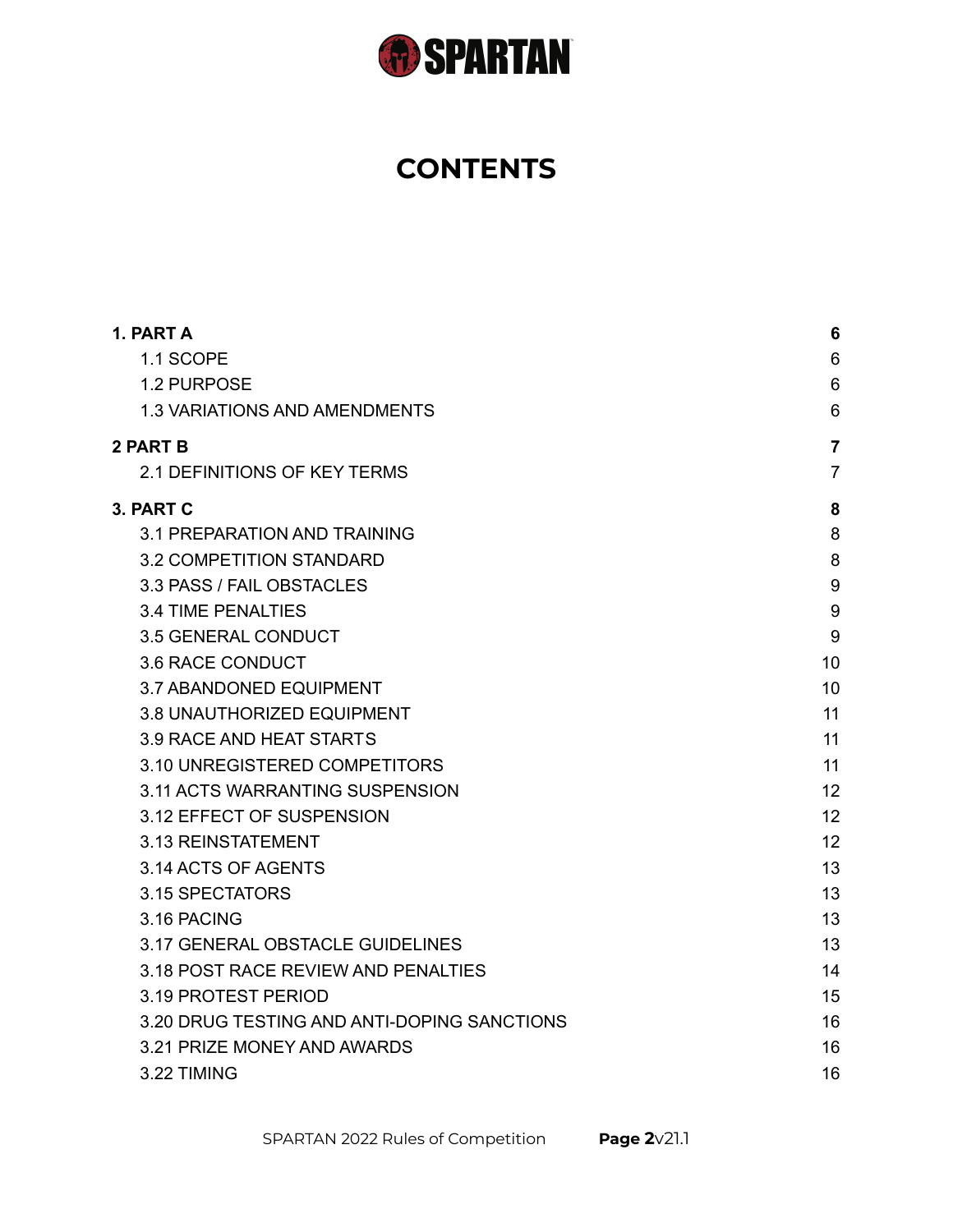

| 4 PART D                                                | 18 |
|---------------------------------------------------------|----|
| <b>4.1 MULTIPLE ATTEMPT PASS/FAIL OBSTACLES</b>         | 18 |
| 4.1.1 4', 5', 6', 7', 8' WALLS                          | 18 |
| 4.1.2 A-FRAME CARGO                                     | 18 |
| 4.1.3 ATLAS CARRY                                       | 19 |
| 4.1.4 BENDER                                            | 19 |
| 4.1.5 THE BOX                                           | 20 |
| 4.1.6 BRIDGE                                            | 20 |
| 4.1.7 FIRE JUMP                                         | 20 |
| 4.1.8 GAUNTLET                                          | 21 |
| 4.1.9 HERCULES HOIST                                    | 21 |
| 4.1.10 HURDLES                                          | 22 |
| 4.1.11 INVERTED WALL                                    | 22 |
| 4.1.12 O.U.T.                                           | 23 |
| 4.1.13 PLATE / TIRE DRAG                                | 23 |
| 4.1.14 ROLLING MUD, WATER MOATS, TRENCHES, ROLLING SNOW | 24 |
| 4.1.15 ROPE CLIMB                                       | 24 |
| 4.1.16 SLIP WALL                                        | 25 |
| 4.1.17 SNOW QUARTER-PIPE                                | 25 |
| 4.1.18 SPARTAN LADDER                                   | 26 |
| 4.1.19 SPARTAN SLED                                     | 26 |
| 4.1.20 STAIRWAY TO SPARTA                               | 27 |
| <b>4.1.21 TIRE FLIP</b>                                 | 27 |
| 4.1.22 VERTICAL CARGO                                   | 27 |
| 4.1.23 VERTICAL CARGO PLUS                              | 28 |
| 4.1.24 AIR BIKE                                         | 28 |
| 4.1.25 HAY WALL                                         | 29 |
| 4.1.26 LOG FLIP                                         | 29 |
| 4.1.27 10' WALL                                         | 30 |
| 4.1.28 SPARTAN COLUMNS                                  | 30 |
| 4.1.29 SLAM BALL                                        | 31 |
| 4.1.30 IRISH TABLES                                     | 31 |
| 4.1.31 WEIGHTED BURPEE                                  | 32 |
| 4.1.32 BOX JUMPS                                        | 32 |
| 4.1.33 JUMP ROPE                                        | 33 |
| 4.1.34 PUSH-UPS                                         | 34 |
| 4.1.35 ROWER                                            | 34 |
| 4.1.36 CAR HURDLE                                       | 34 |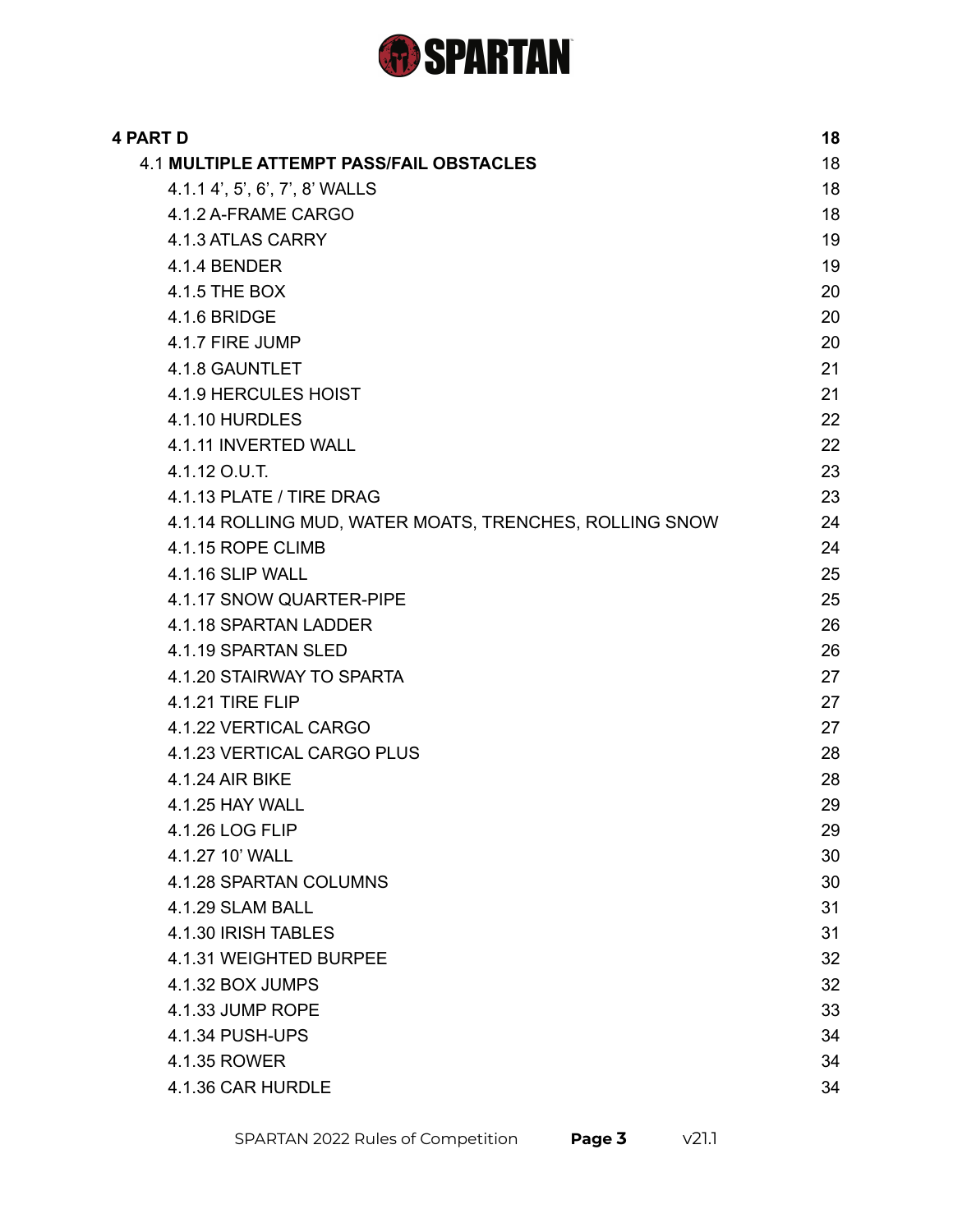

| 4.1.37 POLICE BARRICADES                                         | 34 |
|------------------------------------------------------------------|----|
| 4.1.38 TIRE HOP                                                  | 35 |
| <b>4.2 SINGLE ATTEMPT PASS/FAIL OBSTACLES</b>                    | 36 |
| 4.2.1 ADDUCTOR                                                   | 36 |
| 4.2.2 APE HANGER                                                 | 36 |
| 4.2.3 BALANCE BEAM                                               | 37 |
| 4.2.4 BEATER                                                     | 38 |
| $4.2.5$ HELIX                                                    | 38 |
| 4.2.6 MONKEY BARS                                                | 39 |
| 4.2.7 MULTI-RIG                                                  | 40 |
| 4.2.8 MULTI-RIG PLUS                                             | 40 |
| 4.2.9 OLYMPUS                                                    | 41 |
| <b>4.2.10 PIPE LAIR</b>                                          | 41 |
| 4.2.11 ROLLING EPIC                                              | 42 |
| 4.2.12 SPEAR THROW                                               | 42 |
| 4.2.13 TWISTER                                                   | 43 |
| 4.2.14 TYROLEAN TRAVERSE                                         | 44 |
| 4.2.15 Z WALL                                                    | 45 |
| 4.2.16 SLACKLINE                                                 | 45 |
| 4.2.17 MONKEY IN THE MIDDLE                                      | 46 |
| 4.2.18 MEMORY TEST                                               | 47 |
| 4.2.19 LOW RIDER                                                 | 47 |
| 4.2.20 TARZAN SWING                                              | 48 |
| <b>4.3 MANDATORY OBSTACLES</b>                                   | 49 |
| 4.3.1 ARMER                                                      | 49 |
| 4.3.2 BARBED WIRE / CORD / SCRIM NET LOW / TUBE CRAWLS           | 49 |
| 4.3.3 BUCKET CARRY                                               | 49 |
| 4.3.4 DUNK WALL                                                  | 50 |
| 4.3.5 FARMERS CARRY                                              | 51 |
| 4.3.6 JERRY CAN CARRY                                            | 51 |
| 4.3.7 LOG CARRY                                                  | 52 |
| 4.3.8 SANDBAG CARRY                                              | 53 |
| 4.3.9 SWIM / WATER CROSSING                                      | 53 |
| 4.3.10 CHAIN CARRY                                               | 54 |
| 4.3.11 WEIGHTED LOW CRAWL                                        | 54 |
| 4.3.12 LILY PADS                                                 | 55 |
| 4.3.13 CLIFF CLIMB                                               | 56 |
| 4.3.14 CARGO NET GROUND CRAWL                                    | 56 |
| 4.3.15 STONE CARRY                                               | 56 |
| V <sub>21.1</sub><br>SPARTAN 2022 Rules of Competition<br>Page 4 |    |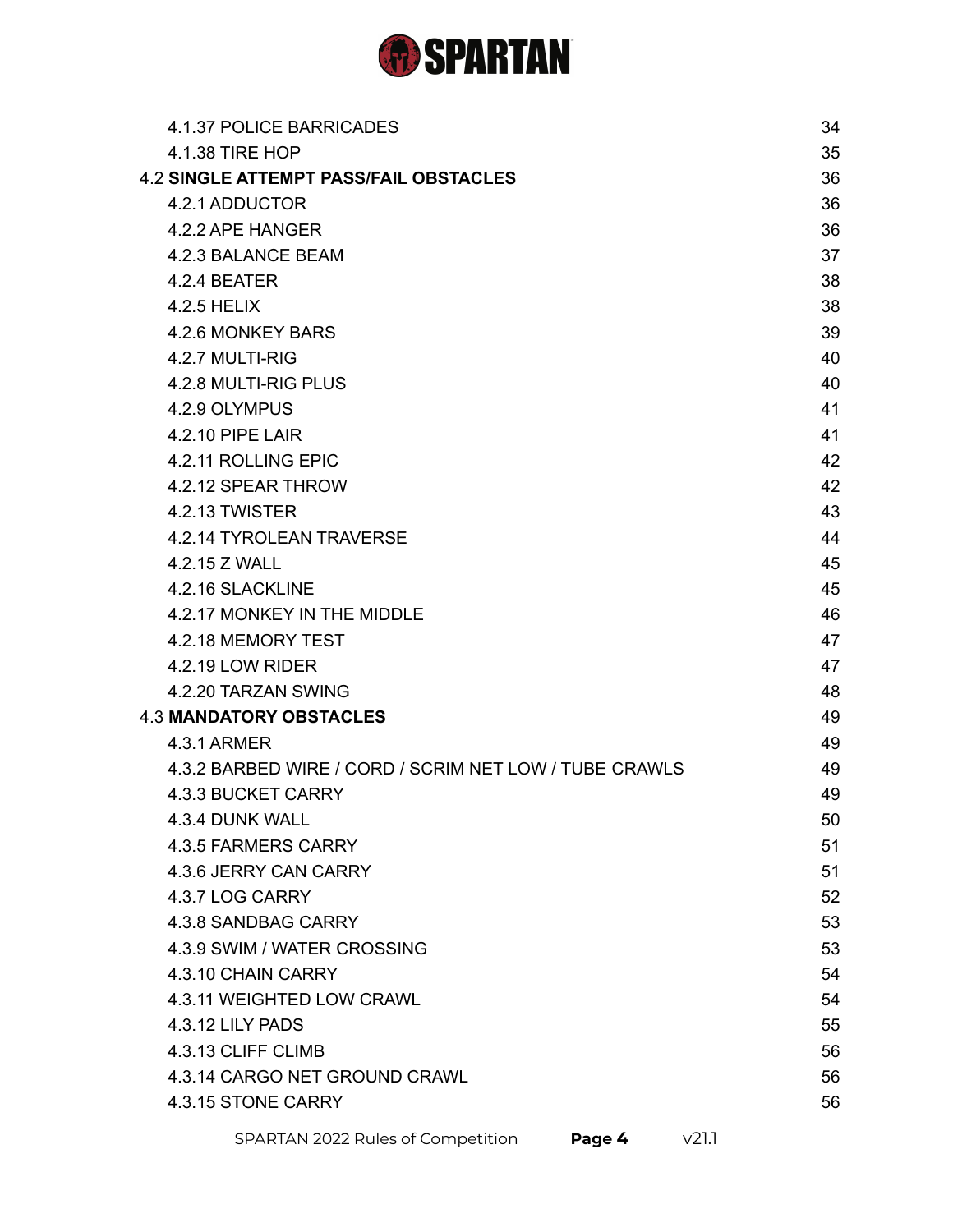

<span id="page-4-0"></span>

| 4.3.16 WEIGHTED VEST RUN | 57 |
|--------------------------|----|
| 5 PART E                 | 59 |
| 5.1 CHANGE HISTORY       | 59 |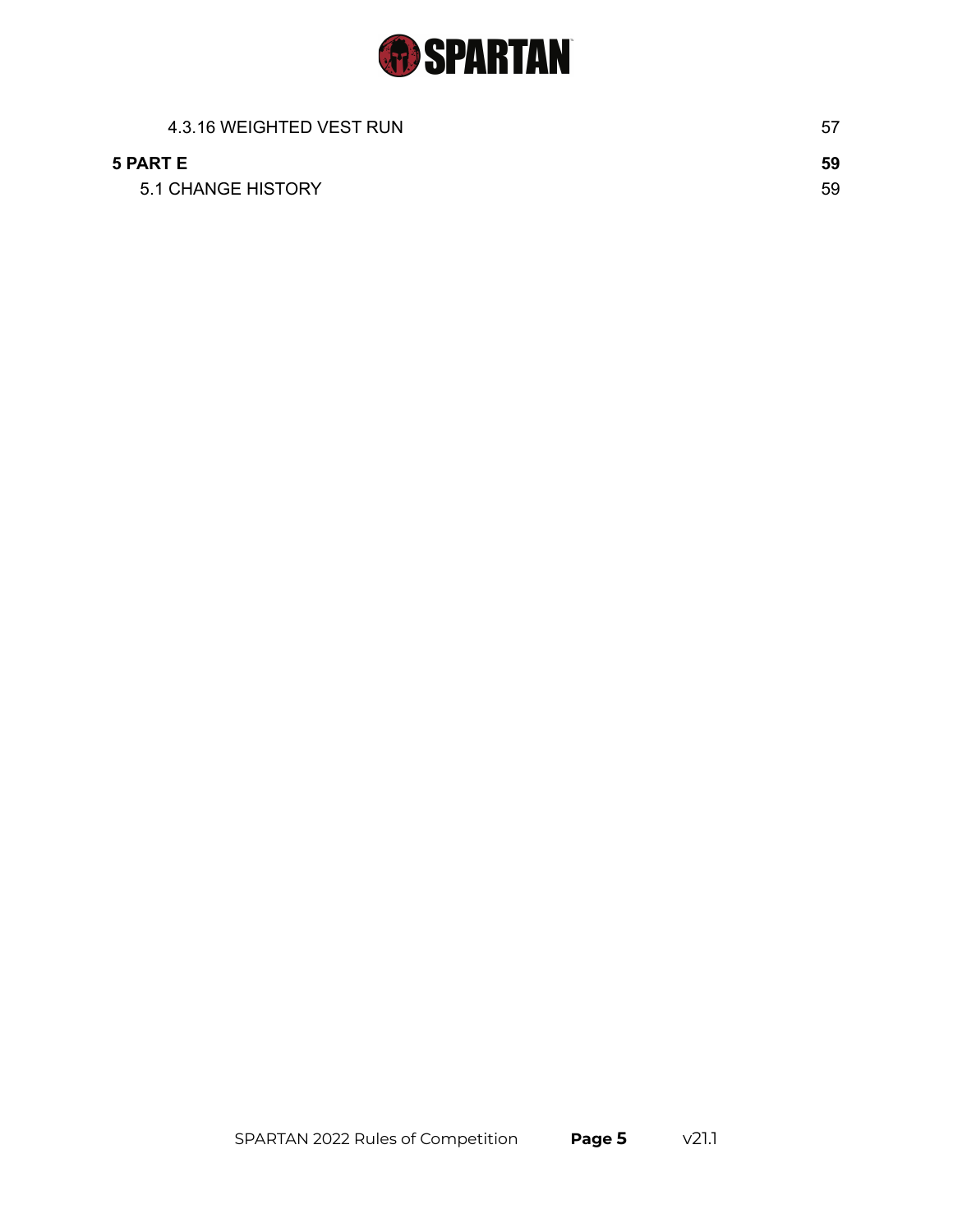

## **1. PART A**

## **SCOPE, PURPOSE AND VARIATIONS**

## <span id="page-5-0"></span>**1.1 SCOPE**

1.1.1 The following rules of competition ("Rules") are set forth and governed by Spartan and apply to all Spartan events and competitions globally. These Rules are binding on all competitors participating in any Spartan event.

## <span id="page-5-1"></span>**1.2 PURPOSE**

1.2.1 These Rules explain how a race should be officiated and seek to:

- a) ensure that all Spartan events are conducted in a fair and consistent manner and with a spirit of sportsmanship and integrity; and
- b) provide clear guidelines to facilitate globally standardized competition; and
- c) protect the health, safety, and well-being of competitors so far as this objective can be reasonably achieved in the sport of obstacle course racing.

## <span id="page-5-2"></span>**1.3 VARIATIONS AND AMENDMENTS**

1.3.1 Spartan may from time to time change these Rules and make further Rules in its absolute discretion.

1.3.2 The English language version of these Rules shall be controlling in all respects and shall prevail in case of any inconsistencies with translated versions, if any.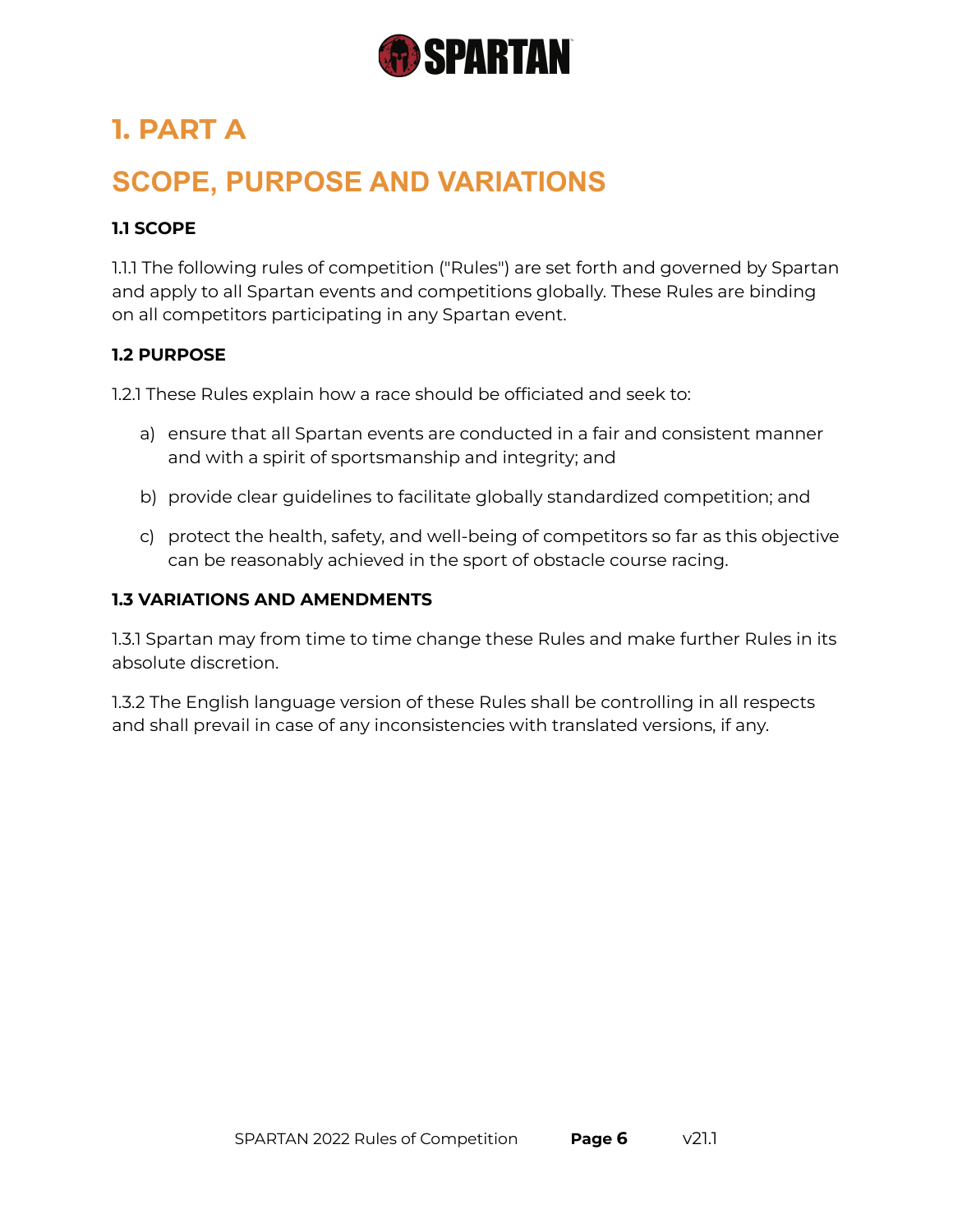

## <span id="page-6-0"></span>**2. PART B**

## **DEFINITIONS OF KEY TERMS**

## <span id="page-6-1"></span>**2.1 DEFINITIONS**

2.1.1 Categories: the various types of competitor levels defined as either Elite, Age Group, or Open.

2.1.2 Head Official: a person designated by Spartan as the chief decision maker on all matters of Rules at any event, and the ultimate authority for enforcing and interpreting these Rules.

2.1.3 Official: Any representative of Spartan designated to carry out event activities and responsibilities in a position of authority. This includes staff members, referees, and volunteers.

2.1.4 Heats and Waves: groups of competitors belonging to a category and separated by individual start times.

2.1.5 Mandatory Obstacles: any obstacle which a competitor must complete before progressing further on the course during a race.

2.1.6 Multiple Attempt (Pass/Fail) Obstacles: any obstacles that may be attempted as many times as necessary until successful completion or a penalty is awarded.

2.1.7 Single Attempt (Pass/Fail) Obstacles: any obstacle where once a competitor has committed to an attempt as defined within the specific rules for that obstacle, the obstacle must be completed successfully or a penalty will be awarded.

2.1.8 Referee: a Spartan appointed official tasked to ensure that all Rules are adhered to, usually posted at obstacles and in the video review tent, reporting to the Head Official.

2.1.9 Race Director: the Spartan appointed person responsible for the overall operations and execution of a Spartan event.

2.1.10 Truss: the main supporting structure of an obstacle typically seen as metal tubed diagonal, vertical, and horizontal load bearing beams & supports.

2.1.11 Timing and Results: the finish times of competitors in any particular race, and their overall position in their respective Category of competition.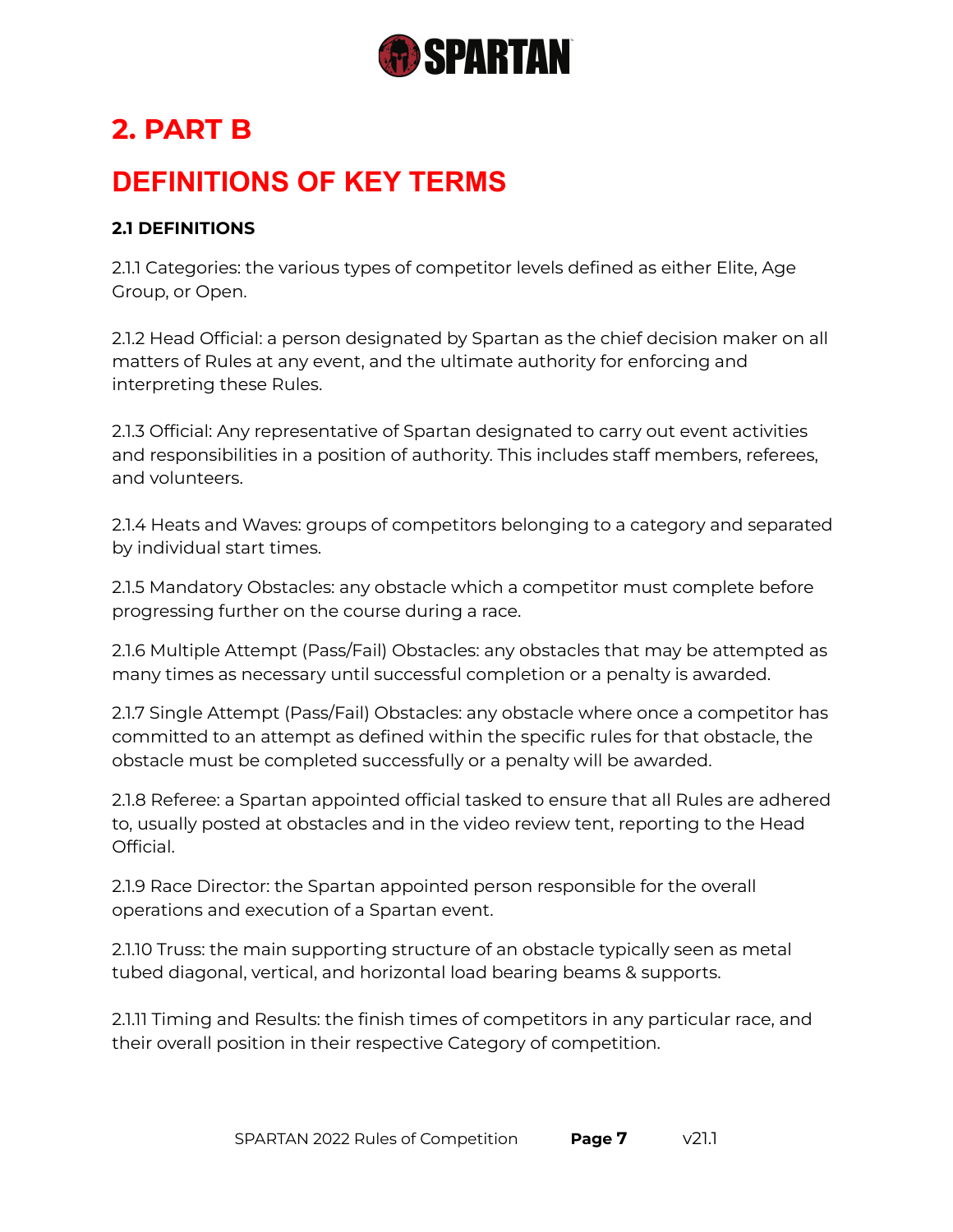

## <span id="page-7-0"></span>**3. PART C**

## **GENERAL RULES AND PENALTIES**

## <span id="page-7-1"></span>**3.1 PREPARATION AND TRAINING**

3.1.1 No person shall participate in a Spartan event unless that person:

- a) Is trained adequately for that specific event, as might be expected of a prudent person entering a similar competition; and
- b) Is in excellent health based on recent training, physical and other medical examinations, if any, and generally accepted standards of good health.

## <span id="page-7-2"></span>**3.2 COMPETITION STANDARD**

- a) All Elite and Age Group category competitors are expected to explicitly follow all of these Rules and participate in a spirited and competitive manner.
- b) Open category competitors are also expected to uphold these Rules in their entirety in the spirit of sportsmanship and personal accountability, regardless of the more relaxed competitive atmosphere within this category.
- c) The Head Official is ultimately responsible for the execution and upholding of these Rules.
- d) Any competitor that fails to start in their assigned heat start time may receive a time penalty or be disqualified.
- e) All Age Group competitors must participate and compete in the Age Group division corresponding to each competitor's age at the end of the calendar year.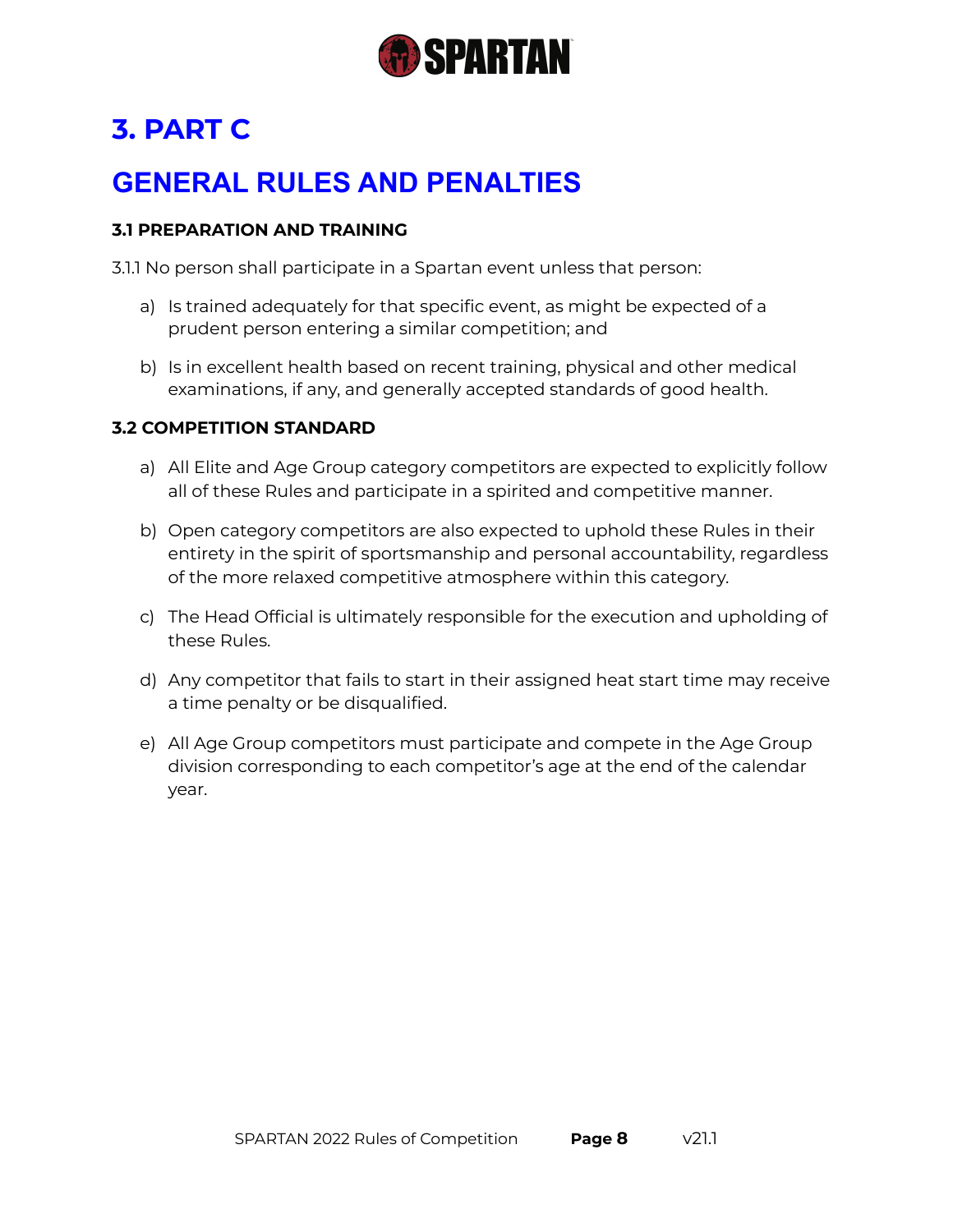

## <span id="page-8-0"></span>**3.3 PASS / FAIL OBSTACLES**

3.3.1 Single Attempt obstacles are considered Pass/Fail obstacles as defined in Section 2.1.6.

3.3.2 Multiple attempt obstacles are considered Pass/Fail obstacles as defined in Section 2.1.5.

## <span id="page-8-1"></span>**3.4 TIME PENALTIES**

3.4.1 Any competitor who completes 19 burpees or less at Sprint, Super, Beast or Ultra events or 9 burpees or less at Stadion events at a single obstacle shall have a 10 minute penalty added to their overall finish time.

3.4.2 Each time a competitor completes fewer than 30 burpees but more than 19 at Sprint, Super, Beast and Ultra events and fewer than 15 but more than 9 at Stadion events, a 30 second penalty per burpee missed shall be added to their overall finish time.

a) For example, John completes a 26 burpee penalty at a Sprint, thus completing 4 fewer than the mandatory 30 for this event type. He will have 120 seconds added to his finish time, which equates to 30 seconds per missed burpee.

3.4.3 During the race or during the post-race review period prior to the awards, if it is determined that a competitor attempted and failed a Pass/Fail obstacle but did not complete the mandatory number of burpees or alternative penalty (such as a crawl or run loop), a 10 minute time penalty shall be added to their overall finish time. If the number of burpees missed is able to be accurately counted, then the penalty described in 3.4.2 may be retroactively applied.

## <span id="page-8-2"></span>**3.5 GENERAL CONDUCT**

3.5.1 When participating in a Spartan event and while on an event site, all competitors must:

- a) act in compliance with these Rules; and
- b) treat all fellow competitors, Spartan staff members, Spartan volunteers, spectators, and members of the public with fairness, respect and courtesy at all times; and
- c) refrain from the use of abusive, threatening, or insulting language or conduct; and
- d) report any personal violation of these Rules to the Head Official or voluntarily withdraw from the event.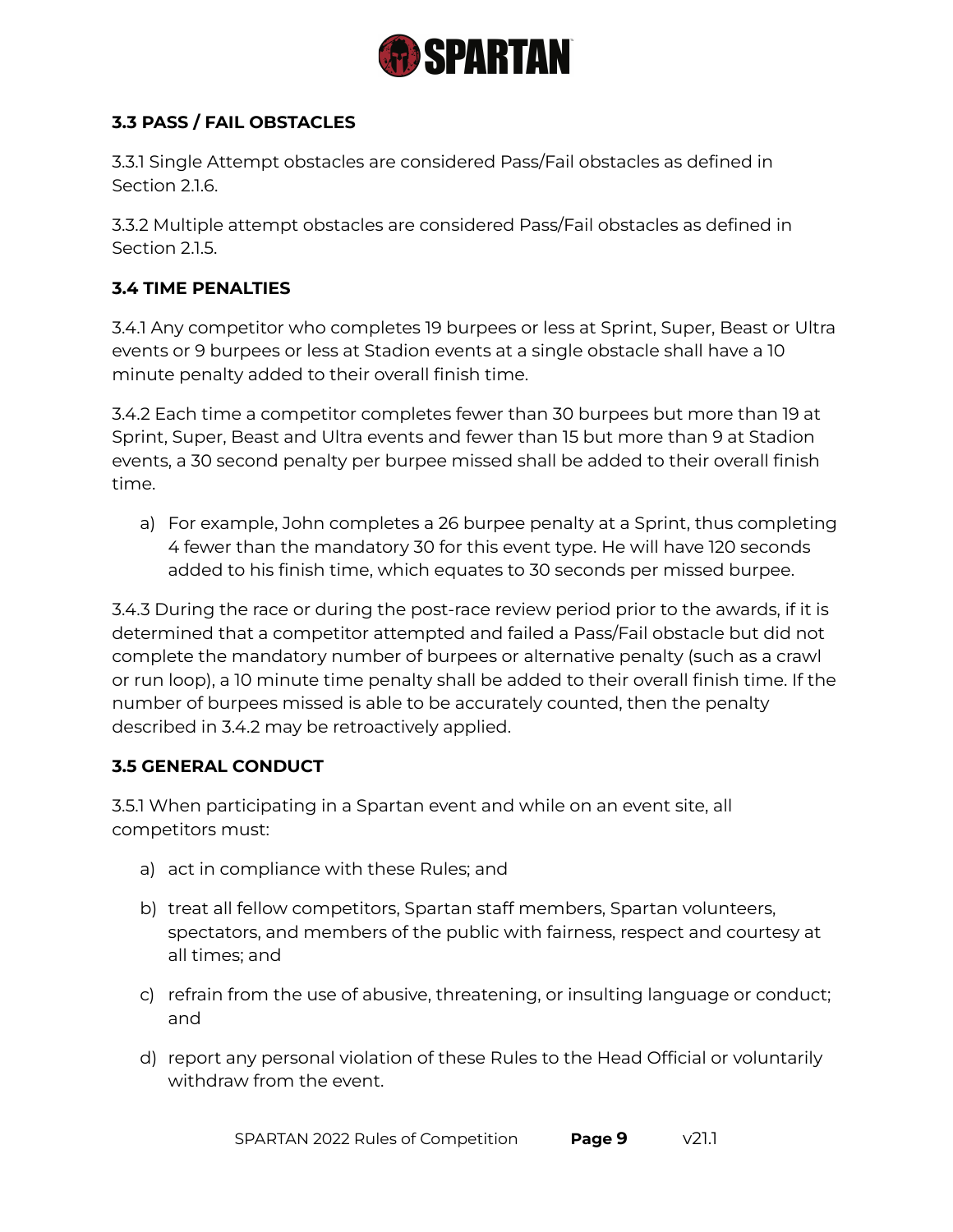

3.5.2 Violations of General Conduct may result in a penalty depending on the severity of the violation, as determined at the sole discretion of the Head Official.

## <span id="page-9-0"></span>**3.6 RACE CONDUCT**

3.6.1 When on course during competition, competitors must:

- a) cover the official course in its entirety. It is each competitor's responsibility to follow the course correctly; and
- b) not intentionally impede another competitor's forward progress. Jostling, running across, charging, or otherwise interfering with other competitors is prohibited; and
- c) not accept from any person, other than a Spartan official, physical assistance in any form including taking or utilizing given food, drink, equipment, physical support, or pacing unless an express exception has been granted and approved in writing by Spartan. The receipt of information regarding the progress, race times and results, or location of other competitors on the official course shall not be considered the acceptance of unauthorized assistance; and
- d) be solely responsible for plainly displaying their race number on their headband at all times, and shall maintain the race number on the headband in an unaltered, unobstructed and readable state at the start and finish lines, and on the course at all times. A competitor may momentarily protect their headband during situations where it may be lost; and
- e) not start the race without their headband and race number properly displayed. Competitors must only use a race number assigned specifically to them for each event.

## <span id="page-9-1"></span>**3.7 ABANDONED EQUIPMENT**

3.7.1 No competitor shall leave any equipment or personal items on a race course, regardless of their position on the course. Littering is strictly prohibited. Food wrappers and other packaging may be disposed of in designated trash bins. Any competitor in violation of this rule will be subject to disqualification at the discretion of the Head Official.

3.7.2 Any equipment carried by a competitor before attempting an obstacle must be carried by them on their person throughout all stages of the attempt. Discarding equipment during the attempt, even if done momentarily, is not permitted. Any competitor in violation of this rule will be subject to a 10 minute penalty at the discretion of the Head Official. It may be removed while completing burpees.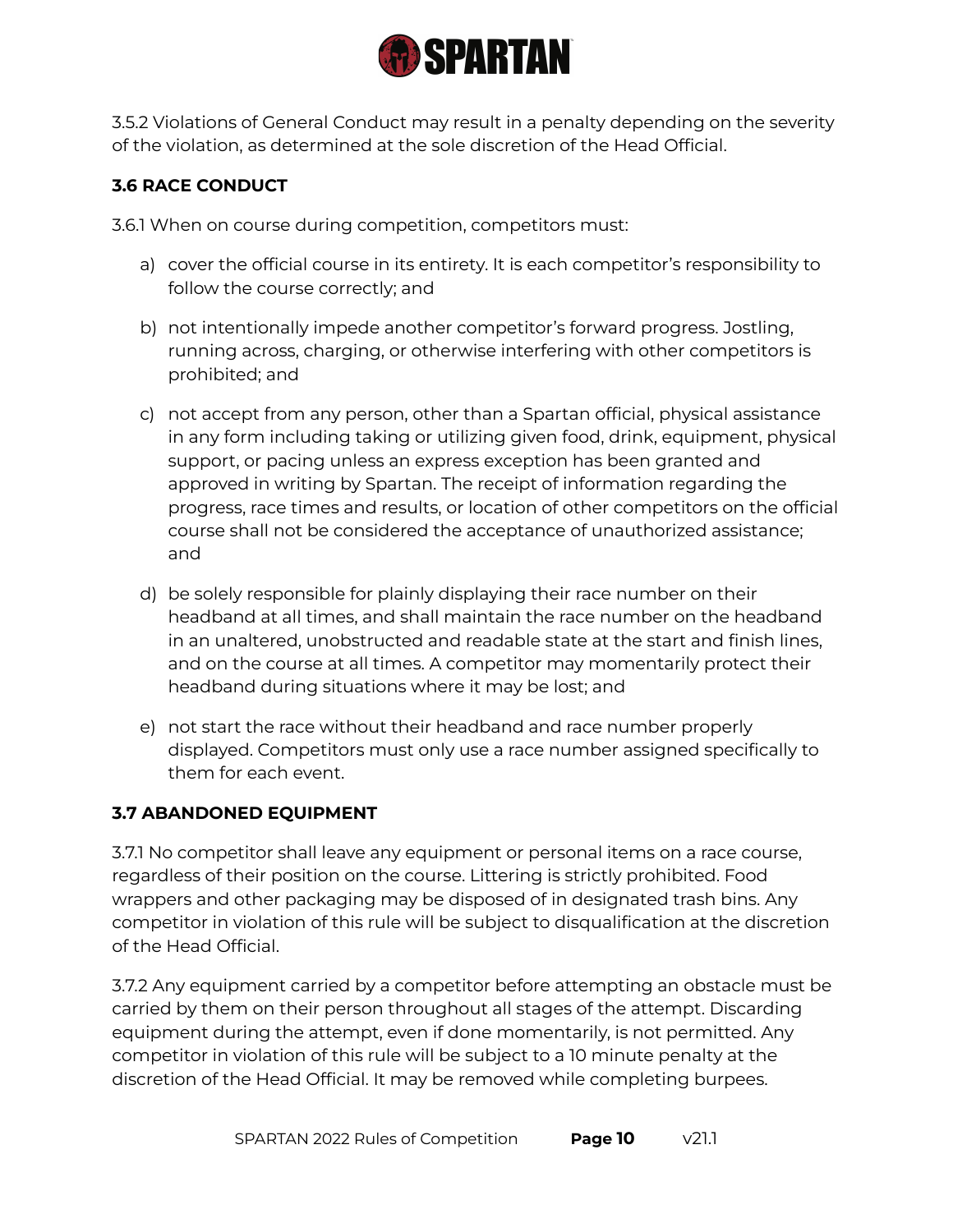

## **3.8 UNAUTHORIZED EQUIPMENT**

3.8.1 No competitor shall use any equipment which the Head Official determines to be improper, including but not limited to equipment which might provide an unfair advantage or endanger other competitors.

3.8.2 No competitor shall, at any time during an event, use or wear a hard cast, crampons or metal studs, external rigging, trekking poles, headsets, radios, personal audio devices including MP3 players, glue, non liquid chalk or any other item deemed to provide a competitive advantage by the Head Official. Gloves, athletic tape, or first aid bandages are permitted to be used. Unless otherwise provided for in these Rules, any competitor in violation of this rule will be subject to disqualification.

## **3.9 RACE AND HEAT STARTS**

3.9.1 All competitors shall start in and with the their assigned starting heat, wave or group. Any competitor who starts in an incorrect heat shall be ineligible for awards including qualification to any championship events.

3.9.2 Elite competitors who do not start in the correct wave will be moved to the Open category.

3.9.3 Age Group competitors who achieve a top 3 placement (a podium position) and do not start with the rest of their Age Group at their designated heat time shall be issued a 30 minute time penalty.

3.9.4 A competitor may not pre-run a designated Spartan course or engage with any obstacle on the course prior to race day unless explicitly approved beforehand by the Race Director and/or Head Official. Violation of this rule shall result in disqualification.

## <span id="page-10-1"></span><span id="page-10-0"></span>**3.10 UNREGISTERED COMPETITORS**

3.10.1 Any person who participates in any part of an event without first properly registering and paying any registration fees as stipulated by Spartan may be suspended or barred from all Spartan events for a period of up to one year.

<span id="page-10-2"></span>3.10.2 Any person who assists a competitor with unregistered or unauthorized event entry by providing a race number, headband, and/or timing chip to that competitor may be suspended from all Spartan events for a time period to be determined at Spartan's discretion, including a lifetime ban from all Spartan events.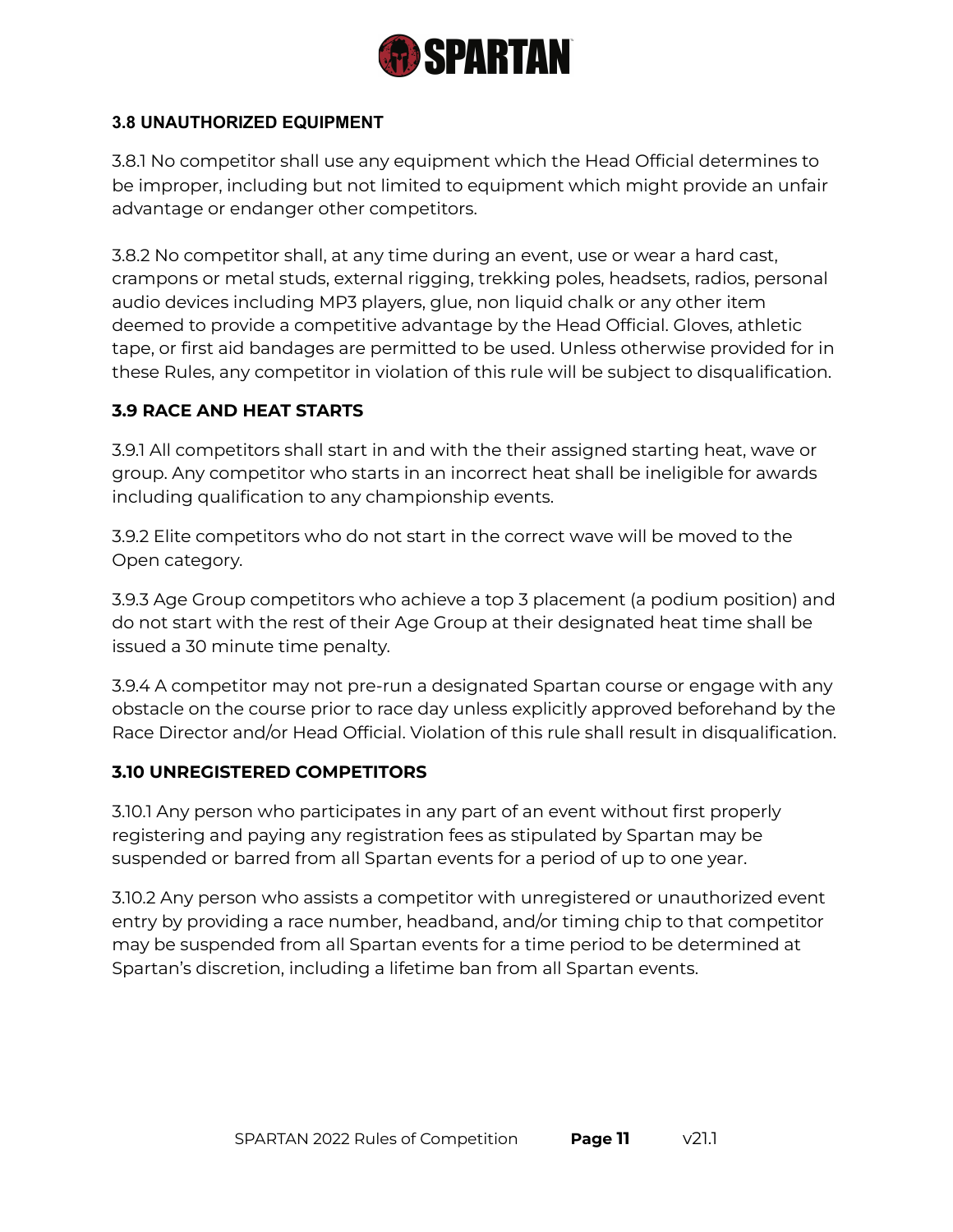

## <span id="page-11-0"></span>**3.11 ACTS WARRANTING SUSPENSION**

<span id="page-11-1"></span>3.11.1 In addition to other penalties outlined in these Rules which may be imposed at the discretion of Spartan, the following acts may be grounds for suspension for a period of time designated by Spartan at its discretion:

- a) flagrant or willful violation of the Competitive Rules; and
- b) gross or continued unsportsmanlike conduct; and
- c) physical violence directed toward a race official, competitor, volunteer, spectator, or another person; and
- d) any fraudulent act, such as falsifying name or age, filing a false affidavit or protest, or providing false information to Spartan or race officials; and
- e) intentionally participating in an event despite failure to register; and
- f) repetitive or recurring violations of the Rules; and
- g) failure to notify a race official after withdrawing from a race; and
- h) violation of the Anti Doping Rules set forth in Section 3.19; and
- i) refusal to abide by the final determination and judgement by Spartan of any matter relating to these Rules; and
- j) any act which disgraces or brings discredit to Spartan or the sport of Spartan obstacle course racing (Spartan OCR).

## **3.12 EFFECT OF SUSPENSION**

3.12.1 Any person suspended from Spartan shall be ineligible to participate in any Spartan event and shall be disqualified from all Spartan events during the suspension period and until that person has applied for and received written notice of reinstatement from Spartan.

## **3.13 REINSTATEMENT**

3.13.1 Any person who has been suspended must apply in writing to Spartan for reinstatement after or immediately preceding expiration of the suspension period.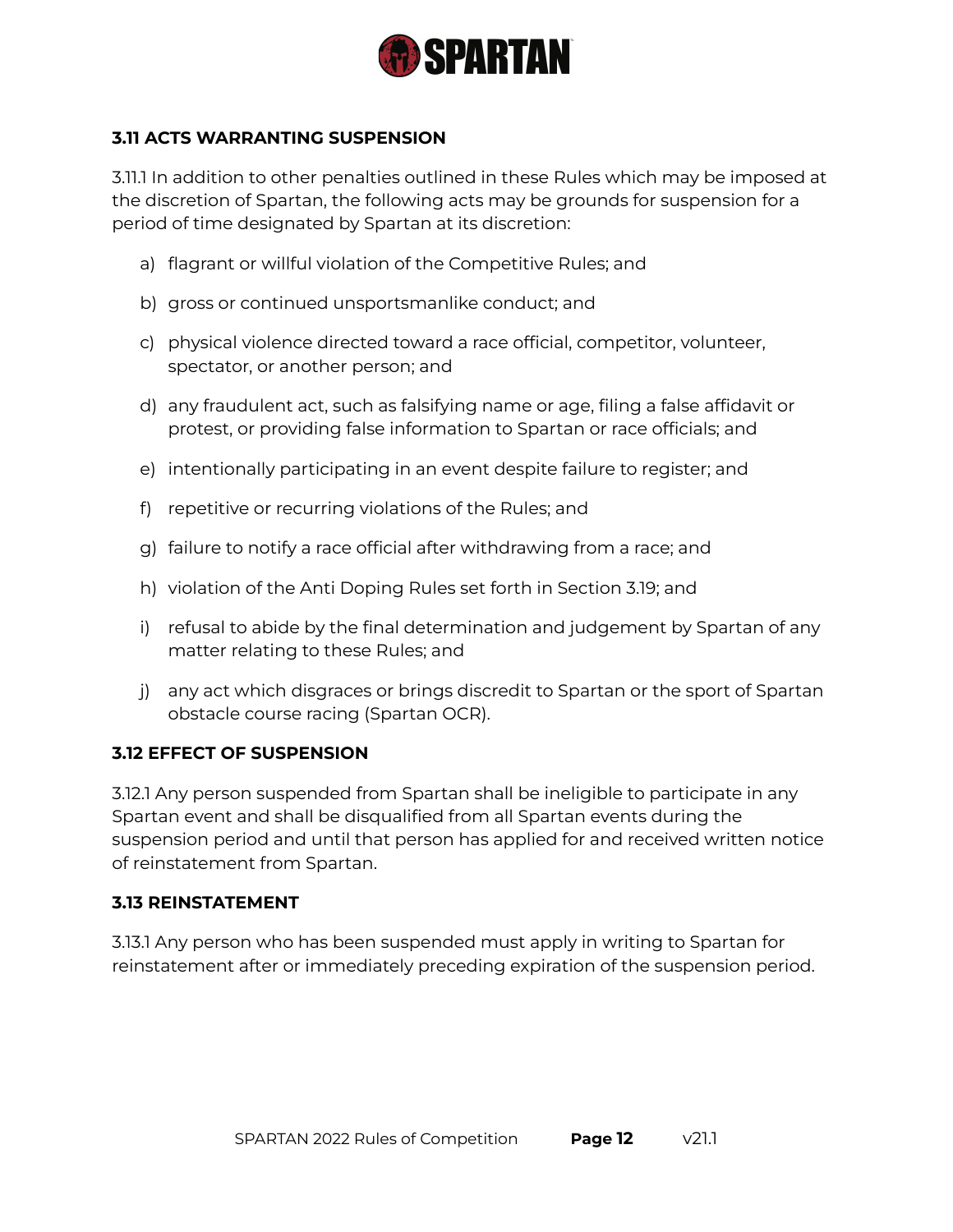

## **3.14 ACTS OF AGENTS**

3.14.1 The conduct of any agent, coach, manager, friend, or family member representing a competitor shall constitute grounds for penalizing such competitor if such person's conduct violates any of these rules.

## **3.15 SPECTATORS**

3.15.1 There may be instances where spectators are not permitted to stand beside the course at the discretion of the Race Director. Spectators include all competitors who have already completed the course.

3.15.2 Spectators are not permitted on course where there is intent to provide an unfair advantage for a competitor. Following a competitor along a carry (e.g. bucket, sandbag or log carry) or into restricted areas at or near an obstacle is not allowed. Verbally coaching or cheering on a competitor while at an obstacle is permitted.

## **3.16 PACING**

3.16.1 The pacing of competitors by any person is strictly prohibited. Pacing is defined as running with or near a competitor, in between obstacles, with the intent of assisting the competitor by giving instruction, coaching, or to set a pace.

## **3.17 GENERAL OBSTACLE GUIDELINES**

3.17.1 Obstacles are separated into 2 categories, Mandatory Obstacles and Pass/Fail Obstacles.

3.17.2 The penalty for the failure of Mandatory Obstacles is disqualification from the event. At the race director's discretion a time penalty can be substituted for a disqualification depending on the severity of the infraction.

3.17.3 The penalty for Pass/Fail Obstacles is 30 burpees for Sprint, Super, Beast, or Ultra events and 15 burpees for Stadion events.

3.17.4 One complete burpee consists of one cycle between two body positions, referred to as "top" and "bottom". The competitor must move from the bottom position to the top position, followed by a jump.

- a) The top position is defined as a balanced, upright standing position that any person could maintain over an extended period of time without falling over, forwards or backwards. A competitor's hips and knees should be extended, not bent.
- b) The bottom position is lying prone on the ground, with the competitor's chest touching the ground.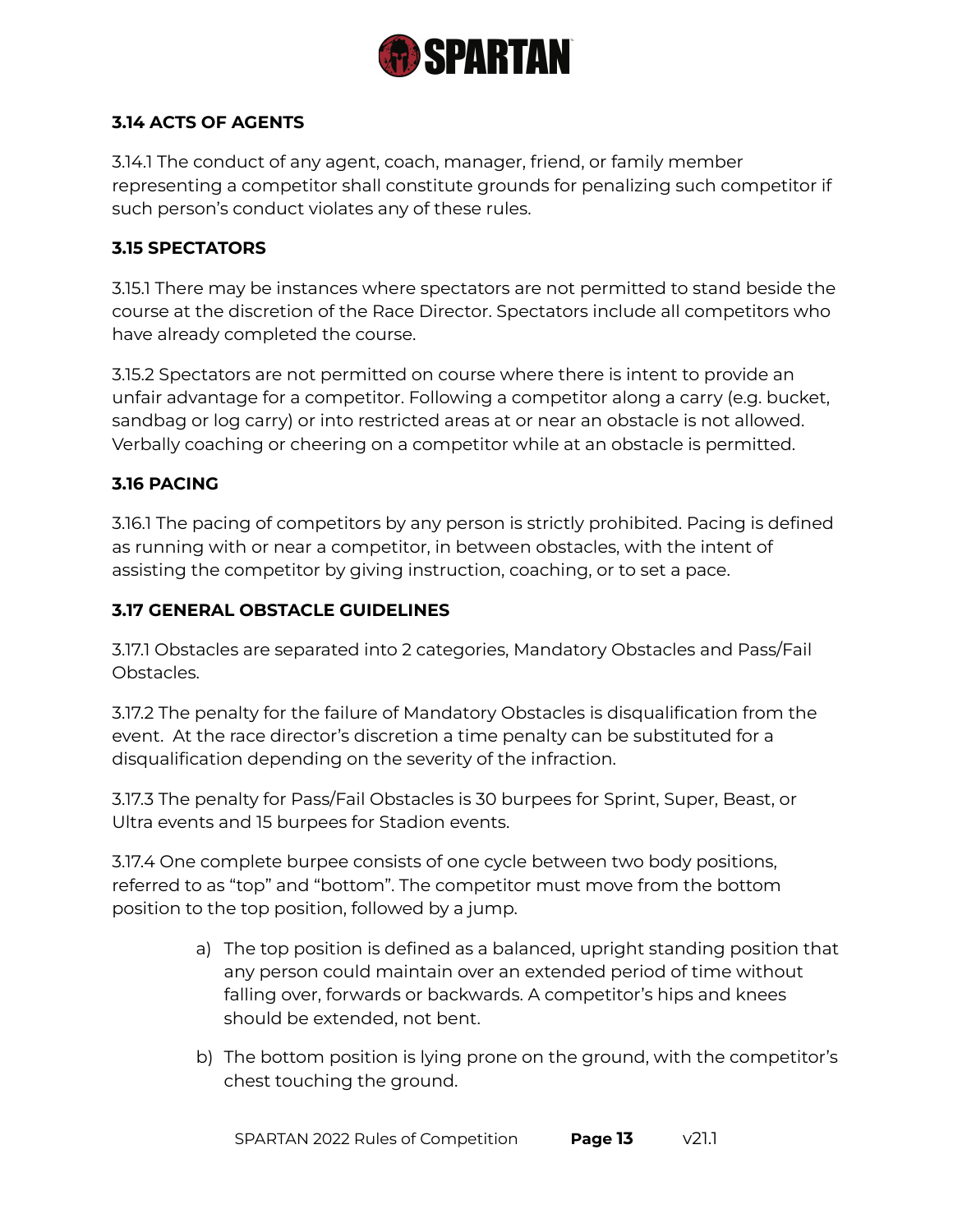

c) Once a competitor returns to the top position from the bottom position, they should perform a jump with their hands extended upwards above their ears.

3.17.5 Burpees must be completed within the designated burpee zone. Burpees completed outside of the zone will not count towards the burpee penalty. Race officials may designate additional burpee zones in cases where a burpee zone no longer has room, or to separate categories of competitors.

3.17.6 Alternative obstacle failure penalties (such as penalty loops) may be employed at certain obstacles at specific events. These will be described in pre-race briefings or by the volunteers at these obstacles.

3.17.7 All obstacles must be attempted. An attempt, at a minimum, is defined by touching the obstacle. In other cases it may include entering the water or other difficult terrain, to get to the obstacle itself. Such terrain cannot be bypassed via a penalty, unless advised as acceptable in pre-race briefings or by race day staff/volunteers.

3.17.8 Competitors may only strike bells present on any obstacle using their arms and hands, or any other part of their body above their chest. Using feet, legs, or knees to "kick" the bell is not allowed. Violation of this rule will be considered an obstacle failure. The competitor will not be allowed to retry the obstacle, and must complete the mandatory penalty for that obstacle.

3.17.9 In the case of obstacle failure caused by significant physical interference from another competitor, the affected competitor may restart the obstacle with no additional penalty after receiving permission from an Official.

3.17.10 Obstacles may have different male and female completion options. Where present, competitors are required to complete the option based on their registered gender category. Female competitors may choose to forgo using a female specific kicker or step.

## <span id="page-13-1"></span><span id="page-13-0"></span>**3.18 POST RACE REVIEW AND PENALTIES**

3.18.1 During post race review, a time penalty shall be imposed for each missed or improper burpee executed by a competitor, with the penalties being:

- a) 30 seconds per missed burpee up to 5 minutes or 10 reps for a Sprint, Super, Beast and Ultra events; and
- b) 2.5 minutes or 5 reps at Stadion events.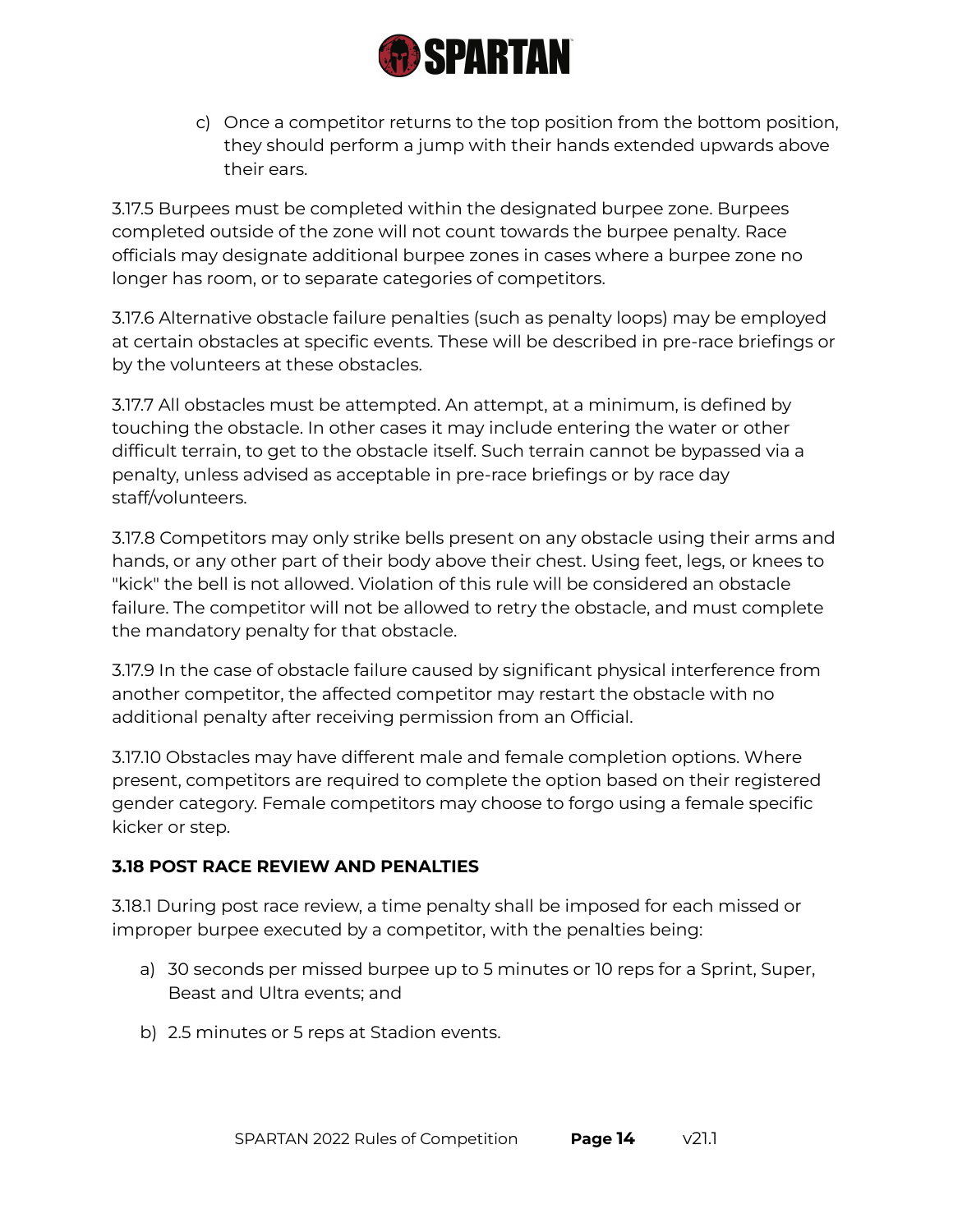

3.18.2 If a competitor misses more than 10 burpees at a single obstacle at Sprint, Super, Beast and Ultra events, or 5 burpees at Stadion events, they shall have a 10 minute penalty added to their finish time.

3.18.3 Prior to race results being considered final, an official video review process should take place. Because of this, an event's final results may not be posted on-site immediately, pending the outcome of this official review.

3.18.4 During the official video review process Race Officials reserve the right to assess penalties including, but not limited to, a time penalty of 10 minutes or disqualification for obstacle failures and/or infractions.

3.18.5 Penalties given during this review are made available inside the Results Tent throughout the official video review process.

3.18.6 Race Officials are not obligated to review or consider any video or still image captured by competitors, spectators or persons not acting in an official capacity during the video review process.

## **3.19 PROTEST PERIOD**

3.19.1 A competitor protest period for penalties, timing and results, disqualifications, or other penalties issued starts immediately after a competitor crosses the finish line and ends 15 minutes prior to the official award ceremony time for their respective Category.

3.19.2 It is each competitor's sole responsibility to check for any penalties administered to them by the Head Official, up to 15 minutes prior to the official awards ceremony for their Category, in the event they would like to protest any such penalties.

3.19.3 Any protest a competitor may wish to raise regarding penalties, or other issues that affect the outcome of the race, must be brought to the Head Official during the protest period. In some circumstances the Head Official may extend a protest period beyond the award ceremony at their sole discretion.

3.19.4 Spartan reserves the right to continue penalty resolutions post-event, and change race standings or race day decisions indefinitely after an event in cases of unsportsmanlike conduct and/or intentional or malicious breaking of the rules, including but not limited to the failing of any Anti-Doping and Drug Control protocols administered by Spartan or a third party designated as an official drug tester by Spartan.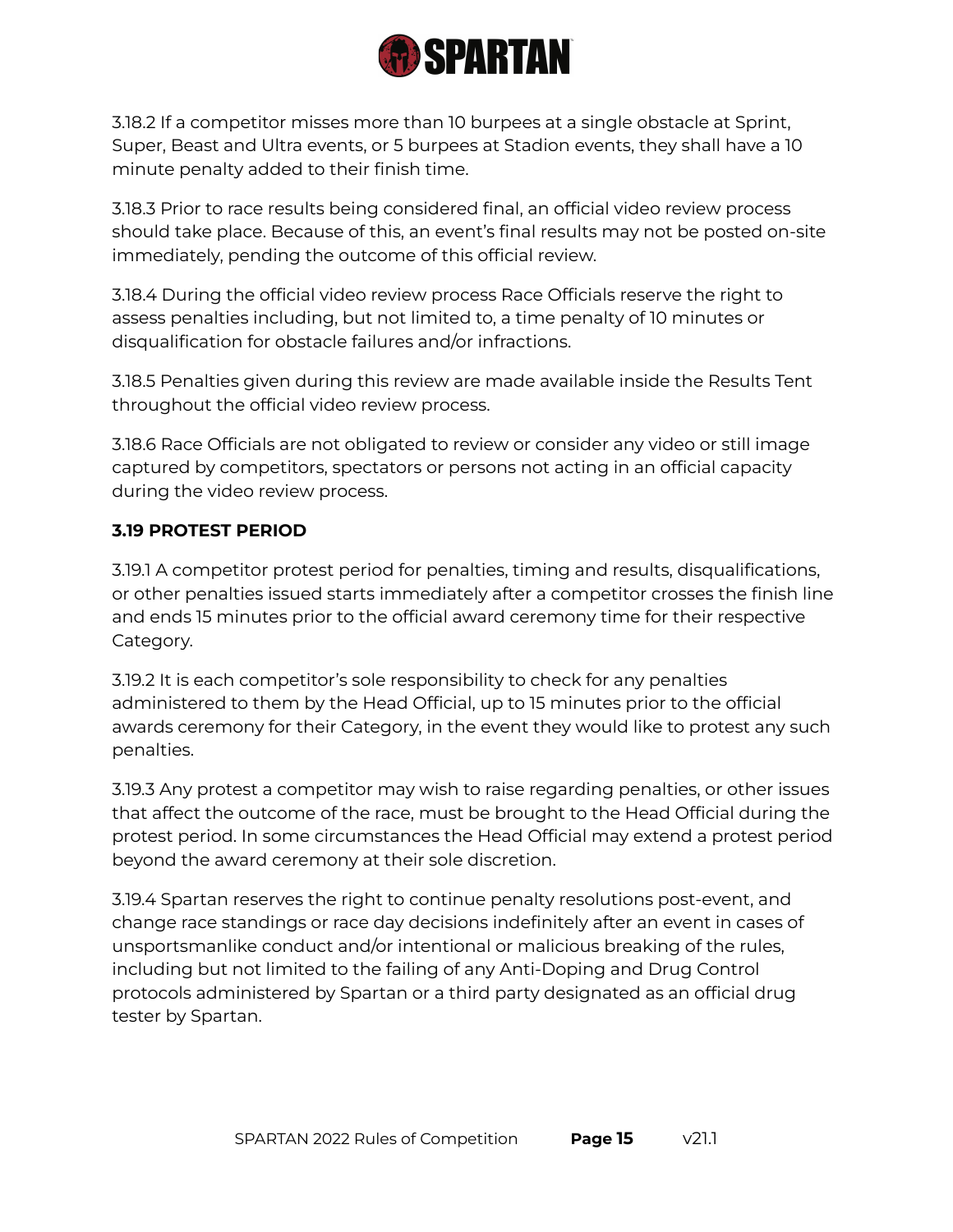

## **3.20 DRUG TESTING AND ANTI-DOPING SANCTIONS**

3.20.1 Each Spartan competitor acknowledges the likelihood of Anti-Doping controls being administered at any given Spartan event and that he/she has reviewed, understands and accepts the most recent Banned Substances List as provided by the World Anti-Doping Agency (WADA). This list can be found here: <https://www.wada-ama.org/en/content/what-is-prohibited>

3.20.2 Any Spartan competitor who returns a positive test for a WADA Banned Substance may be given the following sanctions by Spartan:

- a) First offense: two year ban from all Spartan events.
- b) Second offense: lifetime ban from all Spartan events.

3.20.3 Any Elite and/or Age Group athlete with questions or concerns, including TUE requests, should contact Spartan Customer Service in the United States at us@spartan.com.

## <span id="page-15-1"></span><span id="page-15-0"></span>**3.21 PRIZE MONEY AND AWARDS**

3.21.1 Where prize money and/or awards are available, competitors eligible to receive them must:

- a) fill out all required paperwork as requested by Spartan; and
- b) comply with all Anti-Doping controls in place at the given event; and
- c) wear an official unmodified Spartan Finisher Shirt on the podium from that specific event or another officially approved, unmodified alternative as issued by Spartan at its sole discretion.

3.21.2 Failure to adhere to these standards may result in disqualification from the event and forfeiture of prize money.

## **3.22 TIMING**

3.22.1 The winner of each Elite Category heat is determined by "gun time" or whoever crosses the finish line first, regardless of when they crossed the starting line, with the addition of any time penalties assessed by the Head Official.

3.22.2 The winner of Age Group and Open Category heats, along with Elite category Stadion race heats, will be determined by "Chip Time", or based on the accumulated time from when a competitor crossed the start line until they have crossed the finish line, with the addition of any time penalties assessed by the Head Official.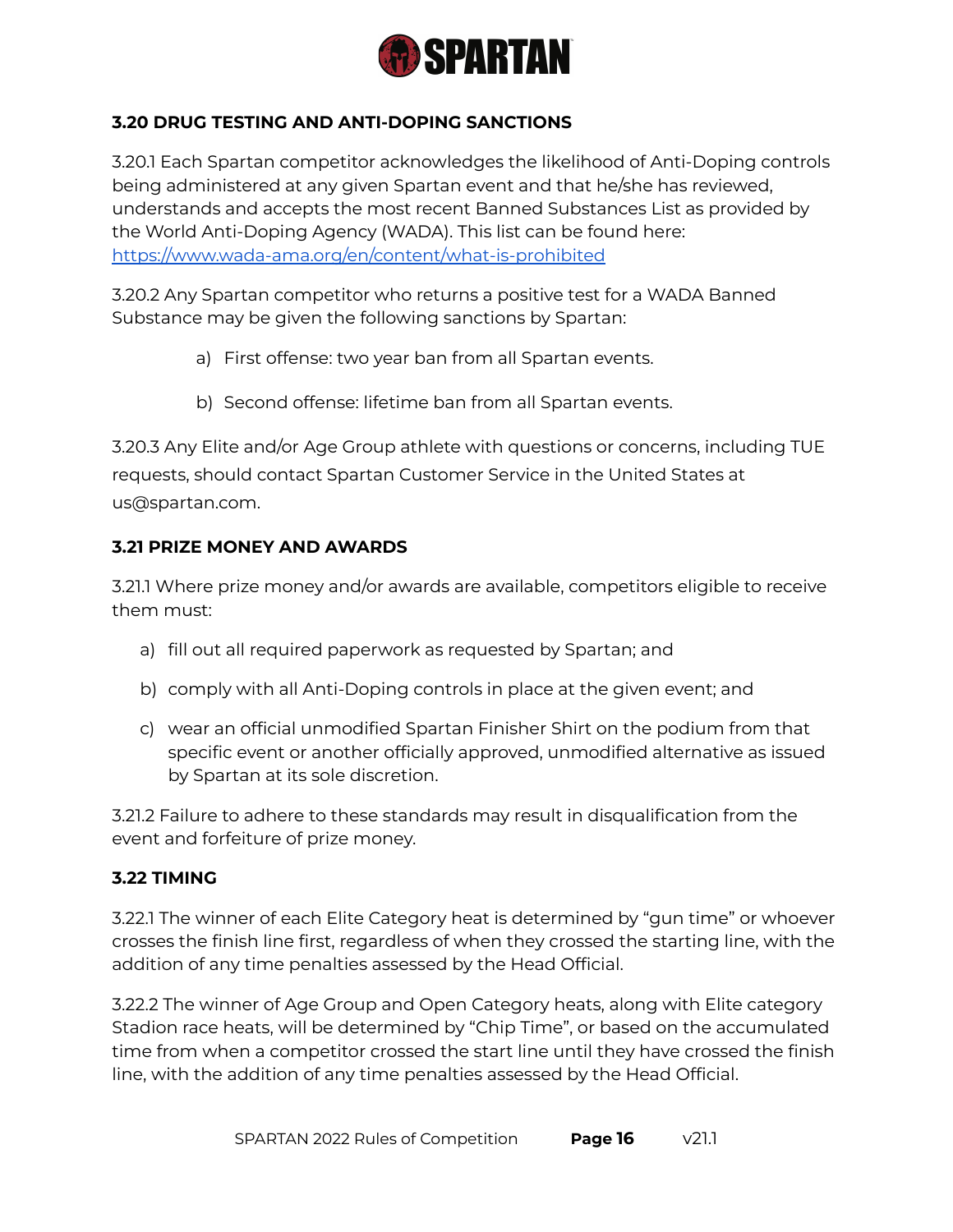

3.22.3 Competitor times will be validated by RFID timing chips. It is each competitor's sole responsibility to assure the chip is securely fastened to their wrist and worn across all checkpoints on course.

3.22.4 Any missing chip times will be subject to independent review and may result in a competitor being considered for disqualification, at the discretion of the Race Director and Head Official.

3.22.5 If a competitor's timing chip is lost, it must be immediately reported to Timing and Results staff upon crossing the finish. If a Competitor's timing chip is lost or a Checkpoint is not read by RFID, course marshals, may also be used to validate a competitor's "route" on course.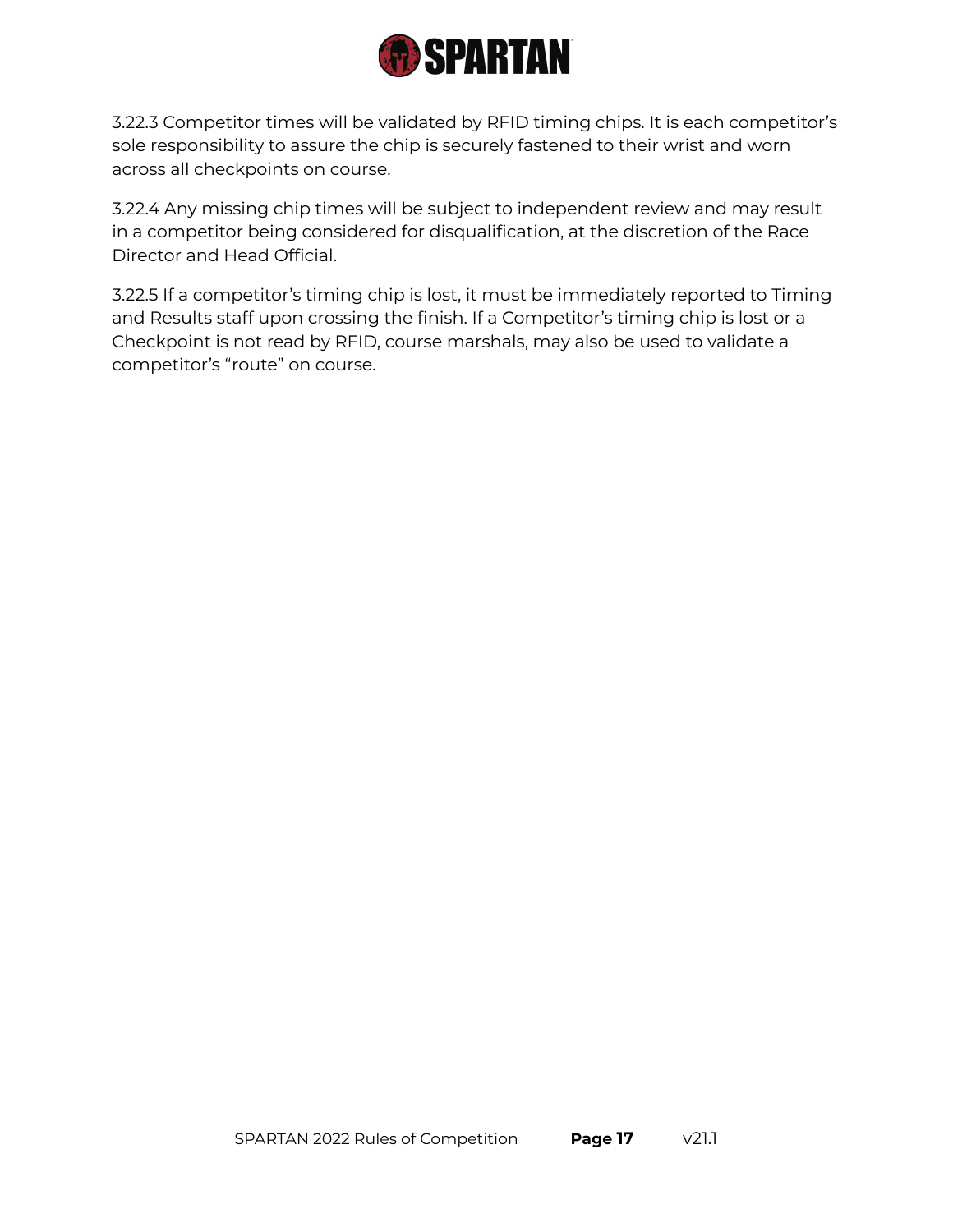

## <span id="page-17-0"></span>**4 PART D**

## **OBSTACLE SPECIFIC RULES**

## <span id="page-17-1"></span>**4.1 MULTIPLE ATTEMPT (PASS/FAIL) OBSTACLES**

## <span id="page-17-2"></span>**4.1.1 4', 5', 6', 7', 8' WALLS**

## a) **Competitor Instructions**

1. Climb up and over the wall without using the support bracing, the sides of the wall, flag poles, or straps.

## b) **Failure Modes**

- 1. Inability to climb over the wall and descend to the other side.
- 2. Using the support structure, sides of the wall, or straps to aid in balance, ascending or descending.
- 3. Male competitors using the red step designated for female use only.

## c) **Additional Notes**

1. The red step may be used by female athletes only.

## <span id="page-17-3"></span>**4.1.2 A-FRAME CARGO**

## **a) Competitor Instructions**

1. Climb up the obstacle, over the top, and down the other side using only the webbing, the horizontal truss at the base and peak, and any horizontal pipes for support.

## **b) Failure Modes**

- 1. Inability to climb over the obstacle and down the other side.
- 2. Using truss other than horizontally fixed pieces as support or as an aid in upward or downward momentum, such as the truss located on the side or middle of the structure.

## **c) Additional Notes**

1. Horizontal truss or supports are able to be used to complete the obstacle, for example the very top of the obstacle.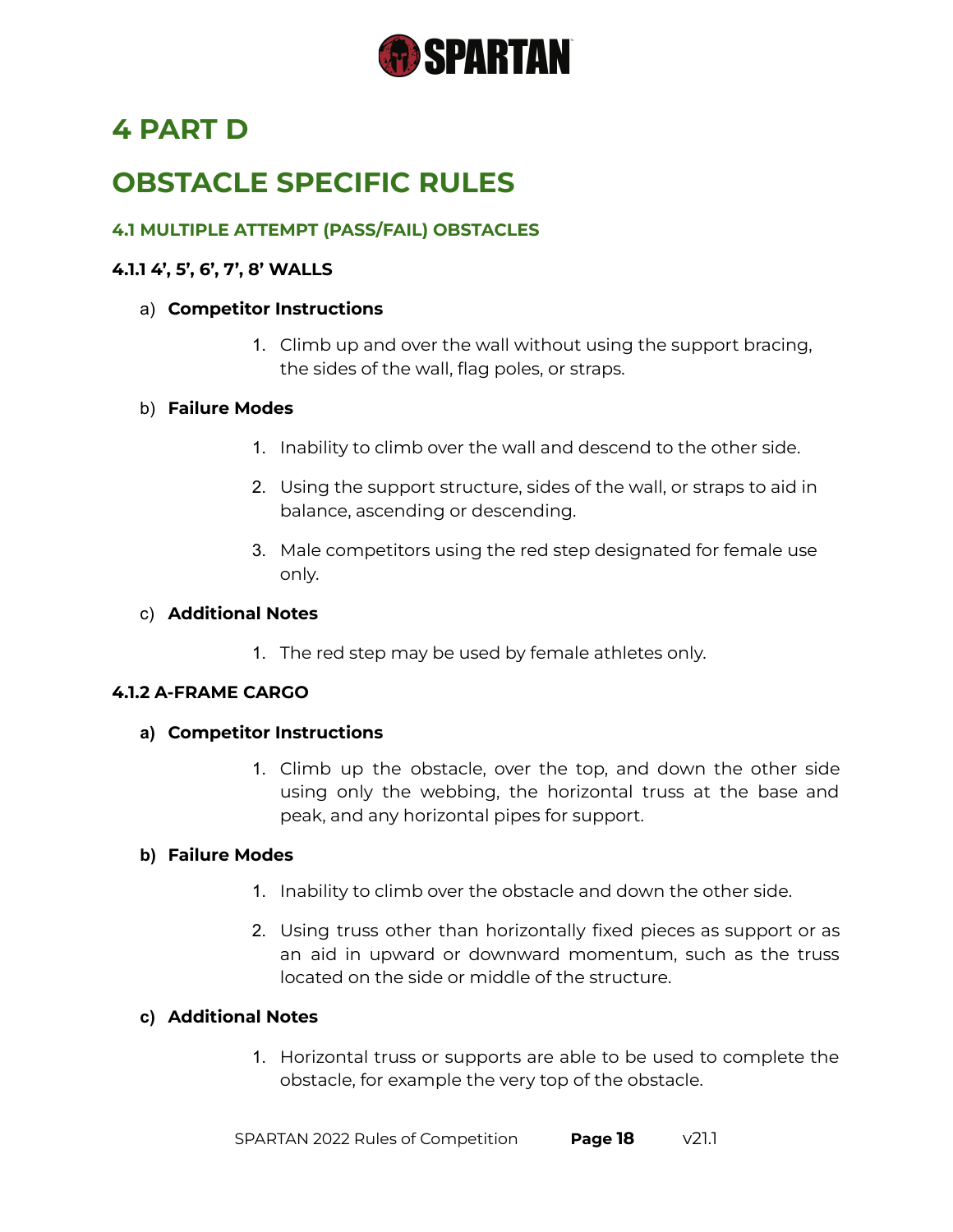

#### <span id="page-18-0"></span>**4.1.3 ATLAS CARRY**

#### **a) Competitor Instructions**

- 1. Pick up a stone from the designated male or female area.
- 2. Carry the stone past the set of flags placed opposite the starting point.
- 3. Turn around and return the stone to the ground at the starting point.

#### **b) Failure Modes**

- 1. Inability to complete the designated course as outlined with the stone.
- 2. Failure to return the stone to the starting point.

#### **c) Additional Notes**

- 1. A competitor may put the stone down on the ground during an attempt, however they may not roll it or allow it to roll.
- 2. If the stone is placed down or accidentally dropped, it must be picked up again at exactly the same spot. If the stone inadvertently moves after being placed down or accidentally dropped, it must be returned to exactly the same spot and picked up before the competitor may continue forward progress again.
- 3. All competitors must start behind the flags placed at the designated starting point.

## <span id="page-18-1"></span>**4.1.4 BENDER**

## **a) Competitor Instructions**

1. Climb up and over the obstacle and down the other side without using the support structure, straps, or flag poles.

#### **b) Failure Modes**

- 1. Inability to climb over the obstacle and down the other side.
- 2. Using the support structure, straps, or flag poles.

#### **c) Additional Notes**

1. Competitors may use their feet on the rungs.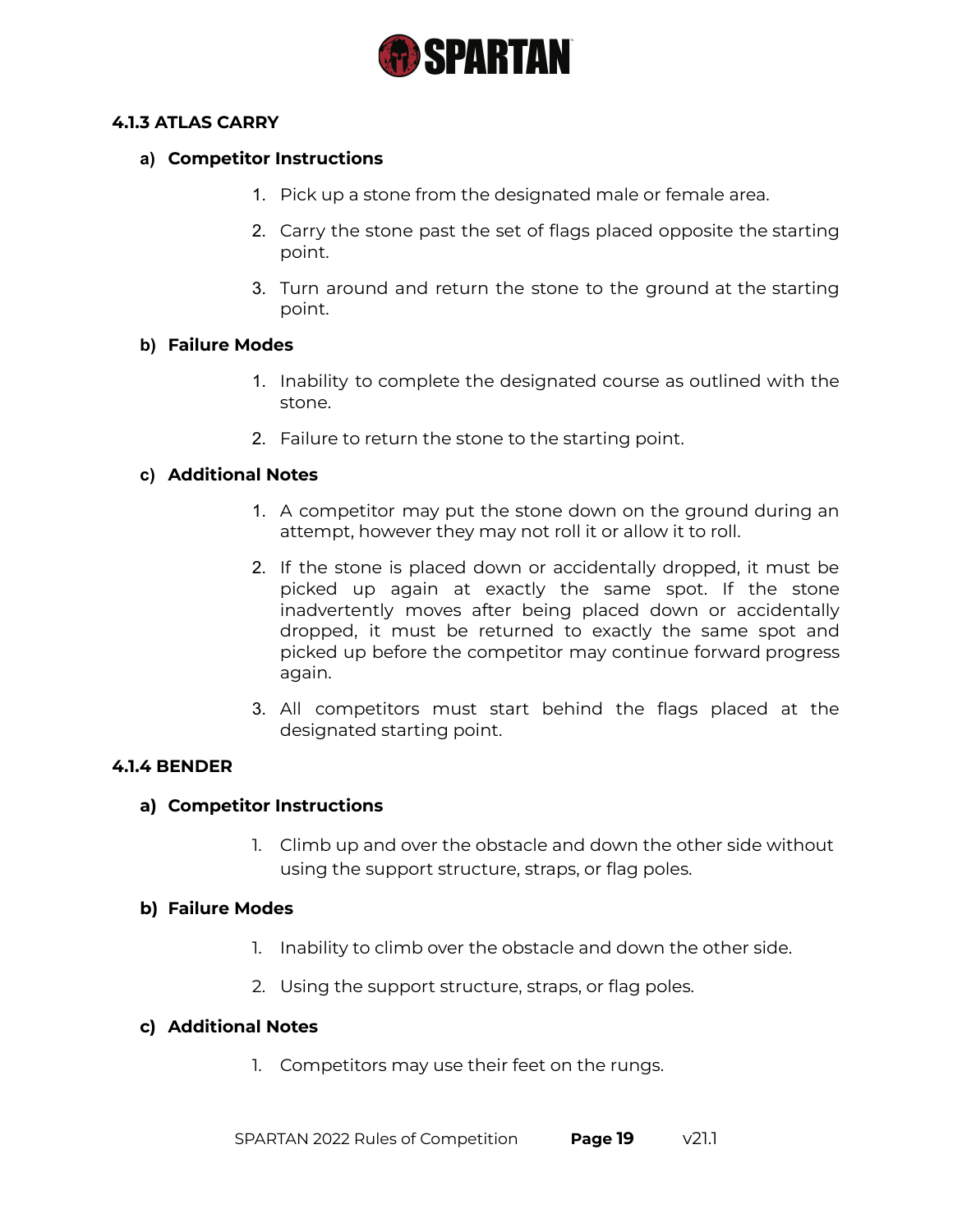

#### <span id="page-19-0"></span>**4.1.5 THE BOX**

#### **a) Competitor Instructions**

1. Climb up and over the box and down the other side using only the front face of the box, ropes, and horizontal pipe to which the ropes are attached.

#### **b) Failure Modes**

- 1. Inability to climb over the box and down the other side.
- 2. Using the vertical support structures, sides of the box, straps, or horizontal pipes other than the one to which the ropes are attached.

#### <span id="page-19-1"></span>**4.1.6 BRIDGE**

#### **a) Competitor Instructions**

1. Traverse up and over the bridge, and down the other side, without using any metal truss or poles for support.

#### **b) Failure Modes**

- 1. Inability to traverse up and over the obstacle and down the other side.
- 2. Using truss or poles for support or as an aid in upward, downward or forward momentum.

#### **c) Additional Notes**

1. Truss refers to truss support structures that may be present where a cargo net crossing is used at the top of the obstacle.

#### <span id="page-19-2"></span>**4.1.7 FIRE JUMP**

#### **a) Competitor Instructions**

- 1. Jump over the fire.
- **b) Failure Modes**
	- 1. Inability to jump over the fire.
	- 2. Skirting around the obstacle.

#### **c) Additional Notes**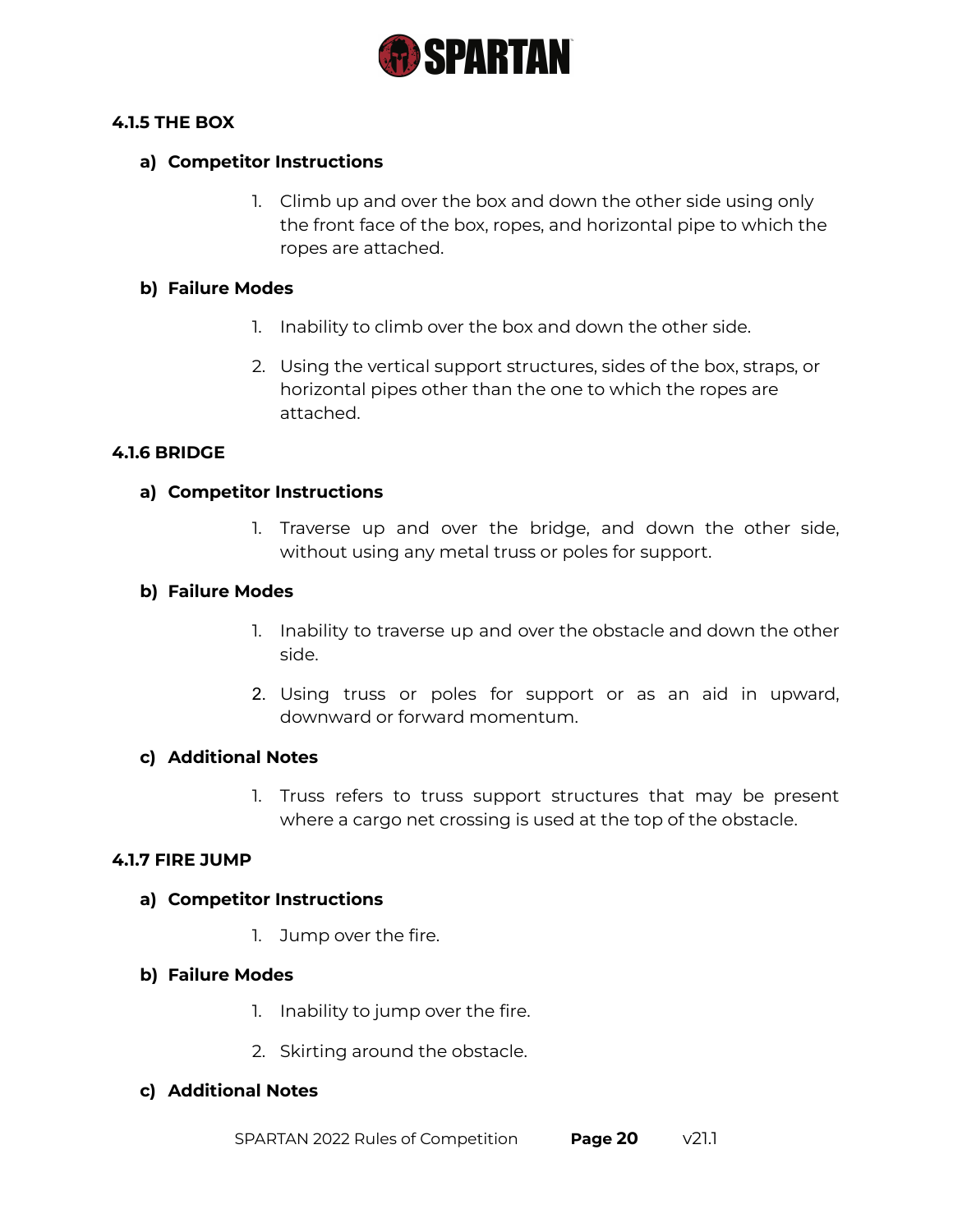

1. A competitor may backtrack and reattempt the obstacle if skirting was forced by congestion.

## <span id="page-20-0"></span>**4.1.8 GAUNTLET**

## **a) Competitor Instructions**

1. Run through the hanging bags from one side to the other, following the marked course.

## **b) Failure Modes**

1. Inability to run through the hanging bags from one side of the obstacle to the other.

## **c) Additional Notes**

1. A competitor must stay inside the boundaries of the obstacle support structure and must not skirt around the obstacle at any point.

#### <span id="page-20-1"></span>**4.1.9 HERCULES HOIST**

#### **a) Competitor Instructions**

- 1. Pull the rope to raise the weight until the knot touches the pulley at the top.
- 2. One or both feet may be used as leverage on the barrier.
- 3. Lower the weight so that it is under control and not in a state of freefall when it touches the ground, only releasing the rope when the weight has touched the ground.
- 4. A competitor must control the weight using only the rope and their body and limbs. A competitor may not tie off the rope to the barrier or to any other object.

#### **b) Failure Modes**

- 1. Inability to raise the weight until the knot touches the pulley at the top.
- 2. Dropping the weight to the ground in an uncontrolled manner for any reason, including the rope slipping and leaving a competitor's hands and resulting in the weight touching the ground.
- 3. Using any outside object to assist in completion of the obstacle,

SPARTAN 2022 Rules of Competition **Page 21** v21.1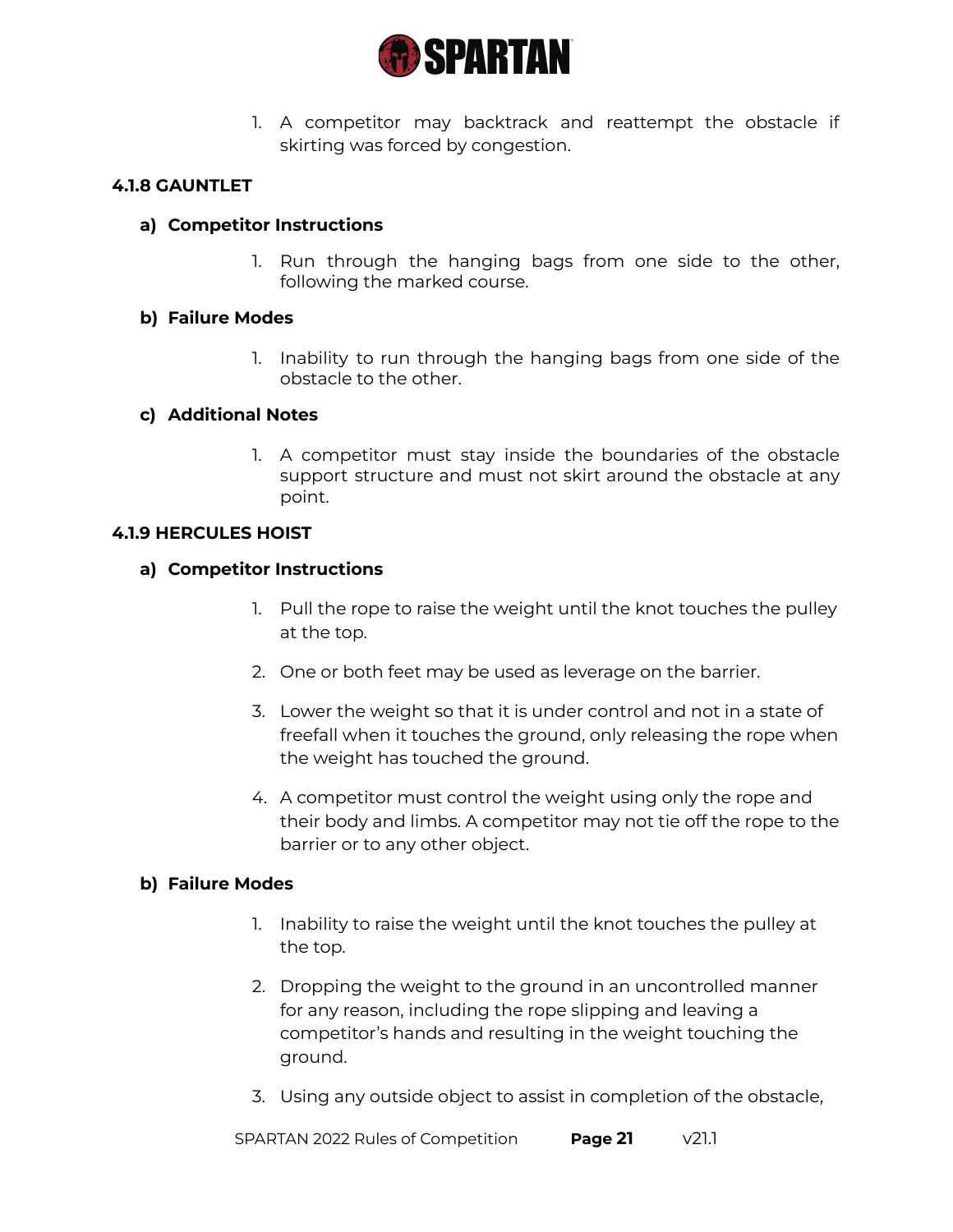

other than the use of feet on the barrier.

- 4. If the competitor's hips rise above the top of the barrier while attempting the obstacle. The top is defined as a horizontal plane that extends in all directions from the top of the barrier.
- 5. Crossing the barrier.

## **c) Additional Notes**

- 1. A competitor may make multiple attempts and change lanes at any time, as long as the attempted weight is returned to the ground position in a controlled manner.
- 2. Competitors may not raise the weight by moving away from the barrier, or gain an advantage by moving beyond the immediate vicinity of the barrier.
- 3. At Stadion events, these rules may be modified for safety reasons to require a "no feet on the barrier" rule.

## <span id="page-21-0"></span>**4.1.10 HURDLES**

## **a) Competitor Instructions**

1. Climb up and over the hurdle without using the support bracing, the sides of the hurdle, or straps.

#### **b) Failure Modes**

- 1. Inability to climb over all hurdles and descend to the other side.
- 2. Using the support structure, sides of the hurdle, or straps to aid with balance, ascent, or descent.

#### <span id="page-21-1"></span>**4.1.11 INVERTED WALL**

#### **a) Competitor Instructions**

1. Climb up and over the wall without touching the support structure, sides of the wall, or straps.

- 1. Inability to climb over the wall and descend to the other side.
- 2. Using the support structure, sides of the wall, or straps to aid in balance, ascending or descending.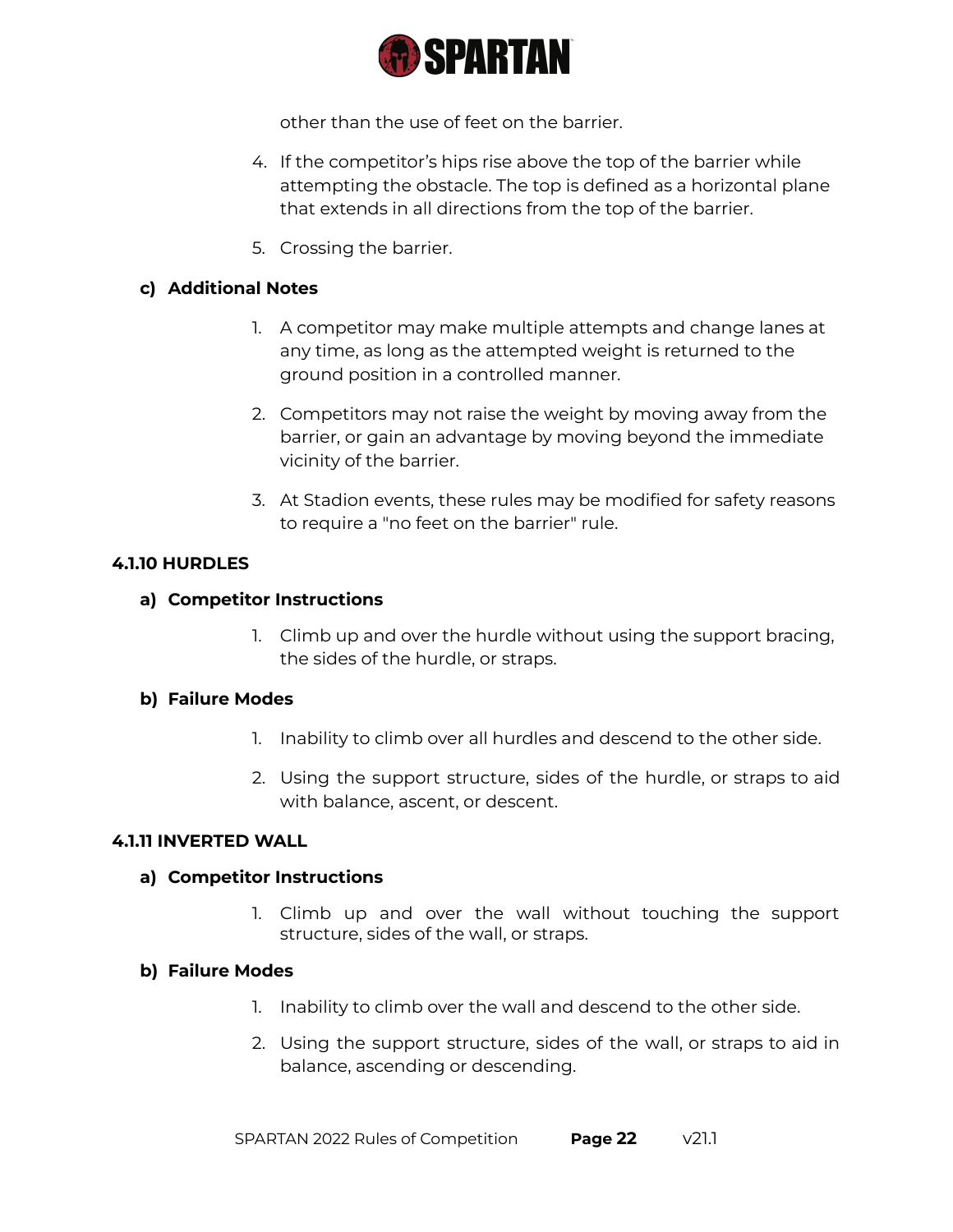

#### <span id="page-22-0"></span>**4.1.12 O.U.T.**

#### **a) Competitor Instructions**

1. Traverse over the top of the first wall, underneath the second wall, and through the window set within the final walls to the other side.

#### **b) Failure Modes**

- 1. Inability to navigate the walls in the instructed manner.
- 2. Use of a support structure to aid in traversing a wall.

#### <span id="page-22-1"></span>**4.1.13 PLATE / TIRE DRAG**

#### **a) Competitor Instructions**

- 1. Select a designated male or female lane, where applicable.
- 2. Pull the element all the way to the stake using the rope while keeping the torso completely behind the stake.
- 3. Return the element to its starting position. The rope must be taut.
- 4. The element may not be picked up and carried, it may only be dragged.

#### **b) Failure Modes**

- 1. Inability to drag the element all the way to the stake.
- 2. Not returning the element with the rope completely taut.
- 3. Lifting the element off the ground unless ground material has blocked its path of travel.
- 4. Rolling or carrying the element.
- 5. Removing the rope from the stake.

#### **c) Additional Notes**

- 1. A competitor may not carry the element. It must touch the ground at all times.
- 2. A competitor is allowed to dislodge a stuck element to allow it to continue to progress forward, but no forward movement while during the process of dislodging may be completed.
- 3. A competitor may retry the obstacle, including changing lanes,

SPARTAN 2022 Rules of Competition **Page 23** v21.1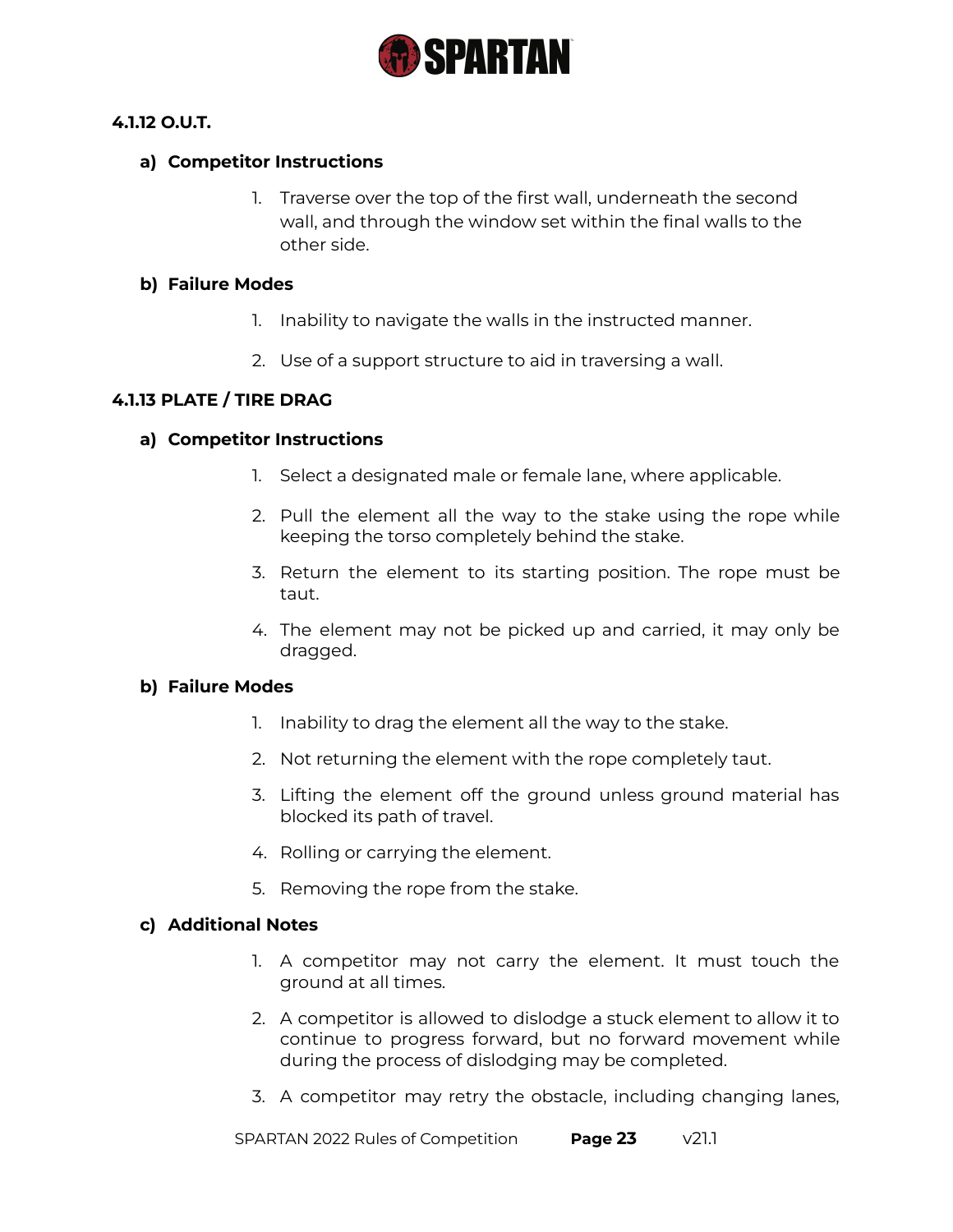

as long as the full cycle of pulling the element to the stake and returning it to its starting position with the line taut is completed.

- 4. When changing lanes, the element must be returned to its starting position with the rope fully taut before starting in the new lane.
- 5. A competitor may sit or stand while pulling the element back toward the stake.
- 6. A foot or leg slipping past the stake is not cause for failure, as long as the torso stays behind.

## <span id="page-23-0"></span>**4.1.14 ROLLING MUD, WATER MOATS, TRENCHES, ROLLING SNOW**

## **a) Competitor Instructions**

- 1. Pass through the pits from one end to the other while staying within the marked course at all times.
- 2. A competitor may not skirt around the obstacle, which is defined as avoiding significant engagement with the pits, regardless of the course marking in place.
- 3. No diving.

## **b) Failure Modes**

- 1. Skirting the obstacle, or not staying within the boundaries of the obstacle or course markings.
- 2. Diving into the pits.

## **c) Additional Notes**

1. A competitor may reenter a pit at the point of exit if skirting was forced by congestion.

## <span id="page-23-1"></span>**4.1.15 ROPE CLIMB**

## **a) Competitor Instructions**

- 1. Climb up the rope.
- 2. Ring the bell with any part of the body above the waist.

#### **b) Failure Modes**

1. Failure to ring the bell.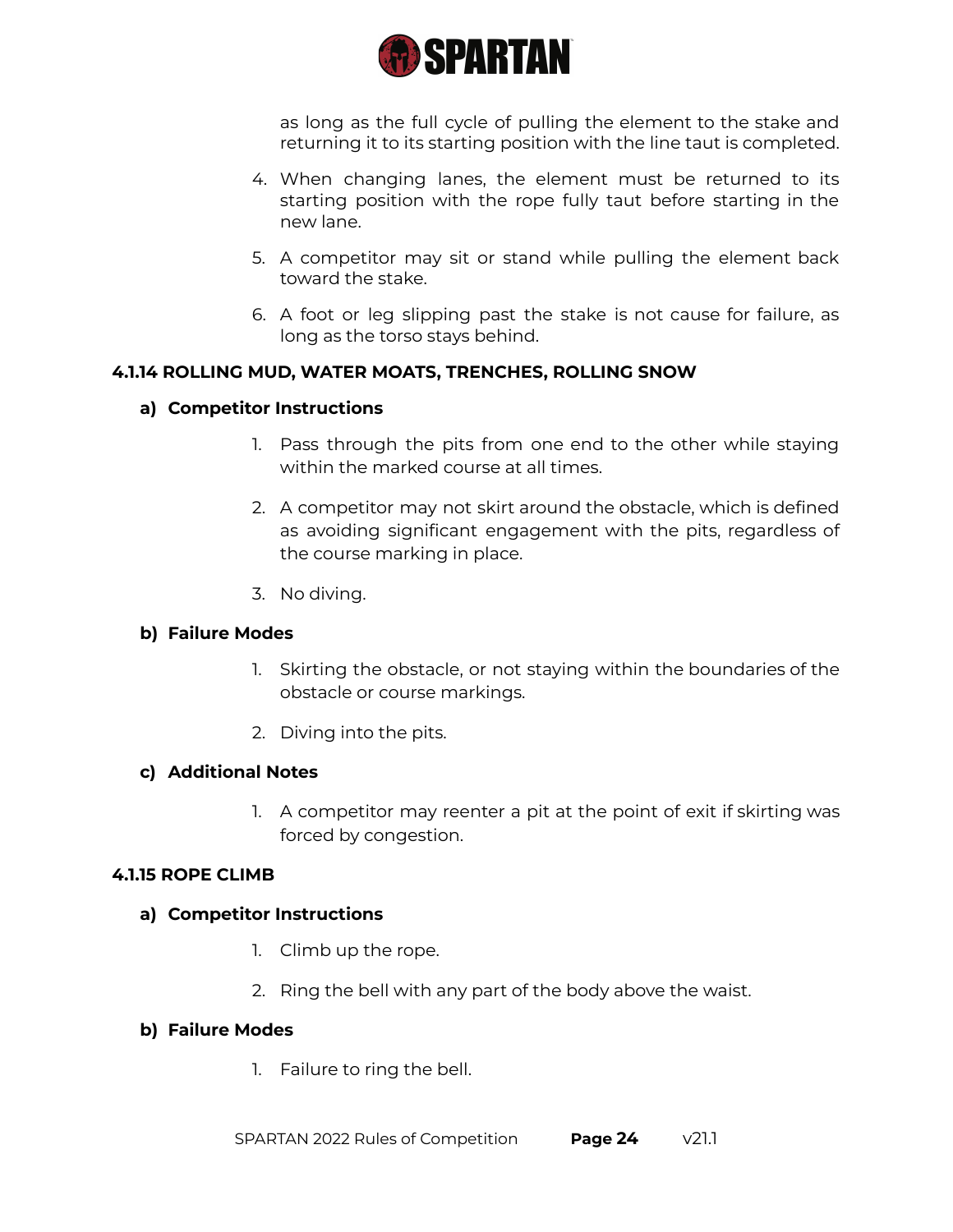

- 2. Ringing the bell with any part of the body below the waist.
- 3. Using more than one rope during a single attempt to complete the obstacle.

## **c) Additional Notes**

- 1. A competitor may change lanes (change ropes) at any time after returning to the ground and may continue to attempt the obstacle multiple times.
- 2. Competitors who attempt the obstacle multiple times should yield to other competitors attempting it for the first time, although this is not a mandatory requirement.
- 3. Competitors must return to the ground in a safe and controlled manner with at least one hand touching the rope at all times.

#### <span id="page-24-0"></span>**4.1.16 SLIP WALL**

#### **a) Competitor Instructions**

- 1. Traverse up the sloping ramp, over the top of the wall and down the other side.
- 2. A competitor may use rope(s), where provided.
- 3. Competitor cannot use supports or the side of the wall for assistance.

#### **b) Failure Modes**

1. Inability to traverse up and over the wall and down the other side.

## **c) Additional Notes**

1. Moving from one rope to another is permitted, and a competitor may change ropes as many times as they wish throughout the ascent phase of the wall.

#### <span id="page-24-1"></span>**4.1.17 SNOW QUARTER-PIPE**

#### **a) Competitor Instructions**

1. Climb up and over the obstacle without using the support structure or straps.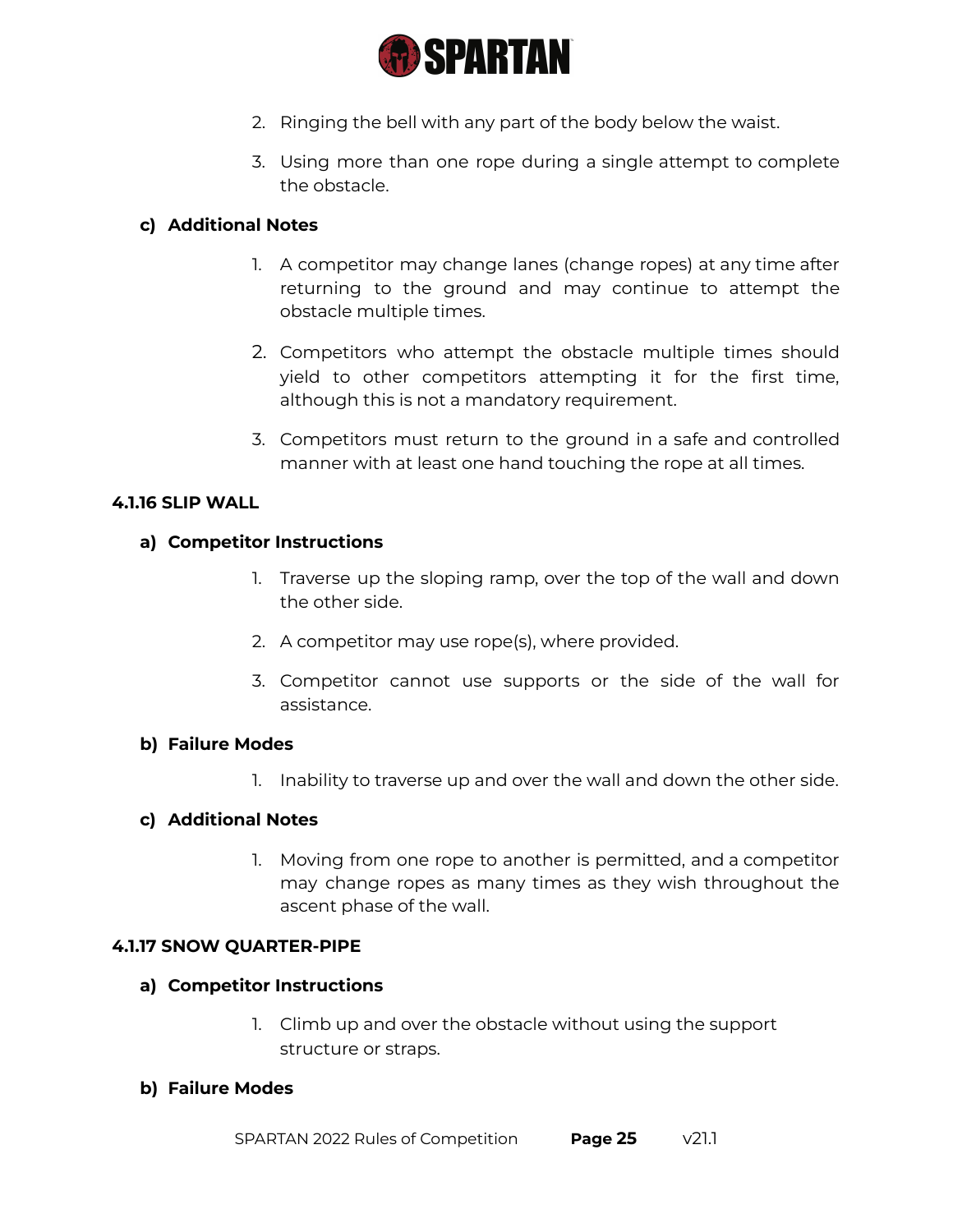

- 1. Inability to climb up and over the obstacle.
- 2. Using the support structure or straps.

#### <span id="page-25-0"></span>**4.1.18 SPARTAN LADDER**

#### **a) Competitor Instructions**

- 1. Climb from the underside of the obstacle to the top using only the rungs and horizontal truss, and then ring the first bell on the top of the obstacle.
- 2. Proceed down on the opposite side of the obstacle and ring the second, lower bell.

#### **b) Failure Modes**

- 1. Touching the ground with any part of the body before ringing both bells.
- 2. Climbing on the top of the obstacle.
- 3. Using any part of the truss other than the horizontal truss.

#### <span id="page-25-1"></span>**4.1.19 SPARTAN SLED**

#### **a) Competitor Instructions**

1. Drag the sled along the designated route using only the rope and handle.

#### **b) Failure Modes**

- 1. Inability to complete the designated route with the sled.
- 2. Lifting the sled off the ground and moving it forward.
- 3. Rolling or otherwise failing to drag the sled.

#### **c) Additional Notes**

- 1. A competitor may not carry the sled. It must touch the ground at all times.
- 2. A competitor may re-try the obstacle, including changing sleds, as long as the full designated route is completed. The sled must be returned to its starting position before changing sleds.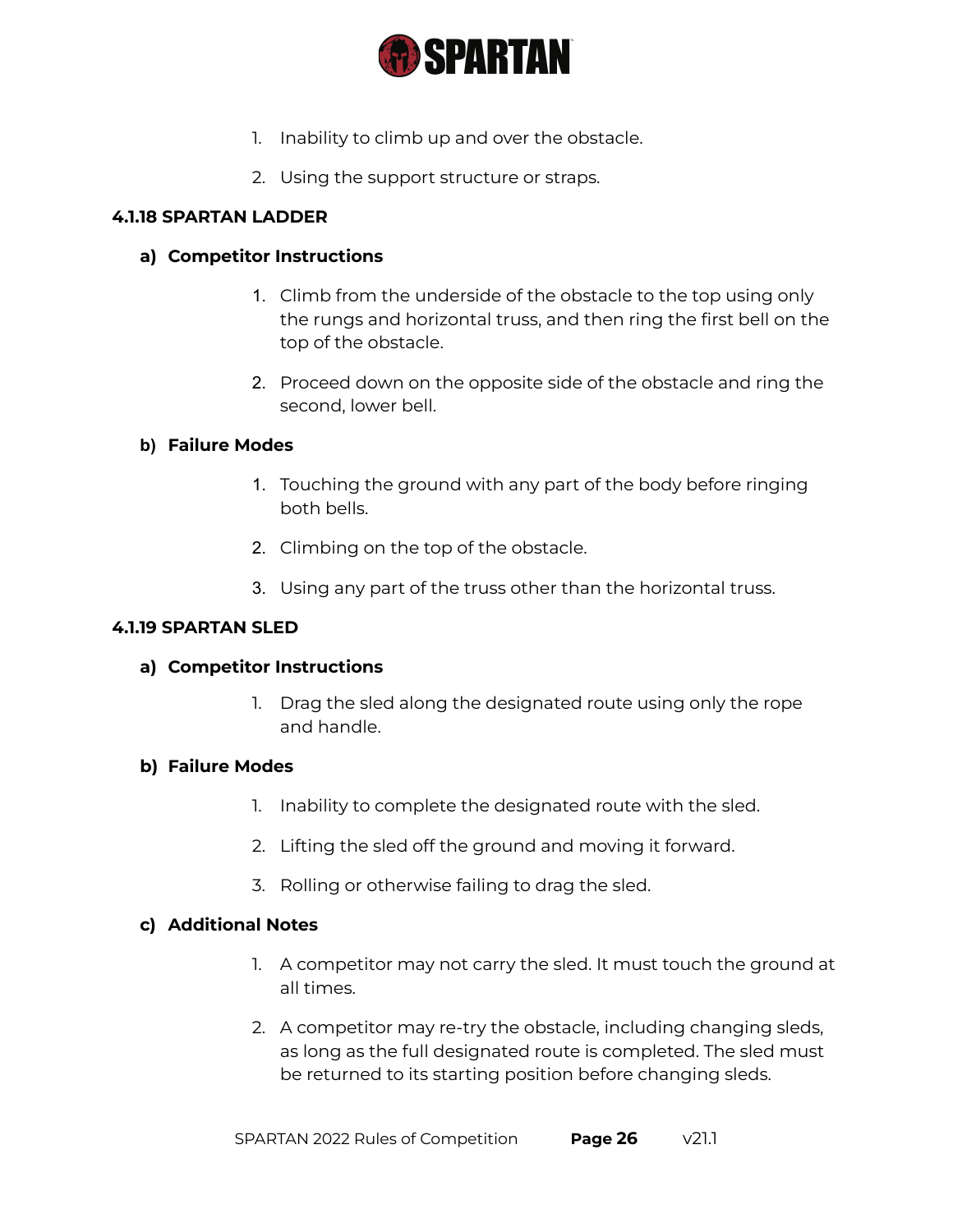

#### <span id="page-26-0"></span>**4.1.20 STAIRWAY TO SPARTA**

#### **a) Competitor Instructions**

1. Climb up and over the wall without touching the support bracing, sides of the wall, or straps.

#### **b) Failure Modes**

- 1. Inability to climb over the wall
- 2. Anyone using the support structure, sides of wall, or straps.

#### <span id="page-26-1"></span>**4.1.21 TIRE FLIP**

#### **a) Competitor Instructions**

- 1. Flip the tire over once until it comes to rest upon the ground.
- 2. Once the first flip is complete, release all physical contact with the tire, including hands and feet.
- 3. Flip the tire back over to its original starting point until it comes to rest upon the ground.

#### **b) Failure Modes**

- 1. Inability to flip the tire two times.
- 2. Failure to have the tire rest completely on the ground after the first flip while making no physical contact.
- 3. Failure to return the tire to it's starting point.

## **c) Additional Notes**

- 1. A competitor is considered committed to a tire once they have completed one full flip.
- 2. Prior to being considered committed to a tire, a competitor may change tires and make multiple flip attempts.
- 3. Dropping the tire accidentally or due to exhaustion is not considered a failure.
- 4. While engaging with the tire obstacle(s), a competitor may not stand inside the tire while attempting to flip it, and must engage with the tire from the outside only.

## <span id="page-26-2"></span>**4.1.22 VERTICAL CARGO**

#### **a) Competitor Instructions**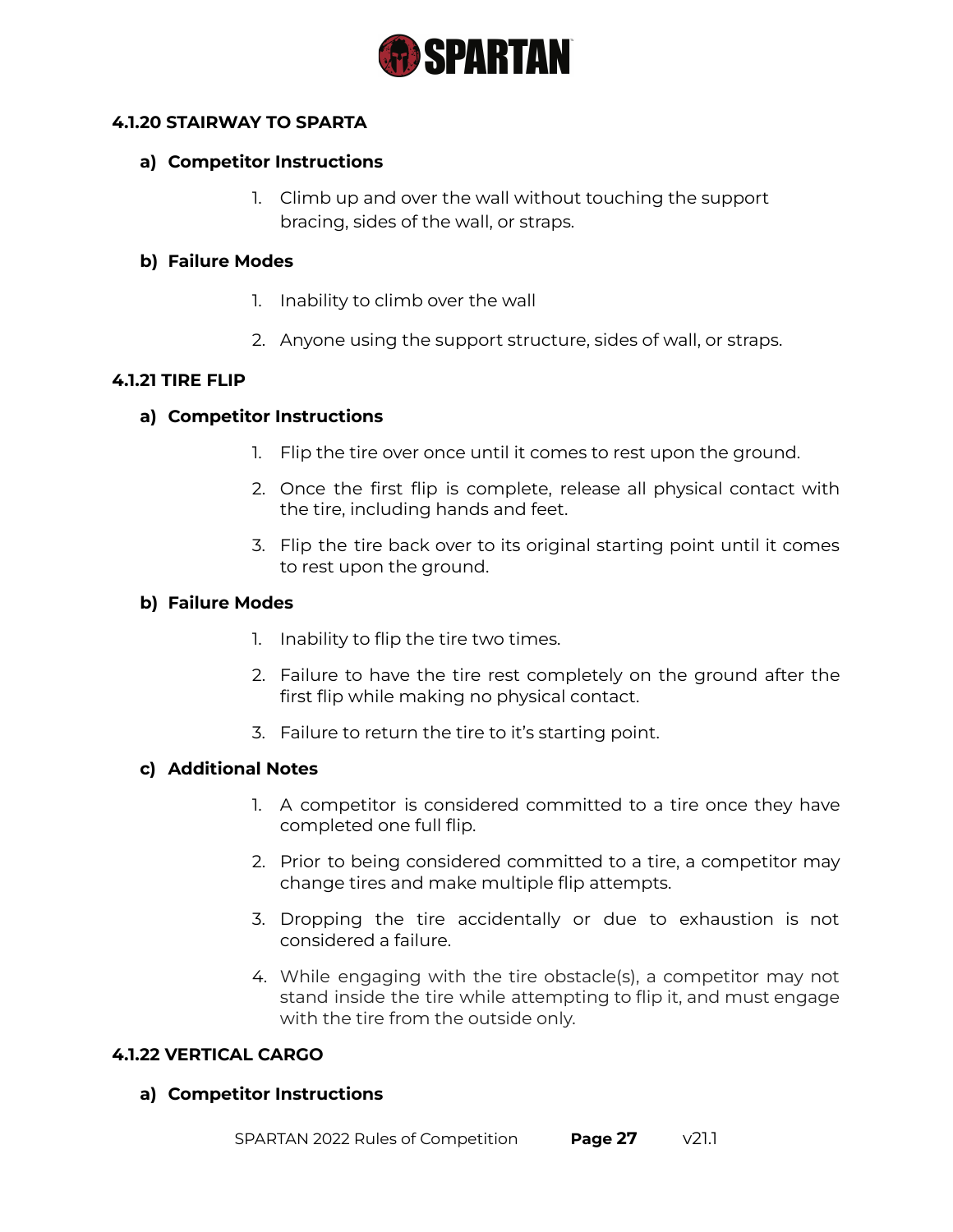

1. Climb up the obstacle, over the top, and down the other side using only the webbing, the horizontal truss at the base and top, and any horizontal pipes for support.

## **b) Failure Modes**

- 1. Inability to climb over the obstacle and down the other side.
- 2. Using supports other than the horizontal truss at the base and the top and horizontal pipes to complete the obstacle.

## <span id="page-27-0"></span>**4.1.23 VERTICAL CARGO PLUS**

## **a) Competitor Instructions**

1. Climb up the obstacle beginning with the shelf, over the top, and down the other side using only the webbing and shelf, the horizontal truss at the base and top, and any horizontal pipes for support.

## **b) Failure Modes**

- 1. Inability to climb over the obstacle.
- 2. Using the sides of the shelf.
- 3. Using supports other than the horizontal truss at the base and the top and horizontal pipes to complete the obstacle.

## **4.1.24 AIR BIKE**

## **a) Competitor Instructions**

- 1. Select an air bike and make any seat adjustments as needed.
- 2. Press the start button to start the calorie counting process.
- 3. Pedal until 15 calories of energy expenditure is reached.

## **b) Failure Modes**

1. Inability to complete 15 calories.

## **c) Additional Notes**

1. A competitor may change bikes at any point, however the calorie counter must be reset to 0 on the new bike.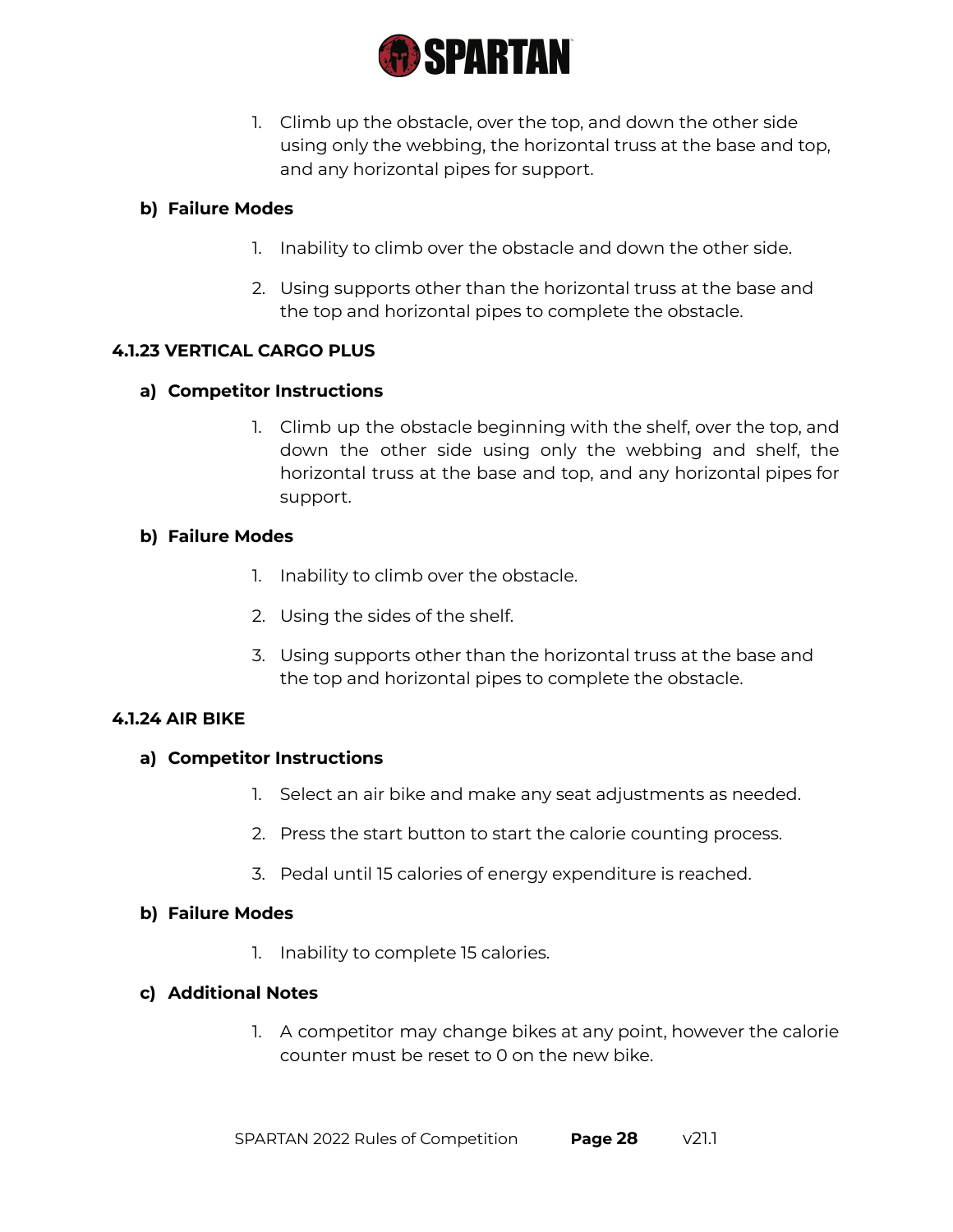

#### **4.1.25 HAY WALL**

#### a) **Competitor Instructions**

- 1. Climb up and over the hay structure in the direction of the marked course.
- 2. Avoid using any support bracing, flag poles, straps, or other non-hay elements.

## b) **Failure Modes**

- 1. Inability to climb over the hay structure and descend to the other side in the direction of the marked course.
- 2. Using a support structure, flag poles, or straps to aid in balance, ascending or descending.

## **4.1.26 LOG FLIP**

#### **a) Competitor Instructions**

- 1. Flip the log over once until it comes to rest upon the ground.
- 2. Once the first flip is complete, release all physical contact with the log, including hands and feet.
- 3. Flip the log back over to its original starting point until it comes to rest upon the ground.

#### **b) Failure Modes**

- 1. Inability to flip the log two times.
- 2. Failure to have the log rest completely on the ground after the first flip while making no physical contact.
- 3. Failure to return the log to it's starting point.

#### **c) Additional Notes**

- 1. A competitor is considered committed to a log once they have completed one full flip.
- 2. Prior to being considered committed to a log, a competitor may change logs and make multiple flip attempts.
- 3. Dropping the log accidentally or due to exhaustion is not considered a failure.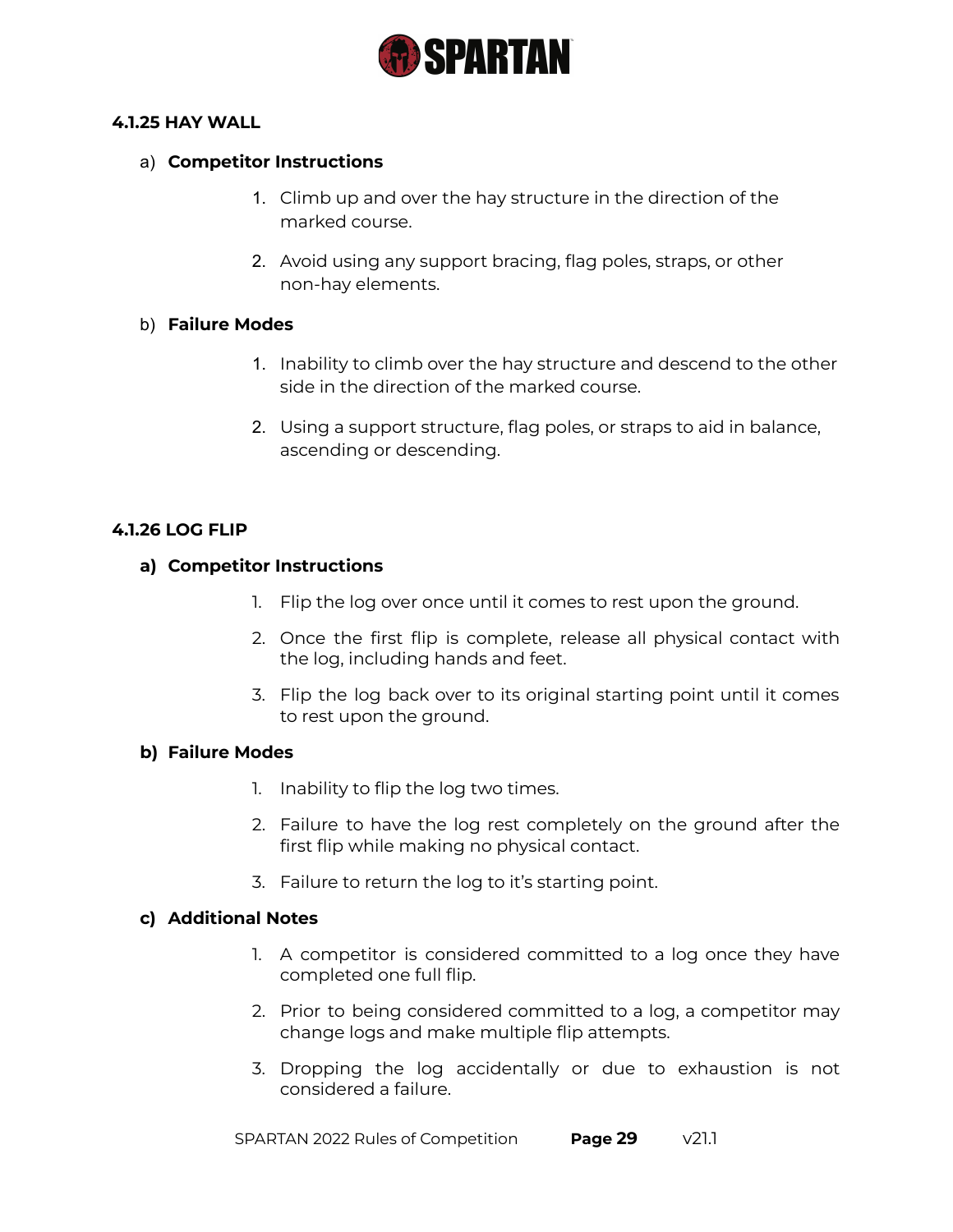

#### **4.1.27 10' WALL**

#### a) **Competitor Instructions**

1. Climb up and over the wall without using the support bracing, the sides of the wall, flag poles, or straps.

#### b) **Failure Modes**

- 1. Inability to climb over the wall and descend to the other side.
- 2. Using the support structure, sides of the wall, or straps to aid in balance, ascending or descending.
- 3. Male competitors using the red step designated for female use only.

#### c) **Additional Notes**

1. The red step may be used by female athletes only.

#### **4.1.28 SPARTAN COLUMNS**

#### **a) Competitor Instructions**

- 1. Pick up one or more weights from the designated male or female area.
- 2. Carry the weight(s) past the set of flags placed opposite the starting point and place it on the ground.
- 3. Repeat the procedure until all weights are stacked in a column.

#### **b) Failure Modes**

- 1. Inability to complete the designated course as outlined with the weight, and create a stack.
- 2. Creating an unstable stack that topples to the ground.

#### **c) Additional Notes**

- 1. A competitor may put the weight down on the ground during an attempt, however they may not roll it or allow it to roll.
- 2. If the weight is placed down or accidentally dropped, it must be picked up again at exactly the same spot. If the weight inadvertently moves after being placed down or accidentally dropped, it must be returned to exactly the same spot and picked up before the competitor may continue forward progress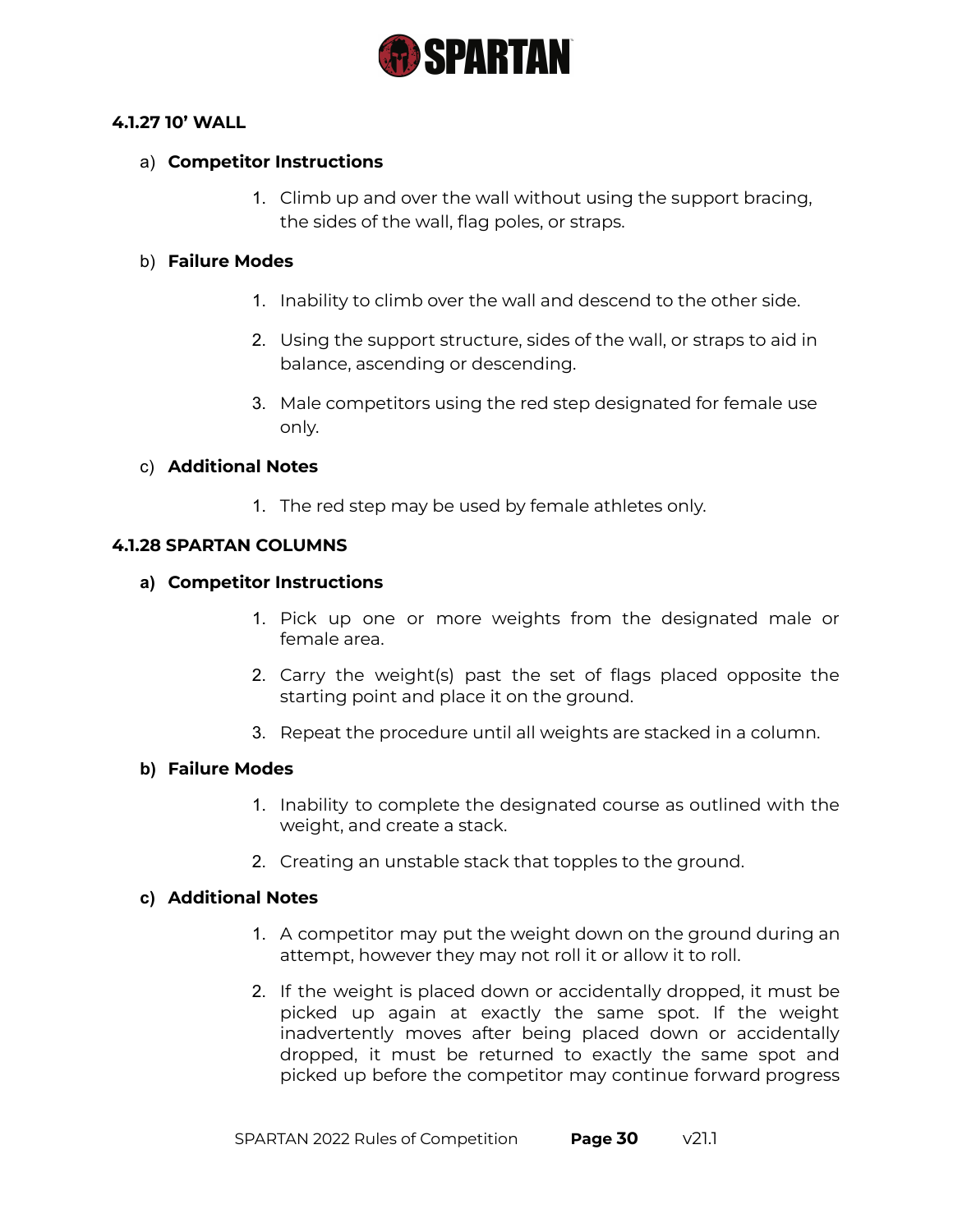

again.

3. All competitors must start behind the flags placed at the designated starting point.

#### **4.1.29 SLAM BALL**

## **a) Competitor Instructions**

- 1. Select a ball from the designated male or female area.
- 2. Lift the ball overhead to full extension of knees and hips.
- 3. Return the ball to the ground directly in front. The ball must touch the ground.
- 4. Complete 15 ball slams.

#### **b) Failure Modes**

- 1. Inability to complete 15 ball slams.
- 2. Failure to lift the ball overhead to full extension of the knees and hips.
- 3. Failure to return the ball to the ground during the final phase of each repetition.

#### **c) Additional Notes**

- 1. The athlete may catch the ball on a rebound. The ball does not need to come to a full stop on the ground.
- 2. The ball can be slammed, dropped, or placed on the ground from the overhead position.
- 3. Each missed or incomplete repetition shall receive a 30 second penalty.

#### **4.1.30 IRISH TABLES**

#### **a) Competitor Instructions**

1. Following the marked course, climb up and over the Irish Table(s) to the other side, without using the support bracing, the sides of the table, or straps.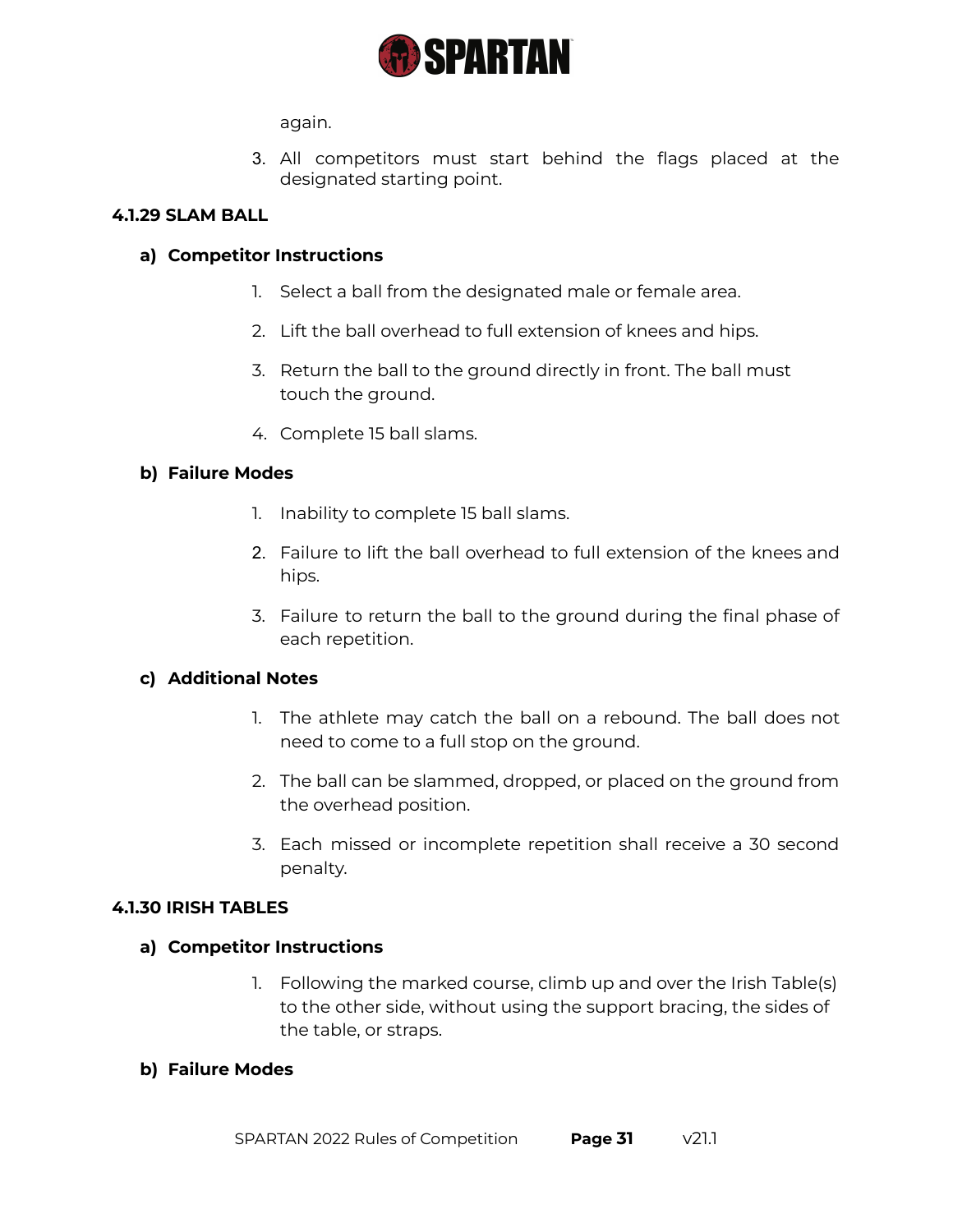

- 1. Inability to climb over all Irish Tables to the other side while following the marked course.
- 2. Using the support structure, sides of the Irish Table(s), or straps to aid with balance, ascent, or descent.

## **4.1.31 WEIGHTED BURPEES**

## **a) Competitor Instructions**

- 1. Complete 15 weighted burpees while holding the weight.
- 2. The chest must touch the weight at the bottom of the movement.
- 3. The weight must be held above the head at the top of the movement. The arms, hips, and knees should be extended to sufficiently allow the weight to be held above head height while the competitor is standing upright.

## **b) Failure Modes**

- 1. Inability to complete 15 weighted burpees.
- 2. Failure to touch the chest to the weight.
- 3. Failure to be at full extension at the top of the repetition.

## **c) Additional Notes**

1. A competitor must complete the weighted burpees within the designated area.

## **4.1.32 BOX JUMPS**

## **a) Competitor Instructions**

- 1. Jump or step onto the top of the designated male or female box until both feet are on the box at the same time.
- 2. Lock out both knees and hips on top of the box.
- 3. Step or jump off the box until both feet are touching the ground at the same time.
- 4. Complete 15 repetitions.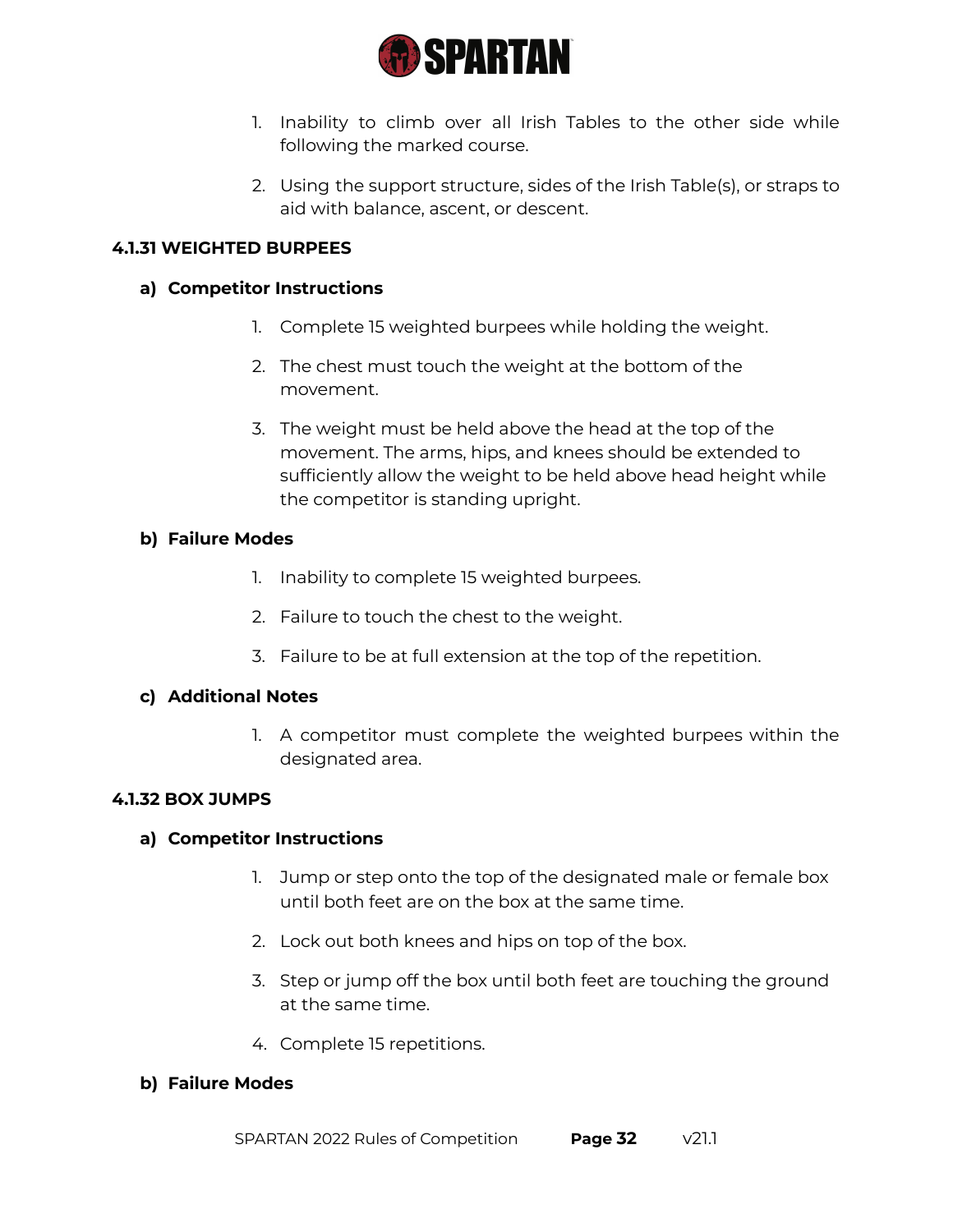

- 1. Inability to complete 15 repetitions.
- 2. Failure to lock out the knees or hips at the top of the box at the same time.
- 3. Failure to touch the top of the box or the ground with both feet during a single repetition.

## **c) Additional Notes**

- 1. Resting is allowed, however if other competitors are waiting for a space, the resting competitor should yield.
- 2. Each missed or incomplete repetition shall receive a 30 second penalty.

## **4.1.33 JUMP ROPE**

#### **a) Competitor Instructions**

- 1. Place the elastic band around the ankles.
- 2. Jump the rope 15 times. A jump is defined as swinging the rope over the head and beneath the feet in any direction.

#### **b) Failure Modes**

- 1. Inability to complete 15 jumps.
- 2. Not placing the elastic band around the ankles.

## **c) Additional Notes**

- 1. The rope may travel backwards or forwards over the competitor's head.
- 2. Each missed or incomplete repetition shall receive a 30 second penalty.

## **4.1.34 PUSH-UPS**

#### **a) Competitor Instructions**

- 1. Complete 15 pushups.
- 2. The chest must touch the ground.
- 3. Lift the hands completely off the ground once the chest touches

SPARTAN 2022 Rules of Competition **Page 33** v21.1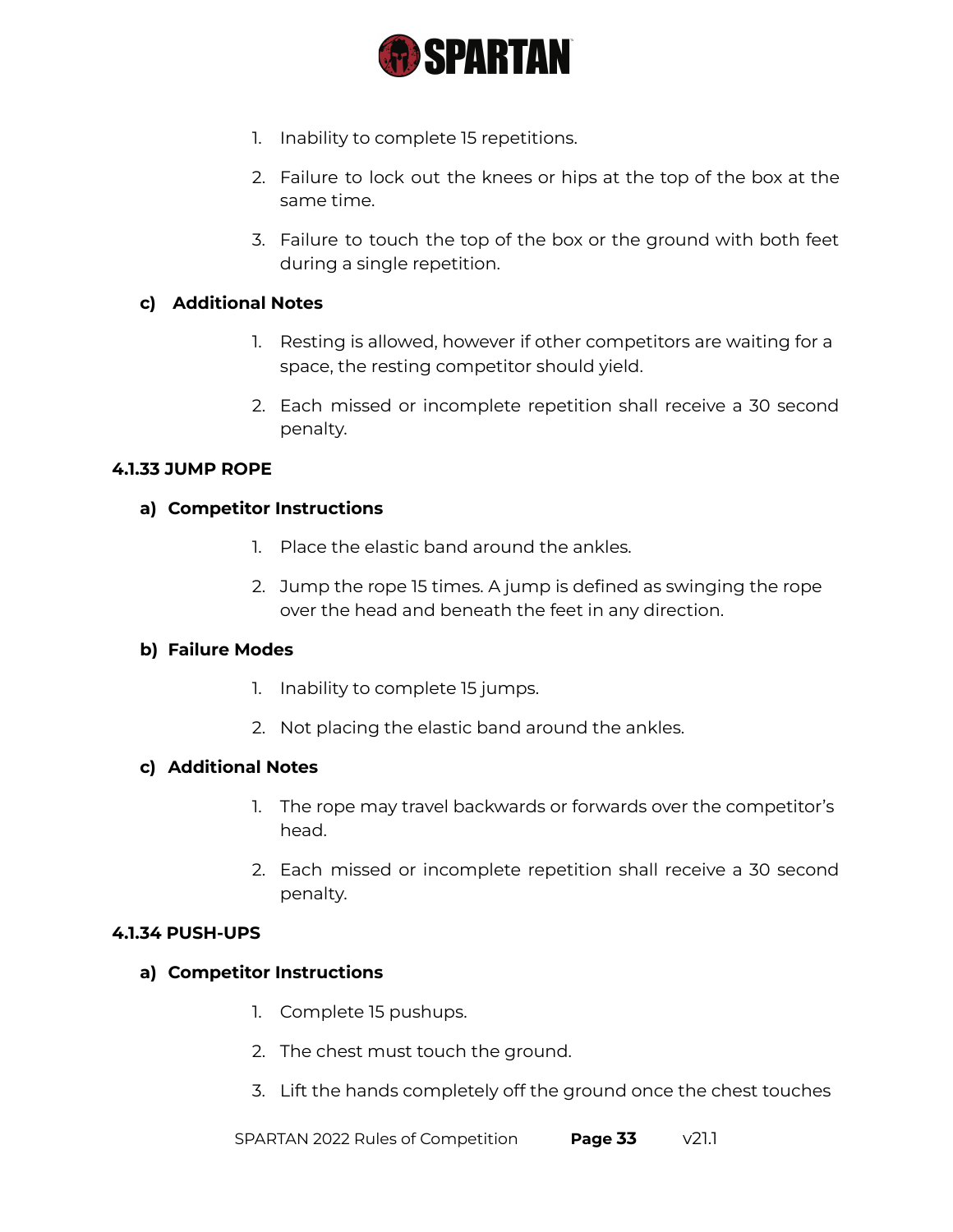

the ground, before returning to the start position.

4. Elbows and knees must be locked out at the top position.

## **b) Failure Modes**

- 1. Inability to complete 15 push ups.
- 2. Failure to touch the chest to the ground
- 3. Failing to release the hands at the bottom of each repetition.
- 4. Failing to lock out elbows and knees at the top of each repetition.

## **c) Additional Notes**

- 1. A competitor must complete the push-ups within the designated area.
- 2. Each missed or incomplete repetition shall receive a 30 second penalty.

## **4.1.35 ROWER**

## **a) Competitor Instructions**

- 1. Select a rower and make any foot strap adjustments as needed.
- 2. Press the start button to start the distance counting process.
- 3. Row until 200 meters has elapsed. The competitor must stay seated on the rower until the display reads 200 meters.

## **b) Failure Modes**

- 1. Inability to complete 200 meters in one seated effort.
- 2. Getting off the rower prior to the readout displaying 200 meters.

## **c) Additional Notes**

1. A competitor may change rowers at any point, however the distance counter must be reset to 0 on the new rower.

## **4.1.36 Car Hurdle**

## **a) Competitor Instructions**

1. Climb up and over the car(s) without using any support bracing, flag poles, or straps (if present).

- 1. Inability to climb over the car(s) and descend to the other side.
- 2. Using any type of support structure, poles, or straps to aid in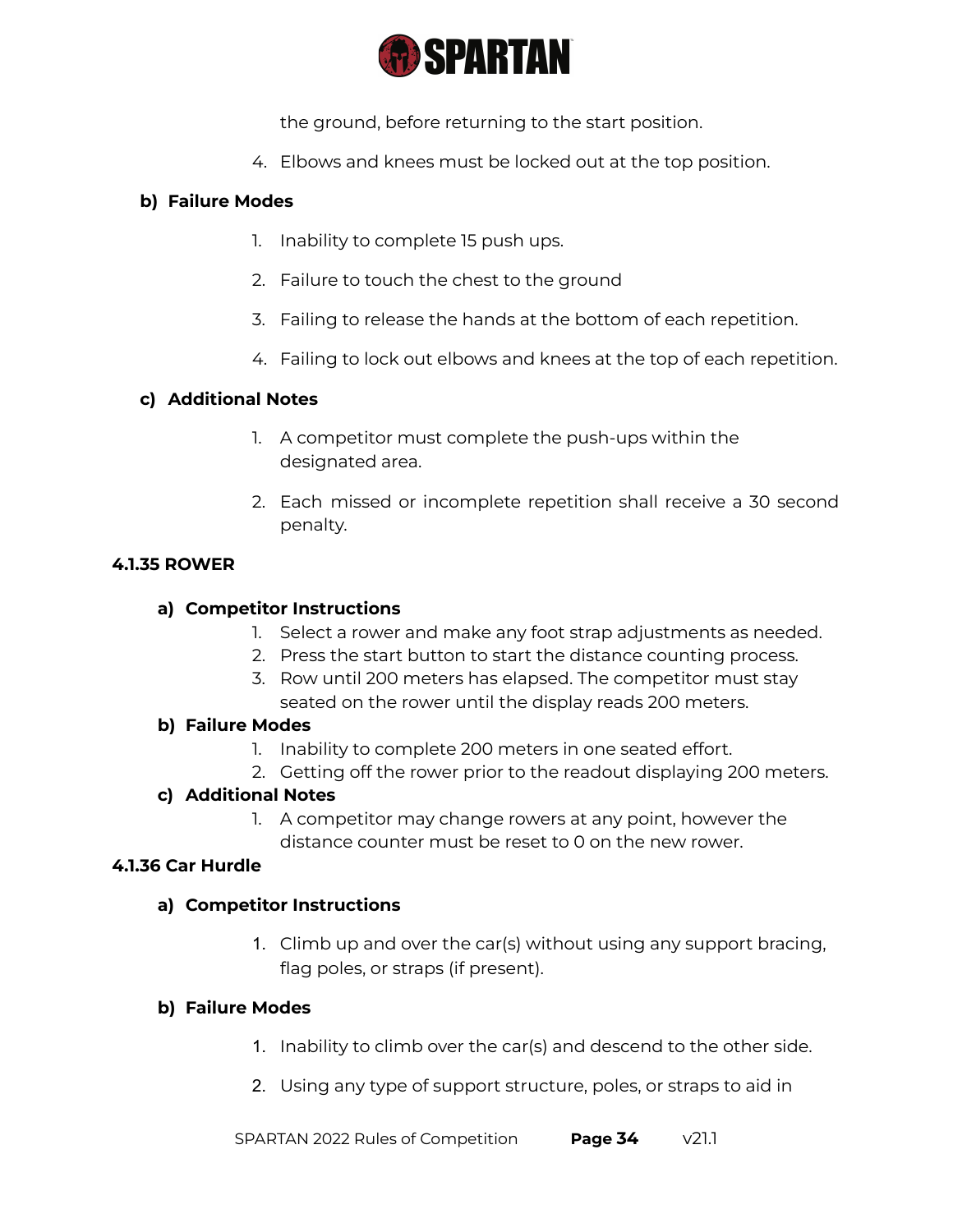

balance, ascending or descending.

## **4.1.37 Police Barricades**

## **a) Competitor Instructions**

1. Climb up and over the barricades without using the support bracing, the sides of the barricade, flag poles, or straps.

## **b) Failure Modes**

- 1. Inability to climb over the barricades and descend to the other side.
- 2. Using the support structure, sides of the barricades, or straps to aid in balance, ascending or descending.

## **4.1.38 Tire Hop**

## **a) Competitor Instructions**

1. Jump from the inside of one tire to the next tire without touching the area outside of the tires.

## **b) Failure Modes**

- 1. Inability to complete the marked route.
- 2. Touching any area outside of the tires with any part of the body.
- 3. Touching a tire with any part of the body except for hands and legs.

## **c) Additional Notes**

- 1. A competitor may choose to complete the route by jumping from one tire to another and skipping one or more between.
- 2. A competitor may not touch a tire with any part of their body other than their feet and legs.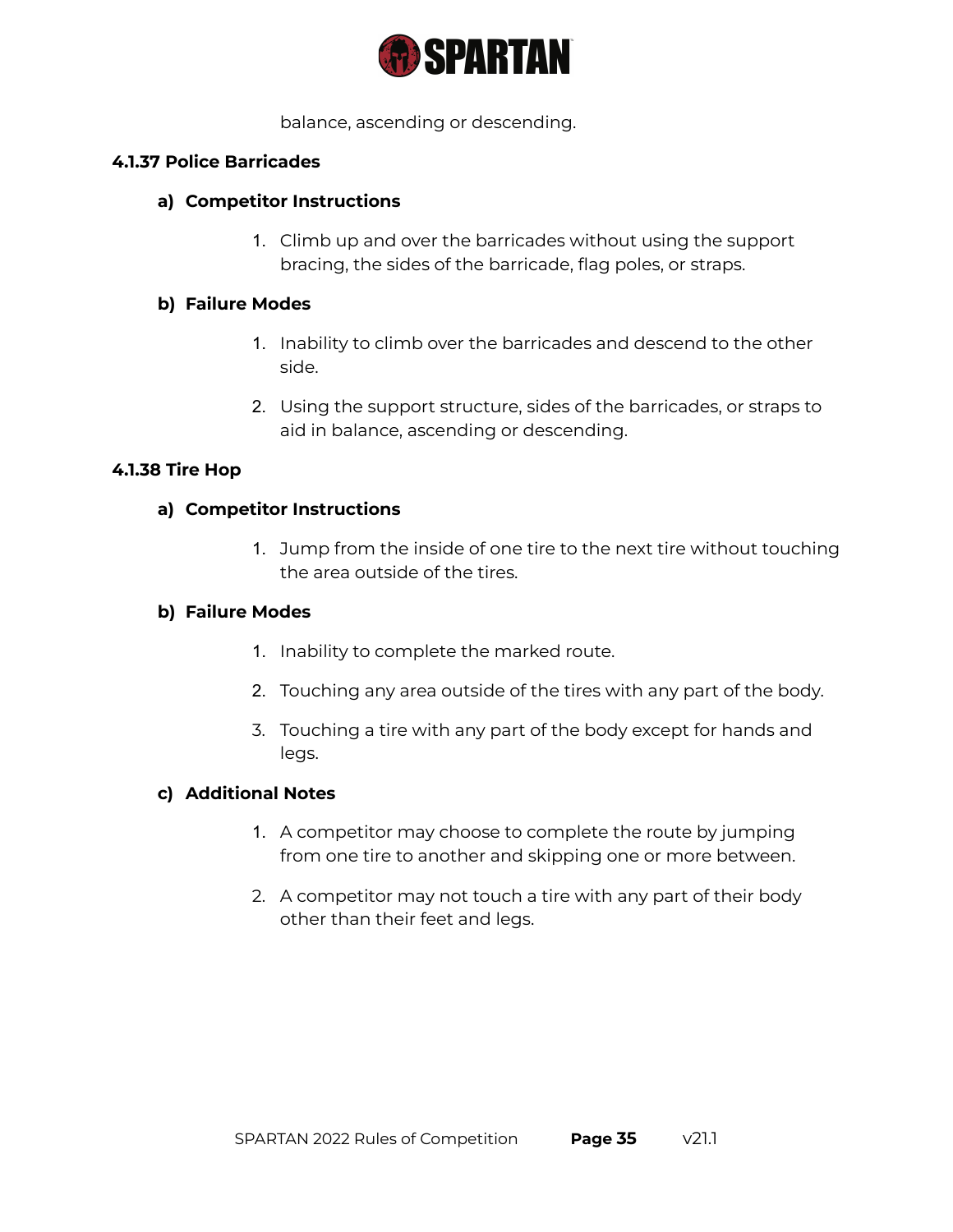

## **4.2 SINGLE ATTEMPT (PASS/FAIL) OBSTACLES**

## <span id="page-35-0"></span>**4.2.1 ADDUCTOR**

#### **a) Competitor Instructions**

- 1. Move from bag to bag within a single lane without touching the ground.
- 2. Ring the bell.

#### **b) Failure Modes**

- 1. Any part of the body touching the ground prior to ringing the bell.
- 2. Using the horizontal structural poles.
- 3. Using multiple lanes to complete the obstacle.

#### **c) Additional Notes**

- 1. A competitor is considered to have attempted the obstacle once both of their feet have left the starting step.
- 2. A competitor is able to use the chains supporting the heavy bags to complete the obstacle.

#### <span id="page-35-1"></span>**4.2.2 APE HANGER**

#### **a) Competitor Instructions**

- 1. Climb to the top of the rope or rope ladder to begin the obstacle.
- 2. Transfer to the bars, and traverse along the underside of the bars using only the hands. Feet cannot touch the bars.
- 3. Ring the bell.

- 1. Failure to ring the bell.
- 2. Falling off the obstacle, with the exception of the rope climb phase which may be attempted multiple times.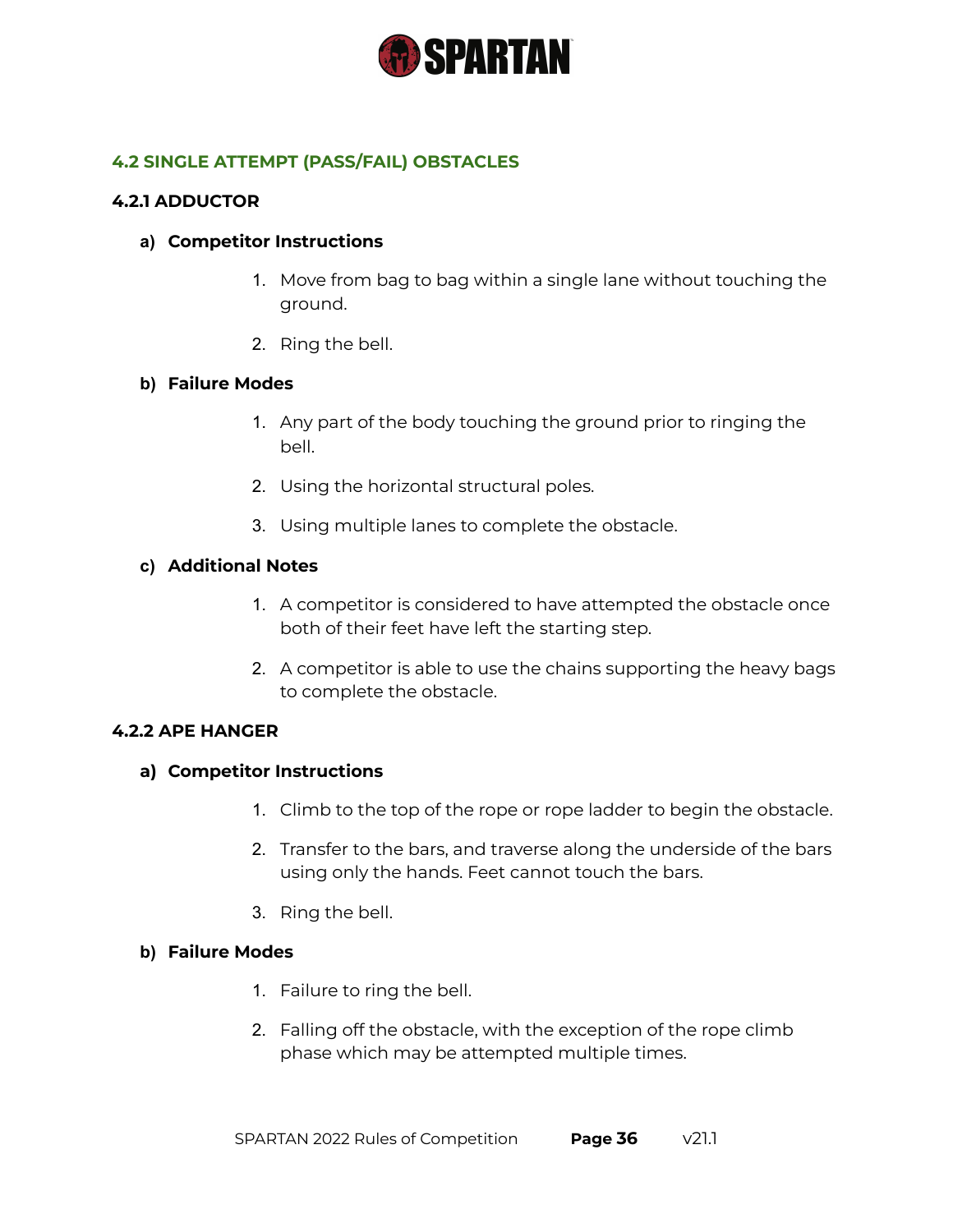

- 3. Feet touching any of the bars.
- 4. Using the support structure or straps. Use of horizontal truss in the center of the obstacle is allowed.
- 5. Climbing over the top of the obstacle.

## **c) Additional Notes**

1. A competitor is committed to the obstacle and considered to have made an attempt once they touch any of the overhead bars. At this point, they must either complete the obstacle or the penalty.

## <span id="page-36-0"></span>**4.2.3 BALANCE BEAM**

## **a) Competitor Instructions**

- 1. Traverse along the top of one beam without using any part of the body other than the feet on the beam, and without touching the ground.
- 2. Touch the descending beam with at least one foot before touching the ground.

## **b) Failure Modes**

- 1. Touching the ground prior to touching the descending beam.
- 2. Touching the beam with any part of the body other than the feet.
- 3. Touching another beam after making an attempt on a single beam.

## **c) Additional Notes**

1. Once a competitor has placed two feet on the beam, it is considered an attempt.

## <span id="page-36-1"></span>**4.2.4 BEATER**

## **a) Competitor Instructions**

- 1. Traverse the spinning bars using only the hands and arms. Feet must not touch the ground to create an advantage.
- 2. Ring the bell.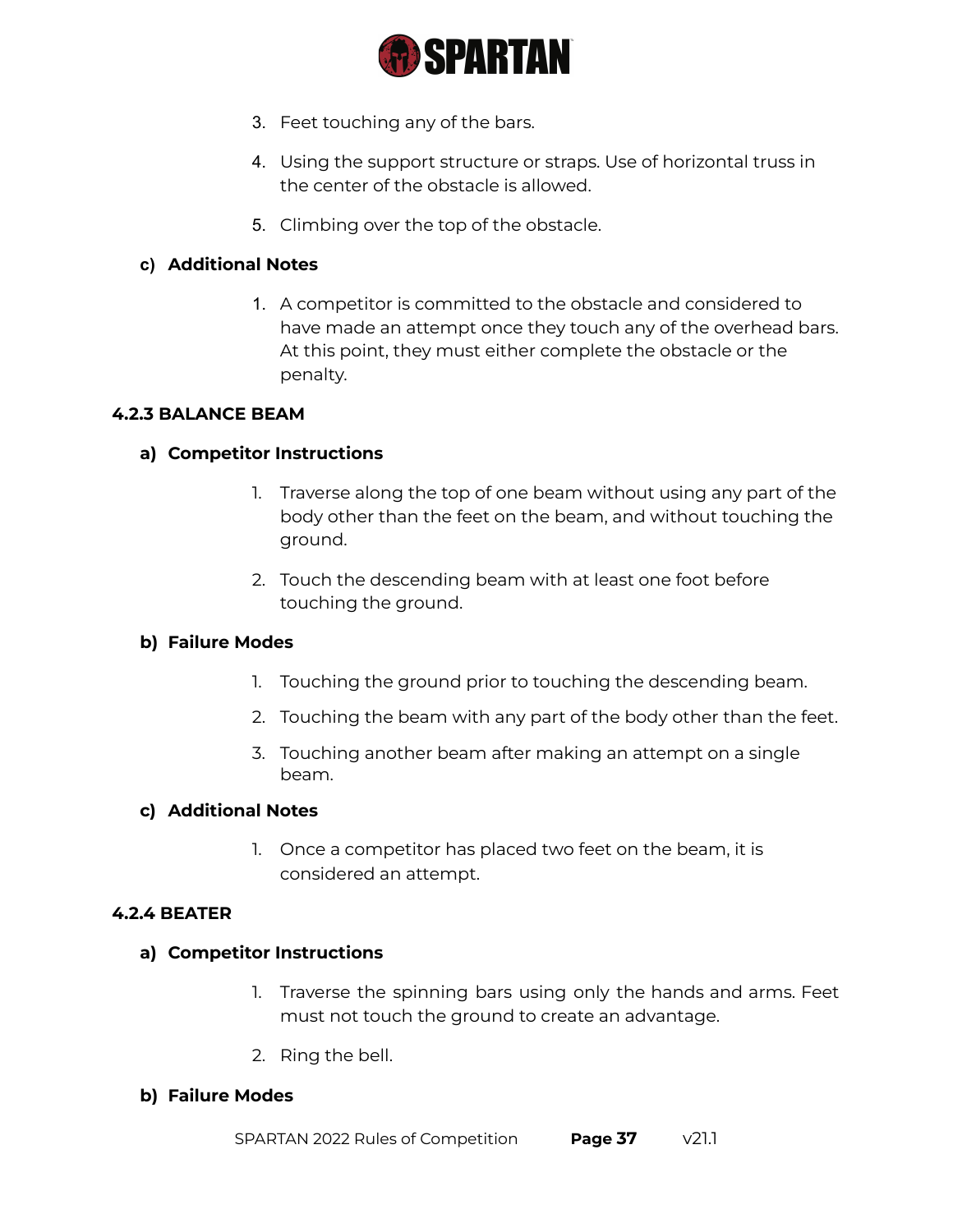

- 1. Failure to ring the bell.
- 2. Feet touching the ground to create an advantage.
- 3. Using vertical truss as a ladder to start the obstacle, traverse or complete the obstacle.
- 4. Feet or legs touching any of the bars, including traversing above the bars on top of the obstacle.

## **c) Additional Notes**

- 1. A competitor is considered to have attempted the obstacle once both of their feet have left the starting step.
- 2. A competitor may use horizontally located truss to start the obstacle, or transfer during the traverse phase of the obstacle.

## <span id="page-37-0"></span>**4.2.5 HELIX**

## **a) Competitor Instructions**

- 1. Using only the bars in a single lane (one side of the obstacle), laterally navigate the obstacle without touching the top.
- 2. Ring the bell.

## **b) Failure Modes**

- 1. Any part of the body touching the ground between the start and ringing the bell.
- 2. Touching the top of the obstacle.
- 3. Using bars from another lane, or crossing over the top of the obstacle.

## **c) Additional Notes**

- 1. Once four points of contact are made, a competitor is considered committed to an attempt and may not restart the obstacle.
- 2. A competitor must start with the first panel at the start of the obstacle.

## <span id="page-37-1"></span>**4.2.6 MONKEY BARS**

## **a) Competitor Instructions**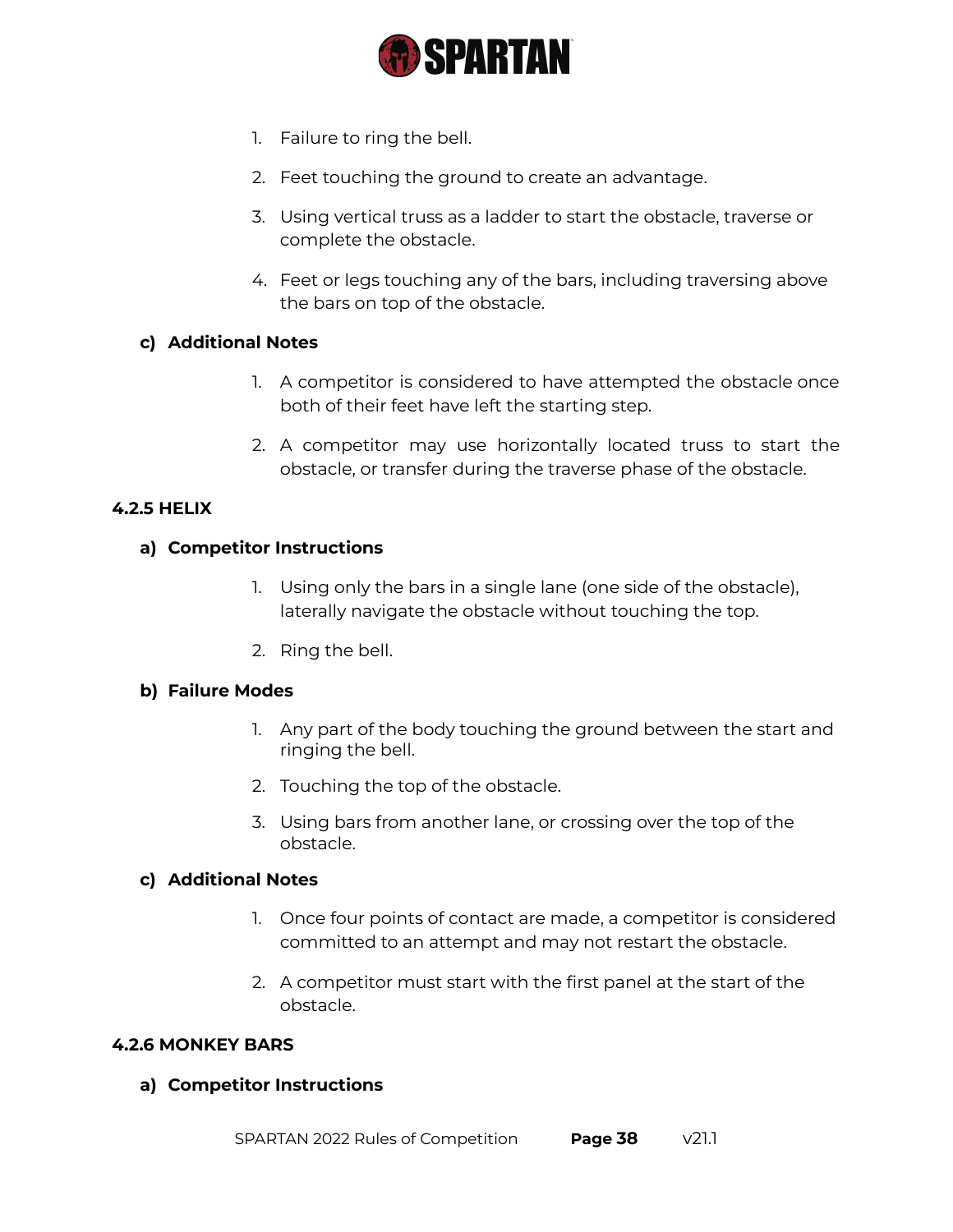

- 1. Traverse the monkey bars from one end to the other using only the hands and arms.
- 2. Ring the bell.

## **b) Failure Modes**

- 1. Feet touching the ground to create an advantage in completing the obstacle.
- 2. Using vertical truss as a ladder to start the obstacle, traverse or complete the obstacle.
- 3. Feet or legs touching the bars, including traversing above the bars on top of the obstacle.
- 4. Failure to ring the bell.

## **c) Additional Notes**

- 1. A competitor is considered to have attempted the obstacle once both of the competitor's feet have left the starting step.
- 2. A competitor may use horizontally located truss to start the obstacle, or transfer during the traverse phase of the obstacle.

## <span id="page-38-0"></span>**4.2.7 MULTI-RIG**

## **a) Competitor Instructions**

- 1. Traverse the attachments using only hands and arms and ring the bell.
- 2. Stay within one lane, without moving laterally.

- 1. Feet cannot touch the ground to create an advantage.
- 2. Using vertical truss as a ladder to start the obstacle, traverse or complete the obstacle.
- 3. Feet or legs touching the attachments, including traversing above the bars.
- 4. Failure to ring the bell.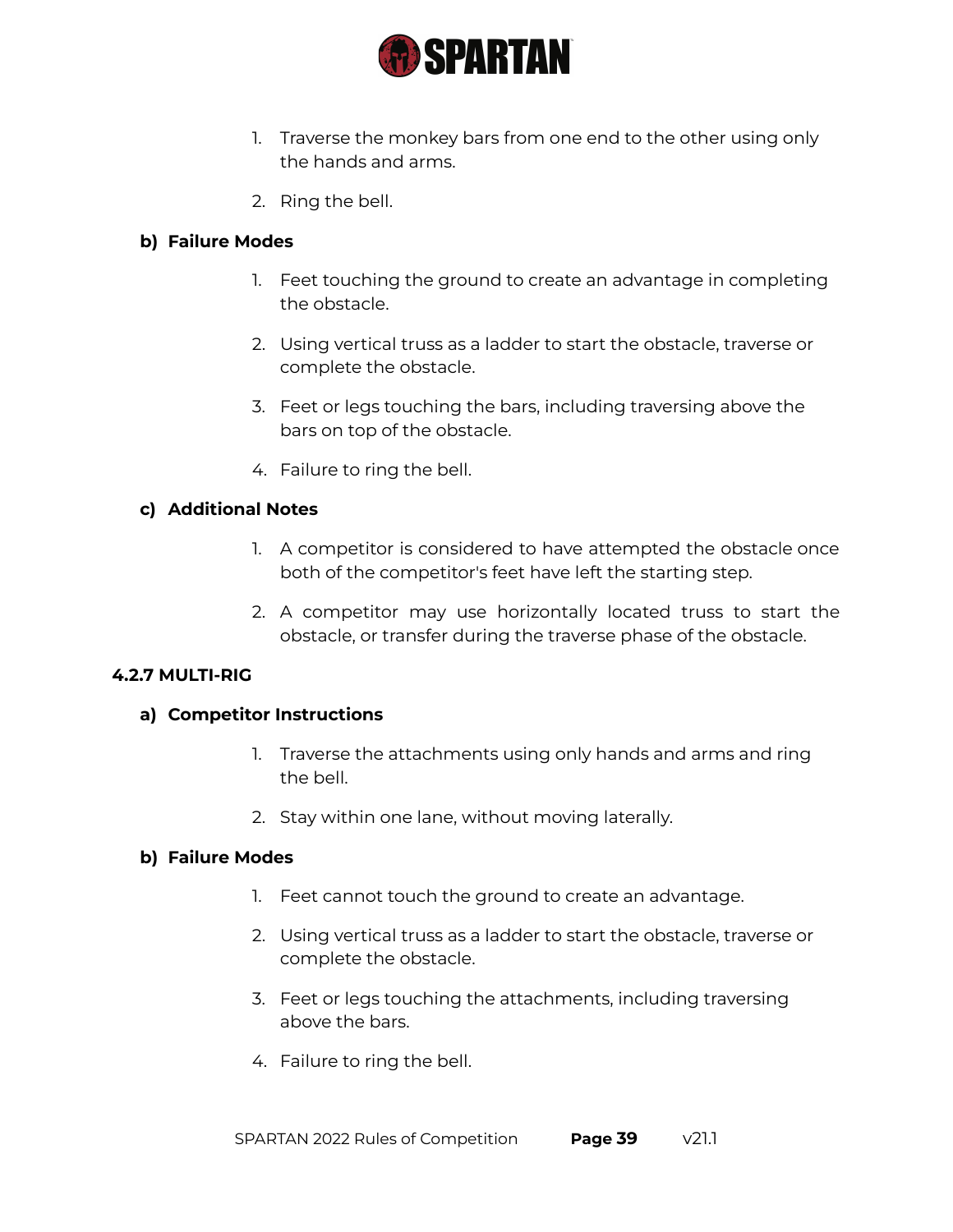

5. Using more than one lane to complete the obstacle.

## **c) Additional Notes**

- 1. A competitor is considered to have attempted the obstacle once both of the Competitor's feet have left the starting step.
- 2. A competitor may use horizontally located truss to start the obstacle, or transfer during the traverse phase of the obstacle.

#### <span id="page-39-0"></span>**4.2.8 MULTI-RIG PLUS**

#### **a) Competitor Instructions**

- 1. Traverse the attachments using only hands and arms.
- 2. Transfer to the wall and climb over without touching the ground prior to completing the wall climb.
- 3. Stay within one lane without moving laterally.

#### **b) Failure Modes**

- 1. Feet cannot touch the ground to create an advantage.
- 2. Using vertical truss as a ladder to start the obstacle, traverse or complete the obstacle.
- 3. Feet or legs touching the attachments, including traversing above the bars.
- 4. Inability to climb the wall to the other side.
- 5. Using more than one lane to complete the obstacle.

## **c) Additional Notes**

- 1. Competitor is considered to have attempted the obstacle once both of the competitor's feet have left the starting step.
- 2. A competitor may use horizontally located truss to start the obstacle, or transfer during the traverse phase of the obstacle.

## <span id="page-39-1"></span>**4.2.9 OLYMPUS**

#### **a) Competitor Instructions**

1. Laterally navigate the obstacle using only hands upon and within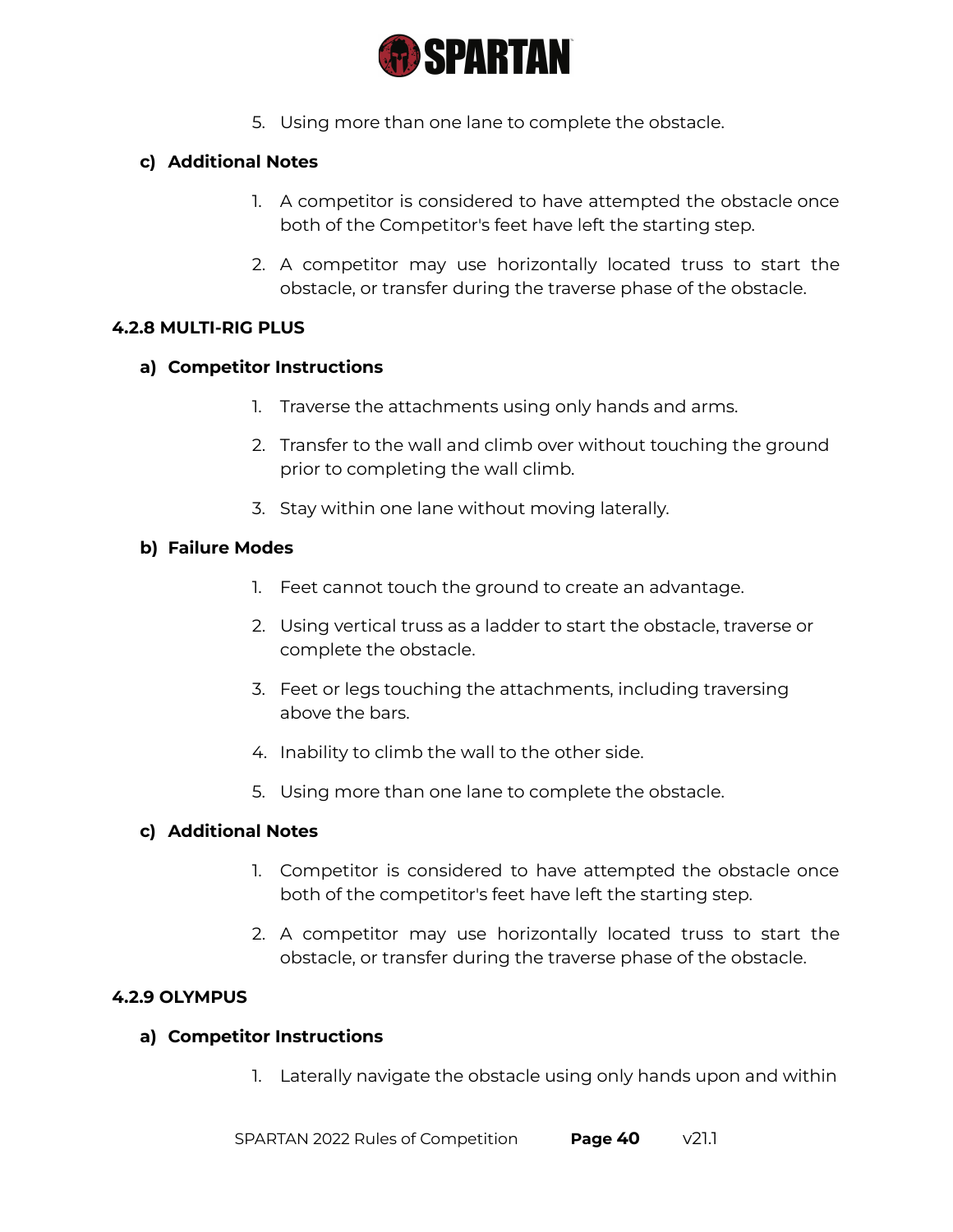

the holds and holes found within a single lane.

2. Ring the bell.

## **b) Failure Modes**

- 1. Any part of the body touching the ground between the start and the bell being rung.
- 2. Touching the top of the obstacle.
- 3. Touching any of the holds or holes on the wall with feet.

## **c) Additional Notes**

- 1. A competitor must start from or behind the starting step.
- 2. A competitor is committed to their lane and considered to have attempted the obstacle once both of the competitor's feet have left the starting step.
- 3. A competitor may place their feet and/or knees against the wall for support, however their feet or knees may not touch any of the handholds, including stepping upon or placing a knee into the cutouts.
- 4. A competitor may use any combination of the holds provided.

## <span id="page-40-0"></span>**4.2.10 PIPE LAIR**

## **a) Competitor Instructions**

- 1. Traverse the obstacle using only the pipes.
- 2. Ring the bell.

## **b) Failure Modes**

- 1. Touching the ground or the top of the obstacle before ringing the bell.
- 2. Changing lanes.

## **c) Additional Notes**

1. Competitors are considered to have attempted the obstacle once both feet are off the ground on or past the first pipe.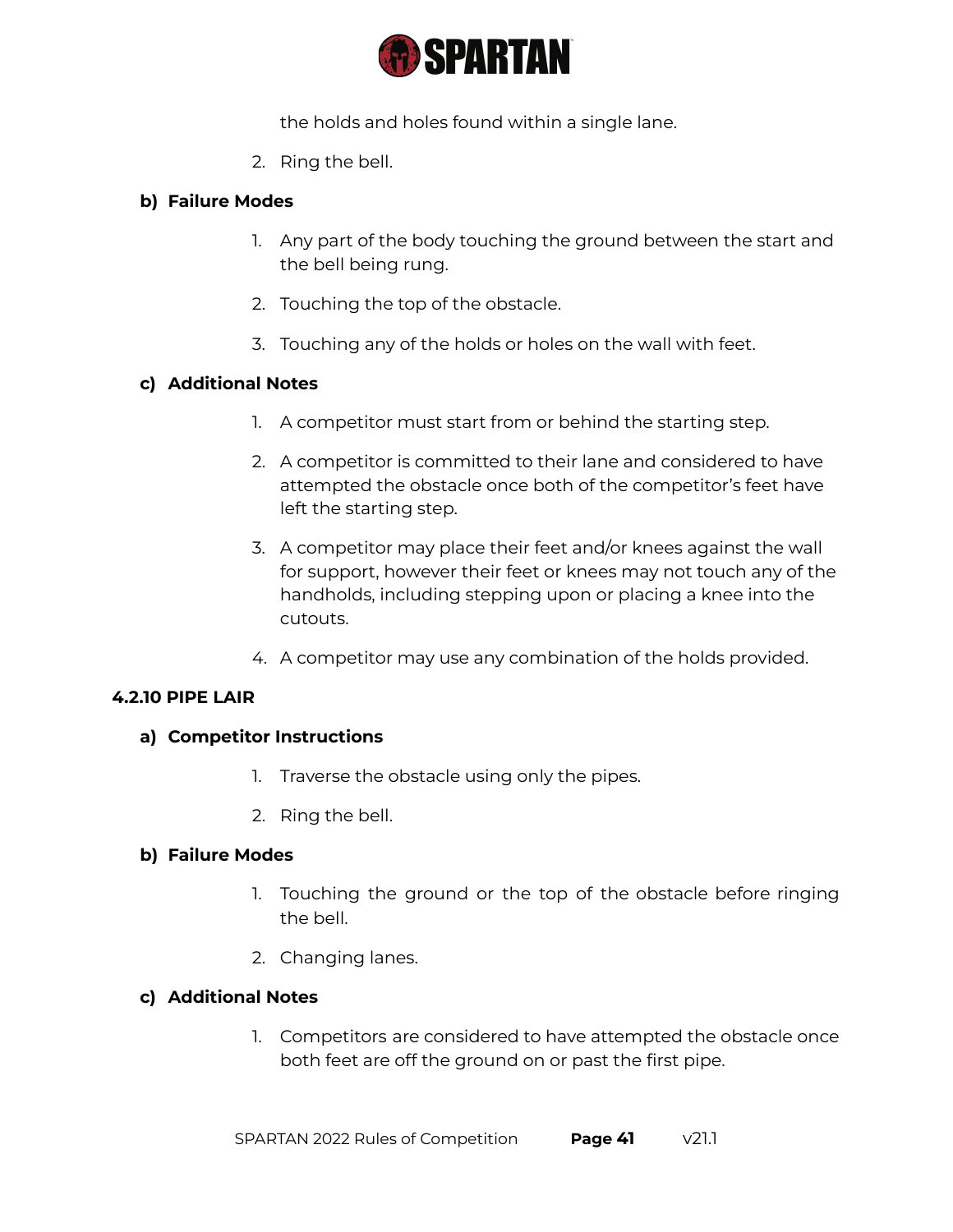

#### <span id="page-41-0"></span>**4.2.11 ROLLING EPIC**

#### **a) Competitor Instructions**

- 1. Place both feet on the wheeled platform (dolly).
- 2. Get into a straight arm plank position.
- 3. While remaining in plank position, crawl using only the hands to move forward until the entire body and wheeled platform crosses the line of completion.
- 4. Return to the starting point with the wheeled platform. During this process, the platform may be picked up and carried.

## **b) Failure Modes**

- 1. Any part of the body besides the hands or elbows touches the ground.
- 2. Failure to cross the line of completion with the entire body and wheeled platform.
- 3. Failure to return the wheeled platform to the starting position.

## **c) Additional Notes**

1. A competitor is able to rest in the plank position, however their knees, legs, stomach, or other parts of the body must not touch the ground.

#### <span id="page-41-1"></span>**4.2.12 SPEAR THROW**

## **a) Competitor Instructions**

- 1. Stand with both feet behind the barrier.
- 2. Throw the spear at the target in the same lane.
- 3. Have the spear embed into the target structure and stay there without any part of the spear touching the ground.

- 1. The spear does not embed into the target structure.
- 2. Any part of the spear touches the ground once the spear is stationary after being thrown.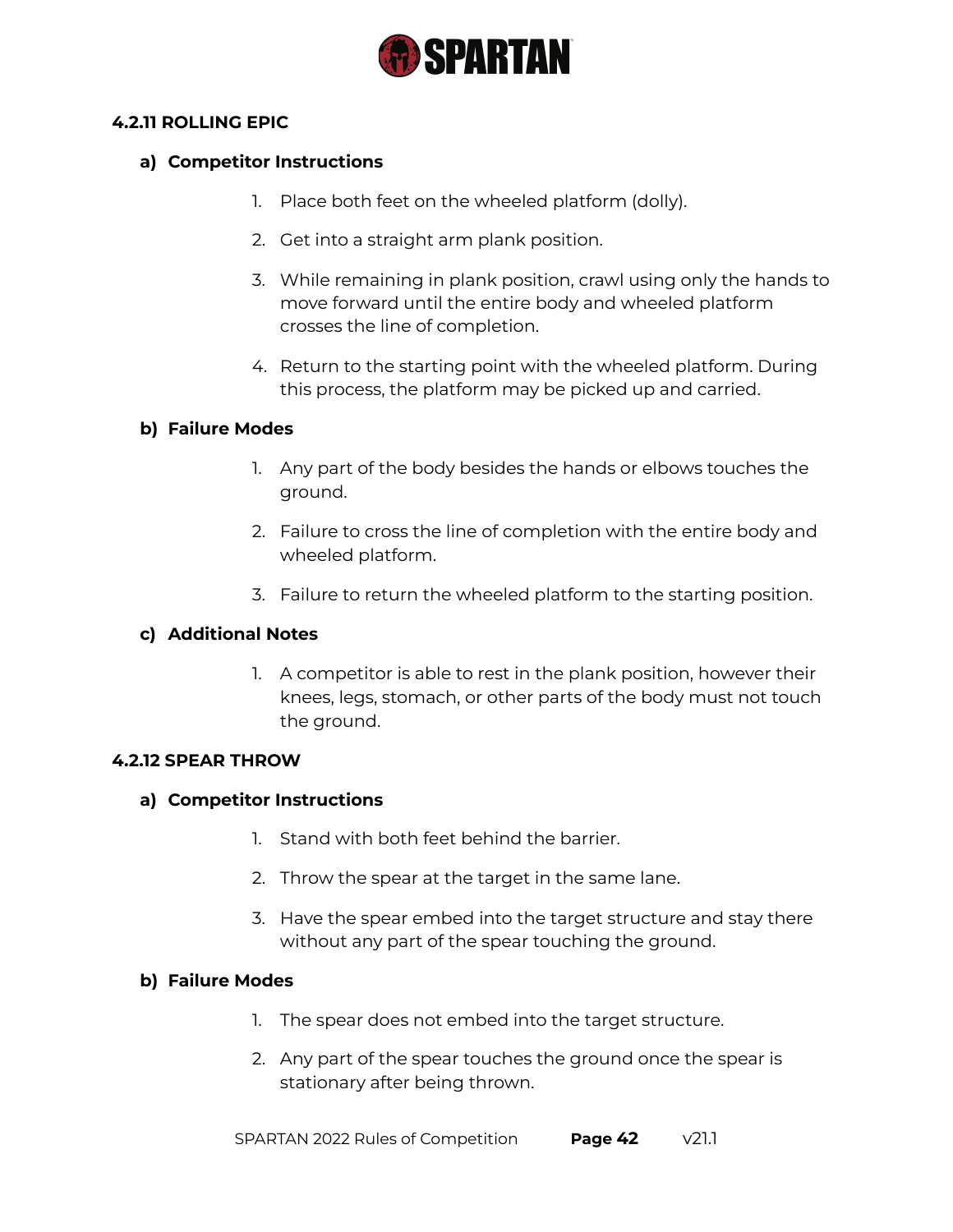

#### **c) Additional Notes**

- 1. Once a competitor releases the spear in a forward motion, it is considered an attempt.
- 2. A competitor is allowed to change lanes, however this must be done prior to an attempt being made.
- 3. It is the competitor's responsibility to ensure the tether is placed in a manner so it does not cause entanglement. If the tether becomes tangled during a competitor's attempt and affects the flight of the spear, it shall still be considered an attempt.
- 4. A spear may touch the ground during an attempt before it becomes stationary in the target, as long as it is not touching the ground once it becomes stationary.

## <span id="page-42-0"></span>**4.2.13 TWISTER**

#### **a) Competitor Instructions**

- 1. Traverse the obstacle from one end to the other using only hands on the handles, and the truss segments in between each of the handles.
- 2. Feet must not touch the ground to create an advantage.
- 3. Ring the bell.

#### **b) Failure Modes**

- 1. Failure to ring the bell.
- 2. Falling off the obstacle.
- 3. Using any truss besides the truss in between each handle segment.
- 4. Feet or legs touching the handles, including traversing on top of the obstacle above the handles.
- 5. Using the pipe structure that the handles are welded to in order to complete the obstacle.

## **c) Additional Notes**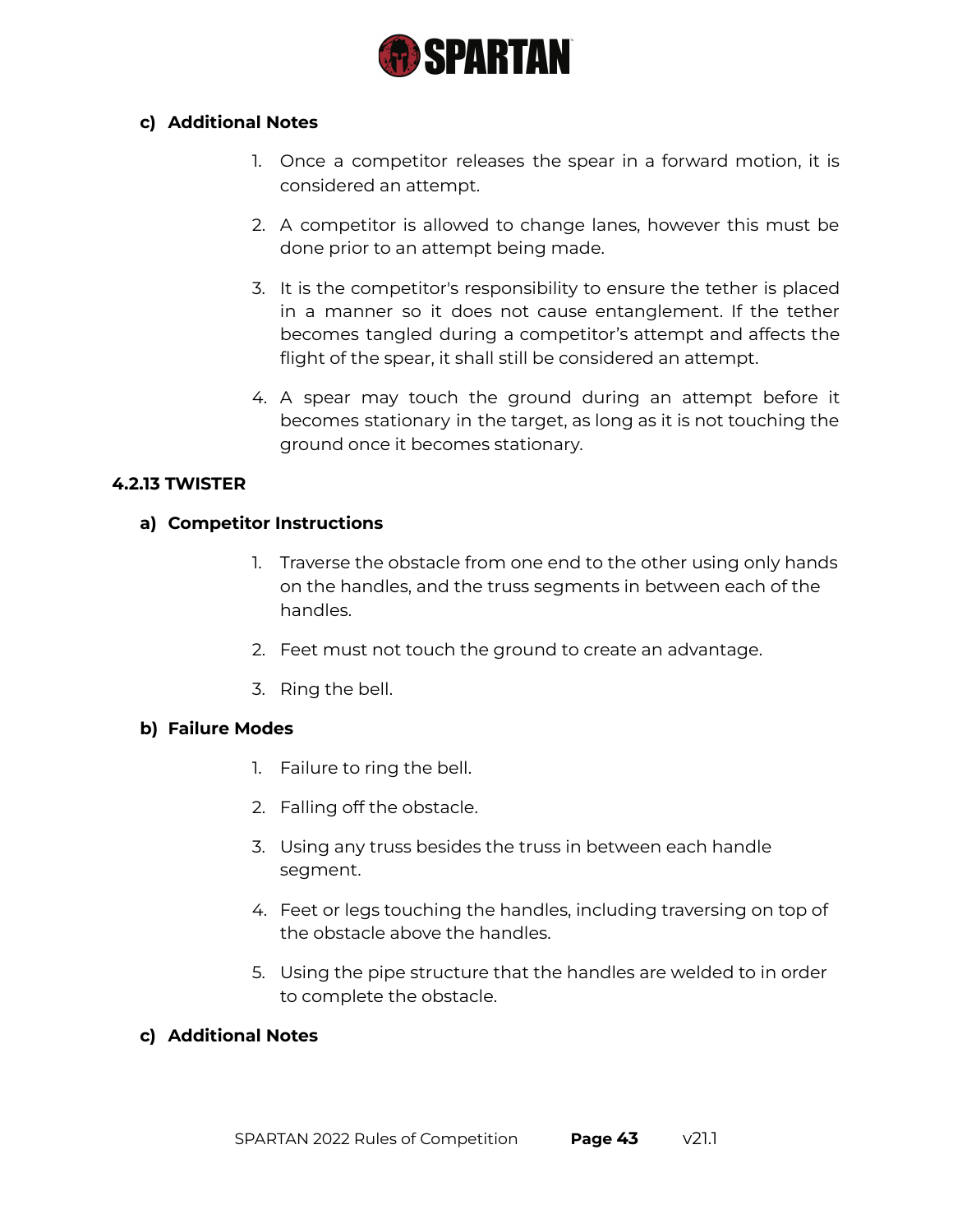

- 1. A competitor is considered to have attempted the obstacle once both of their feet have left the starting step.
- 2. A competitor is allowed to utilize the truss placed between each segment of handles in order to transition from one set of handles to the next.

#### <span id="page-43-0"></span>**4.2.14 TYROLEAN TRAVERSE**

#### **a) Competitor Instructions**

- 1. Begin by mounting the rope at the point closest to the start.
- 2. Traverse along the rope without touching the surface beneath it in such a way that it creates an advantage in completion.
- 3. Ring the bell using only the hands.

#### **b) Failure Modes**

- 1. Failure to ring the bell.
- 2. Touching the surface below the rope in such a way that it creates an advantage in completion.
- 3. Creating an unfair advantage by mounting the obstacle too far from the start point.

## **c) Additional Notes**

- 1. For an attempt that results in failure, after releasing the rope a competitor must continue to traverse the ground or water beneath the obstacle by running or swimming while staying within their lane.
- 2. A competitor must dismount the obstacle after ringing the bell. They must not continue traversing along the rope.

## <span id="page-43-1"></span>**4.2.15 Z WALL**

#### **a) Competitor Instructions**

- 1. Laterally traverse the wall using only the hand and foot blocks and upright supports within a single lane.
- 2. Ring the bell.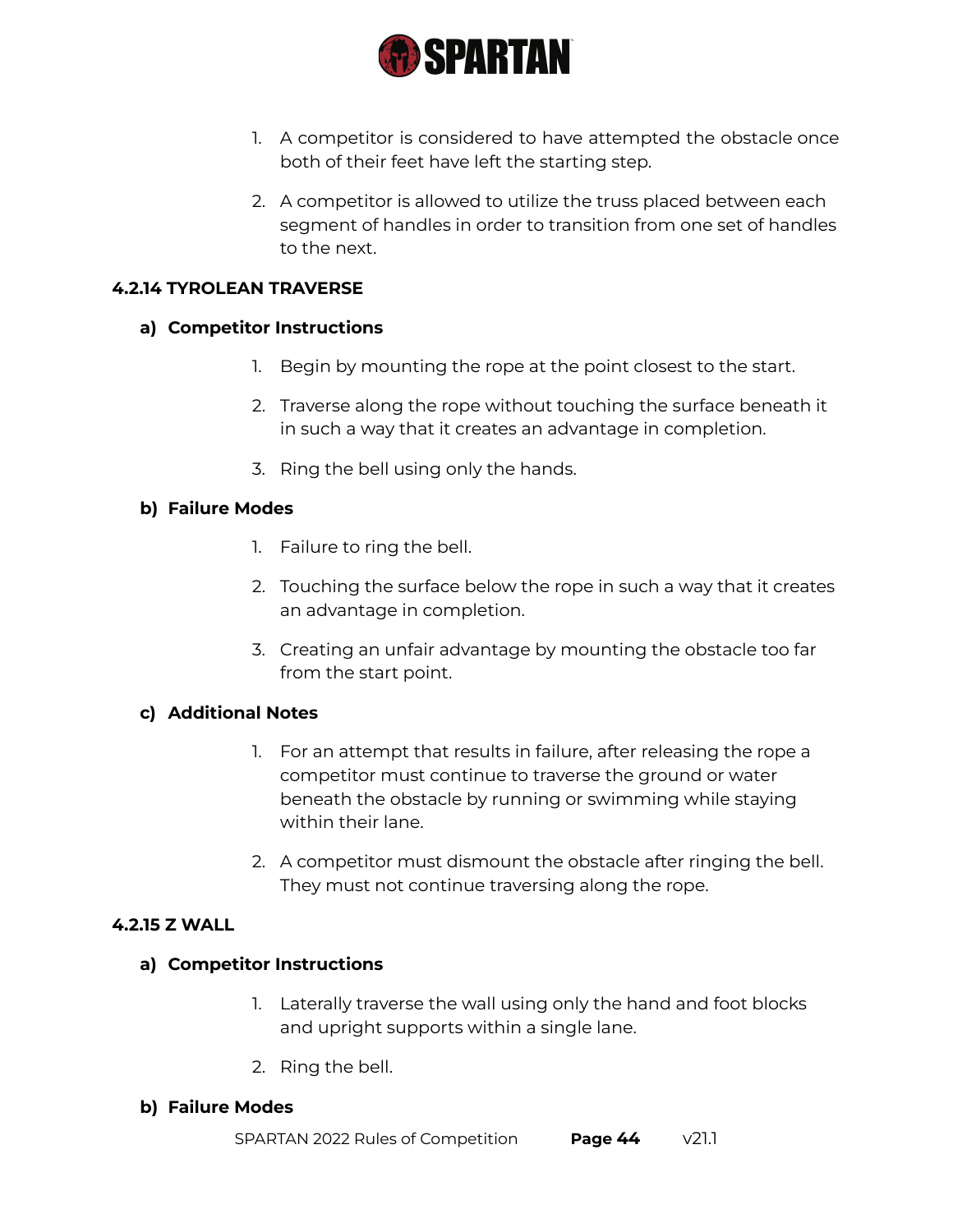

- 1. Touching the ground, the top of the wall, or the top or bottom of any cutouts within the wall.
- 2. Failure to ring the bell.

## **c) Additional Notes**

- 1. Once four points of contact are made on the hand and foot blocks, a competitor is considered committed to an attempt and may not restart the obstacle.
- 2. The first hand block and the first foot block located in the lane of attempt must be used when starting the traverse.
- 3. A competitor does not need to use all the hand and foot blocks provided apart from the first hand and foot blocks. A competitor may skip over all other holds, including the final holds, in order to ring the bell.

## **4.2.16 SLACKLINE**

## **a) Competitor Instructions**

- 1. Traverse along the top of a single slackline without using any part of the body other than the feet on the strap, and without touching the ground.
- 2. Touch the ground beyond the marked completion line on the other side with at least one foot.

## **b) Failure Modes**

- 1. Touching the ground with one or more feet prior to the marked completion line.
- 2. Touching the slack line with any part of the body other than the feet.
- 3. Touching another slack line after making an attempt on a single slack line.

## **c) Additional Notes**

1. Once a competitor has placed two feet on the slackline, it is considered an attempt.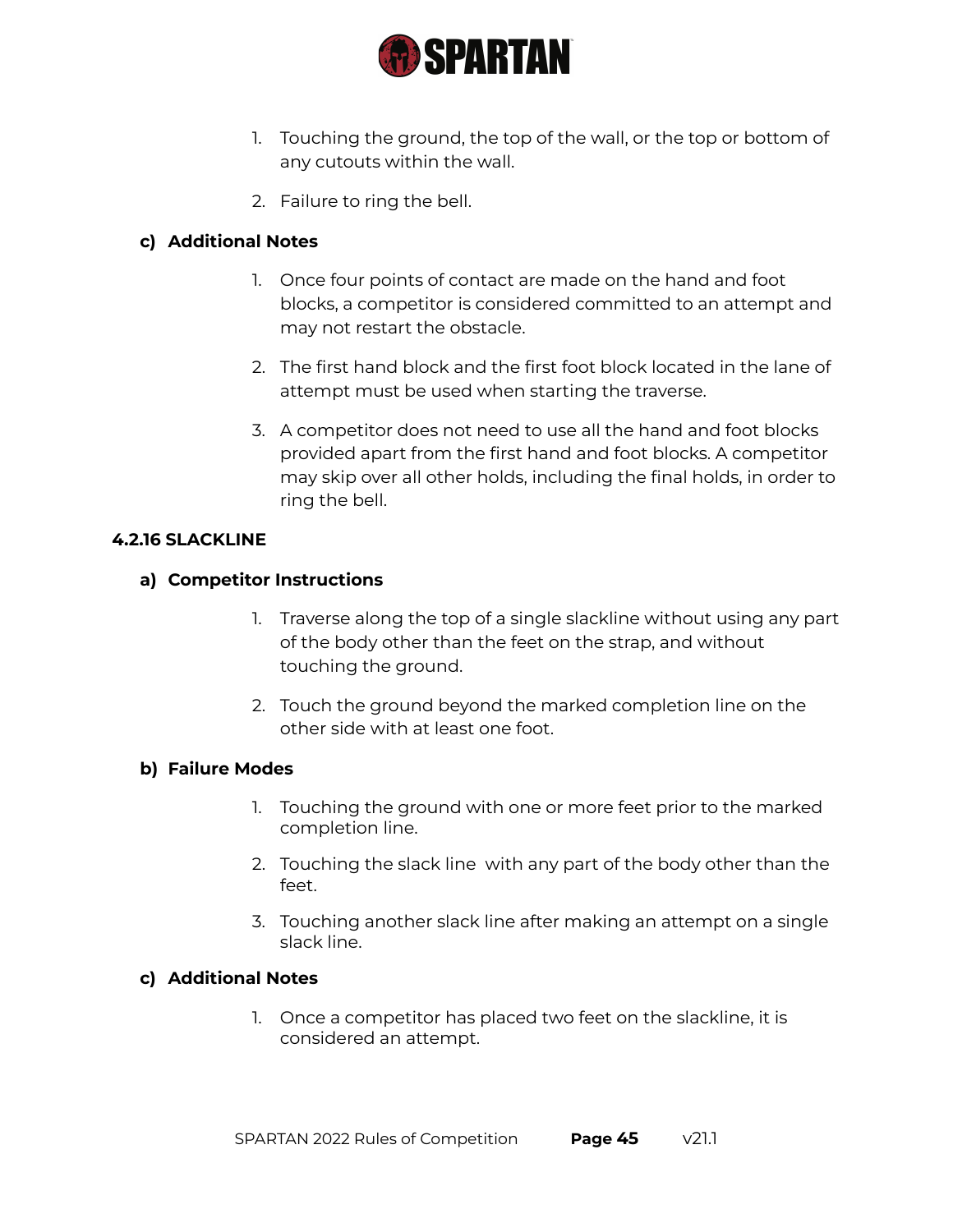

#### **4.2.17 MONKEY IN THE MIDDLE**

#### **a) Competitor Instructions**

- 1. Traverse the obstacle from one end to the other using only hands on the handles, and the truss segments in between each of the handles.
- 2. The monkey bars must be traversed from one end to the other using only the hands and arms.
- 3. Ring the bell.

#### **b) Failure Modes**

- 1. Failure to ring the bell.
- 2. Falling off the obstacle.
- 3. Feet or legs touching the handles or monkey bars, including traversing on top of the obstacle above the handles or monkey bars.
- 4. Using the pipe structure that the handles are welded to in order to complete the obstacle.
- 5. Feet touching the ground to create an advantage in completing the obstacle.
- 6. Using vertical truss as a ladder to start the obstacle, traverse or complete the obstacle.

## **c) Additional Notes**

- 1. A competitor is considered to have attempted the obstacle once both of the competitor's feet have left the starting step.
- 2. A competitor may use horizontally located truss to start the obstacle.

#### **4.2.18 MEMORY TEST**

#### a) **Competitor Instructions**

- 1. Determine the last two digits of the assigned headband being worn.
- 2. Locate the two digits on the list provided.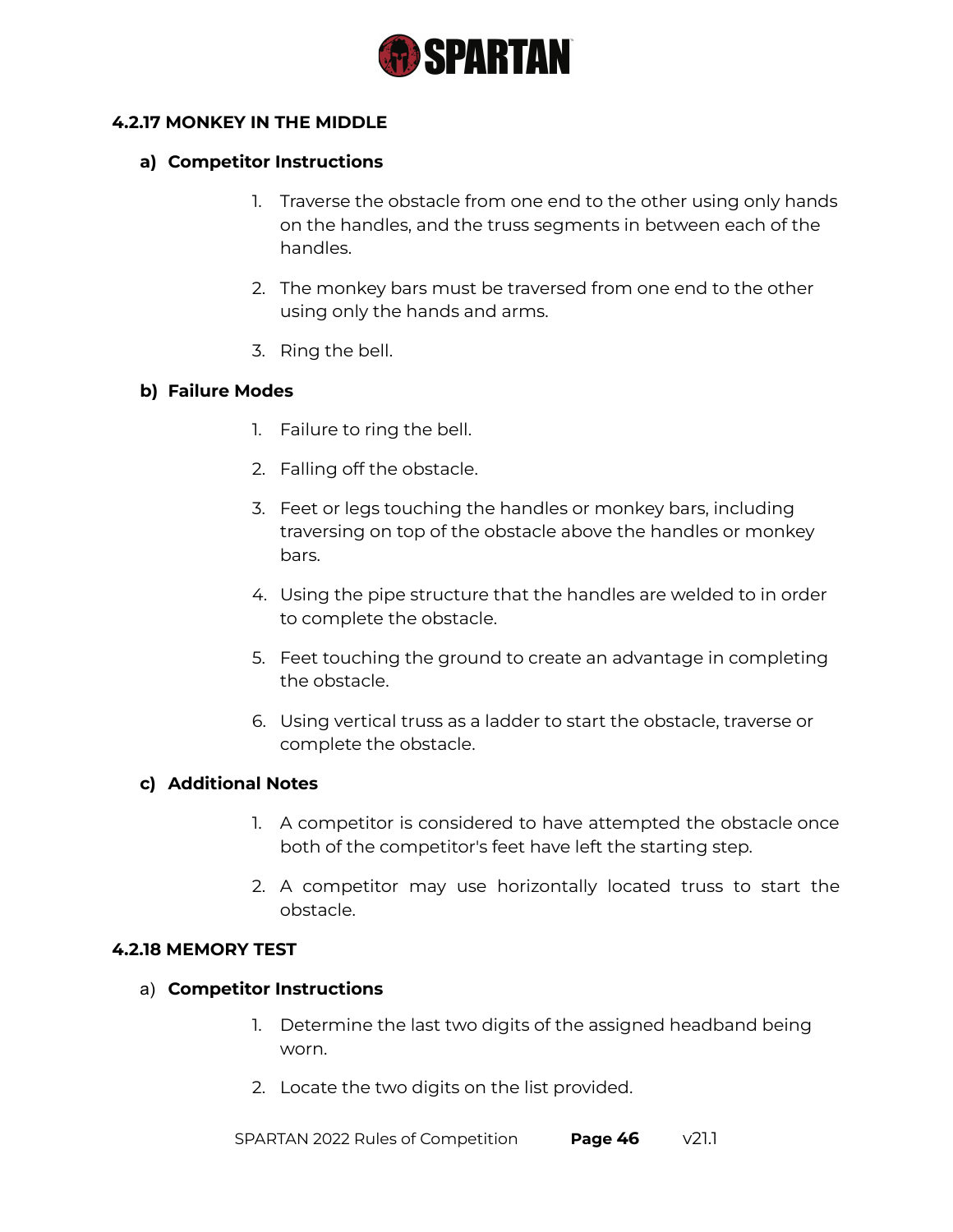

- 3. Memorize the text or symbol(s) next to the two digits.
- 4. Recite the text or symbols exactly as written when requested to do so by a race official, at the marked point on the course.

#### b) **Failure Modes**

- 1. Inability to recall and recite the text or symbols exactly as written.
- 2. Writing or otherwise recording the text or symbols to aid in recall.

#### **4.2.19 LOW RIDER**

#### **a) Competitor Instructions**

- 1. Traverse the attachments using only feet, hands, and arms and ring the bell.
- 2. Stay within one lane, without moving laterally.

#### **a) Failure Modes**

- 1. Any part of the body cannot touch the ground to create an advantage.
- 2. Using vertical truss as a ladder to start the obstacle, traverse or complete the obstacle.
- 3. Traversing above the bars that support each rope.
- 4. Failure to ring the bell.
- 5. Using more than one lane to complete the obstacle.

#### **c) Additional Notes**

- 1. A competitor is considered to have attempted the obstacle once both of the Competitor's feet have left the starting step.
- 2. A competitor may use horizontally located truss to start the obstacle, or transfer during the traverse phase of the obstacle.

#### <span id="page-46-0"></span>**4.2.20 TARZAN SWING**

#### **a) Competitor Instructions**

1. Climb to the top of the rope or rope ladder to begin the obstacle.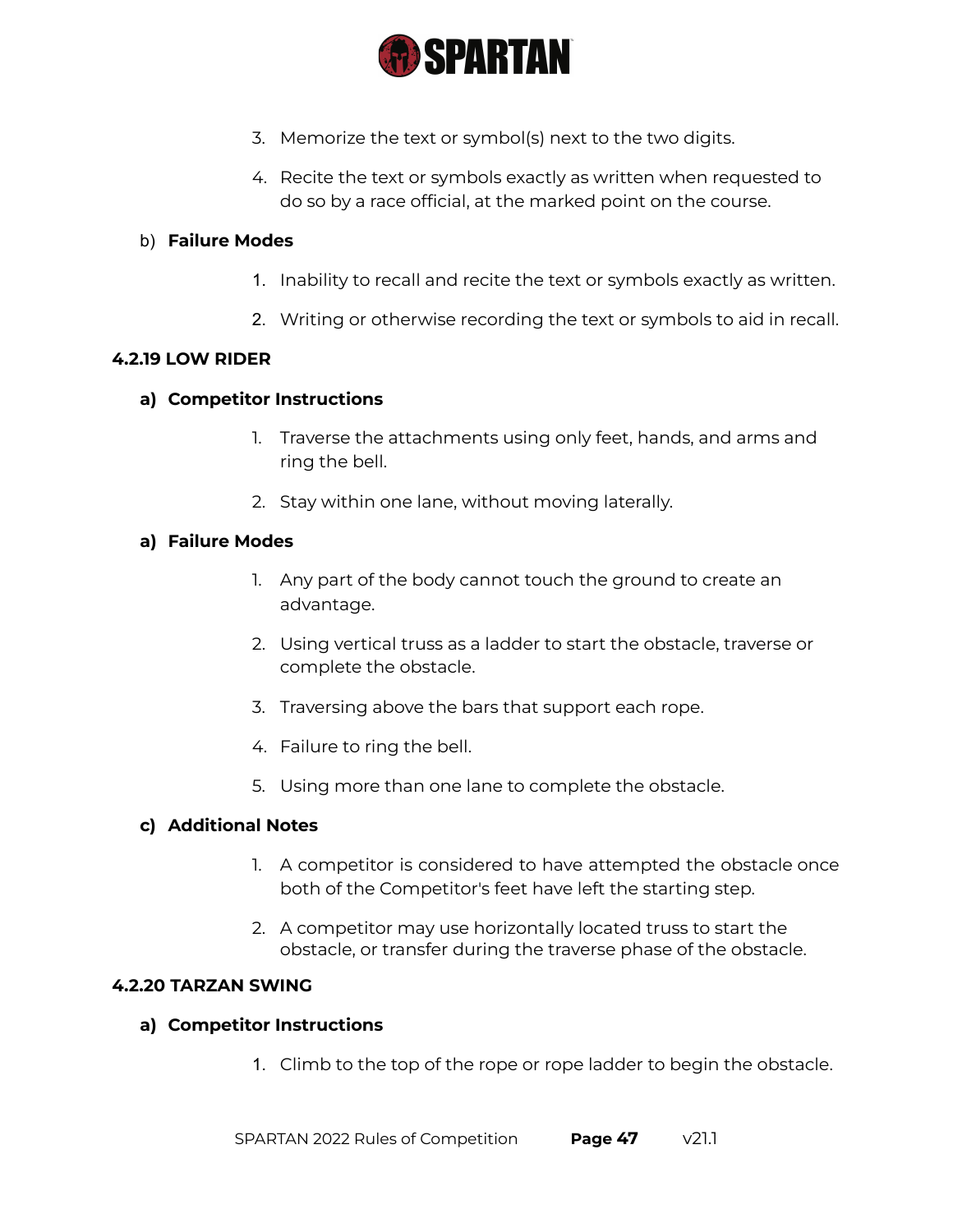

- 2. Traverse the attachments using only hands and arms.
- 3. Ring the bell.

## **b) Failure Modes**

- 1. Failure to ring the bell.
- 2. Falling off the obstacle, except during the ascent phase using the rope or rope ladder, which may be attempted multiple times.
- 3. Using any support structure.
- 4. Climbing over the top of the obstacle.

## **c) Additional Notes**

1. A competitor is committed to the obstacle and considered to have made an attempt once they touch any of the attachments. At this point, they must either complete the obstacle or the penalty.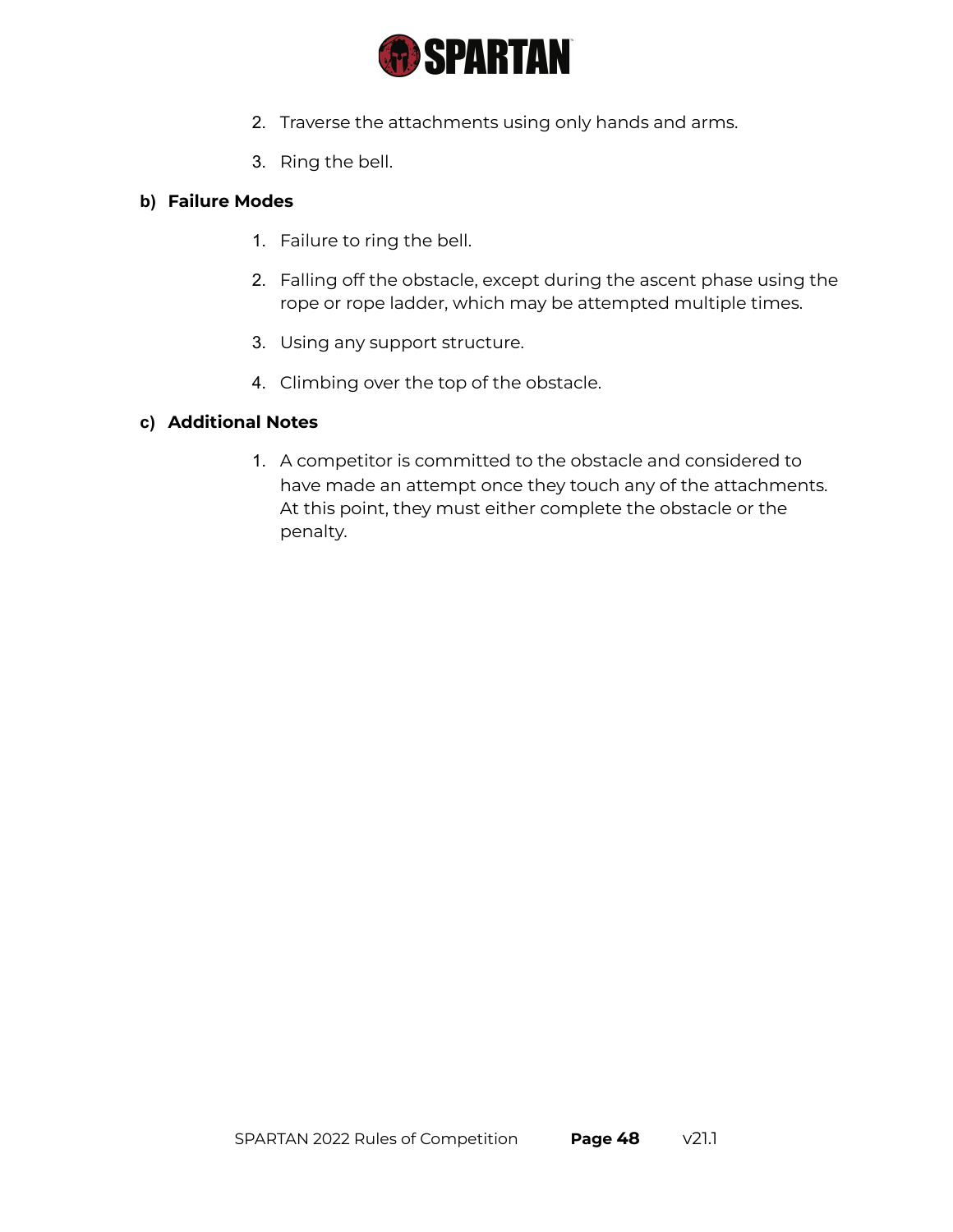

SPARTAN 2022 Rules of Competition **Page 49** v21.1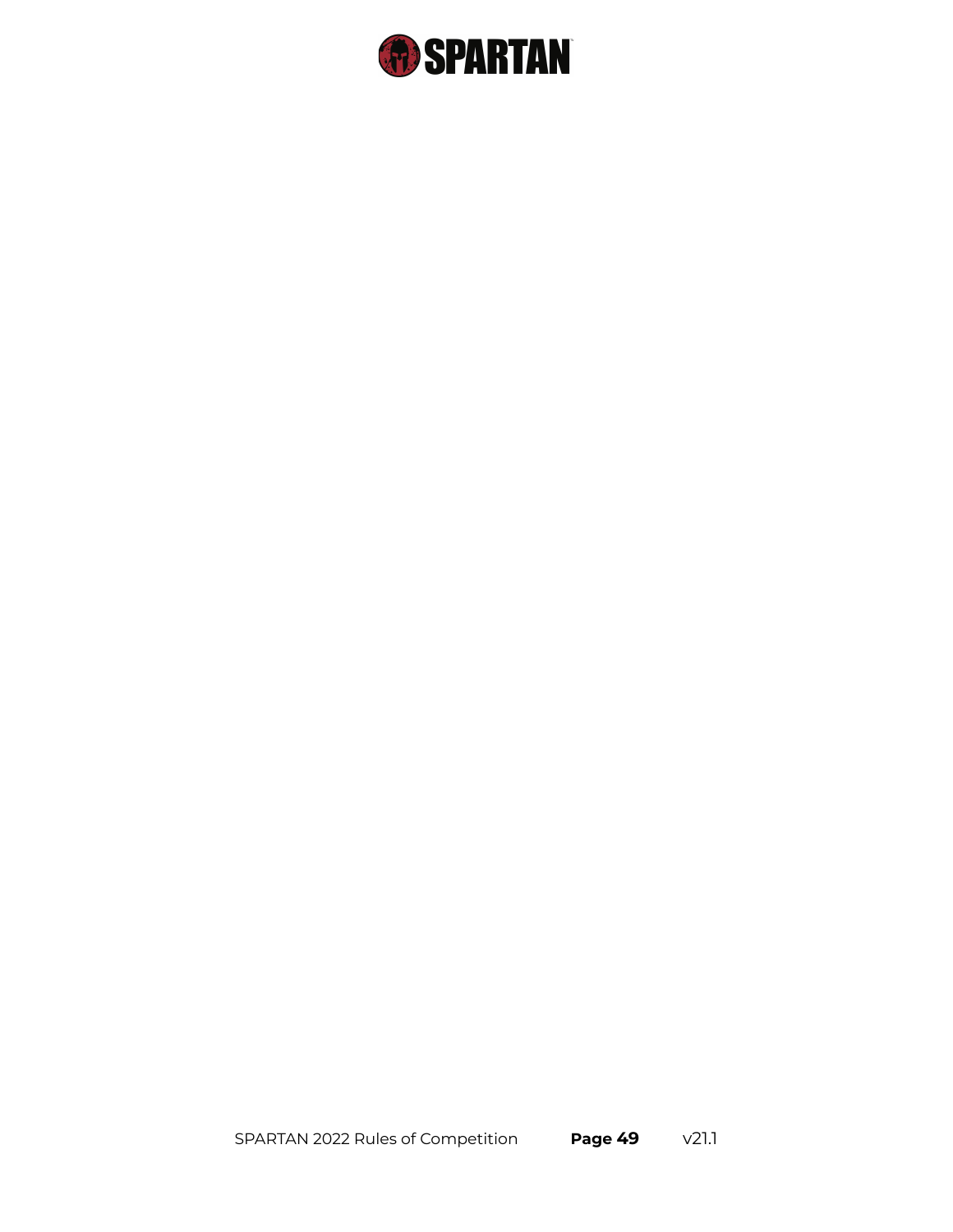

## **4.3 MANDATORY OBSTACLES**

#### <span id="page-49-0"></span>**4.3.1 ARMER**

#### **a) Competitor Instructions**

- 1. Select a weight from the designated male or female area.
- 2. Starting behind the designated start flag, carry the weight along the entire marked course.
- 3. Return the weight to the designated area.

#### **b) Failure Modes**

- 1. Inability to complete the entire marked course with the weight.
- 2. Dragging, rolling, throwing or pushing the weight.
- 3. Carrying the incorrect weight.
- 4. Not carrying the weight by its handles.

#### **c) Additional Notes**

- 1. Weights may be placed down as needed.
- 2. If a competitor's weight is dropped or placed down and it moves, the competitor must return the weight to where it was dropped and restart the carry from that point.

## <span id="page-49-1"></span>**4.3.2 BARBED WIRE / CORD / SCRIM NET LOW / TUBE CRAWL**

#### **a) Competitor Instructions**

1. Traverse under the obstacle from one end to the other.

#### **b) Failure Modes**

1. Not traversing under the obstacle from one end to the other.

#### **c) Additional Notes**

- 1. A competitor may roll under the obstacle.
- 2. A competitor may touch the obstacle.

#### **4.3.3 BUCKET CARRY**

#### **a) Competitor Instructions**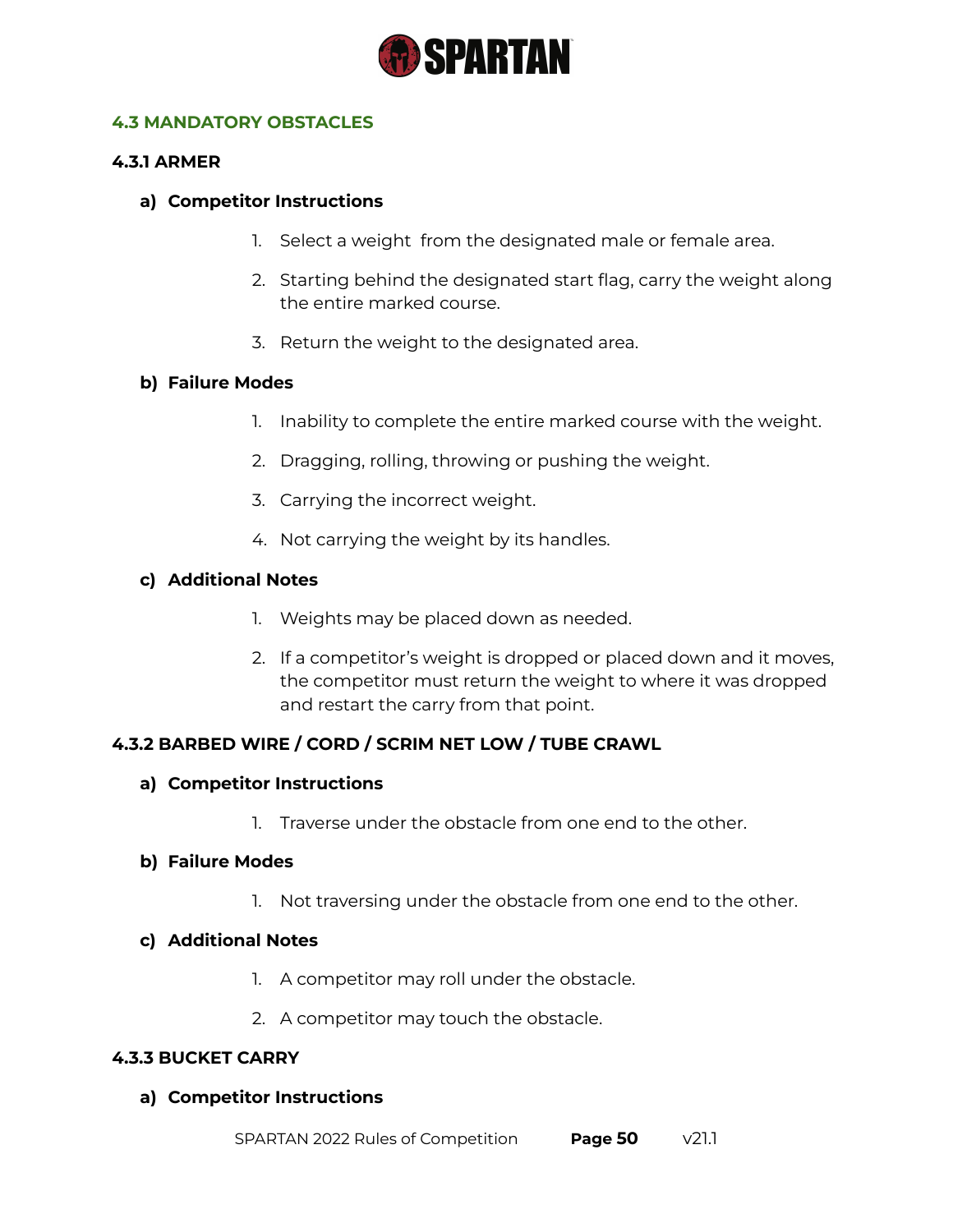

- 1. Select a bucket from the designated male or female area.
- 2. Carry the bucket along the marked course.
- 3. The bucket must complete the entire marked course with the same amount of material inside.
- 4. The lid of the bucket must remain in place at all times.

#### **b) Failure Modes**

- 1. Not returning the bucket with the same amount of material inside that it started with.
- 2. Cutting any part of the marked course.
- 3. Carrying a bucket designated for a gender other than the competitor's own.

#### **c) Additional Notes**

- 1. There is no burpee option for this obstacle. It must be completed.
- 2. If a competitor returns a bucket with material missing after completing the marked course , the competitor must redo the entire marked course with a correctly filled bucket.
- 3. A competitor may place the bucket down on the ground to rest as needed.
- 4. The lid on each bucket is not permanently attached. If a lid is displaced accidentally, a competitor may replace the lid as long as material from the bucket is not displaced. In the case material is lost from the bucket, the competitor should return the bucket to the start of the carry, replace it, and complete the carry with a new bucket. The competitor is permitted to remove all material from the bucket before returning it.

## <span id="page-50-0"></span>**4.3.4 DUNK WALL**

## **a) Competitor Instructions**

- 1. Traverse under the wall from one side to the other.
- 2. No diving.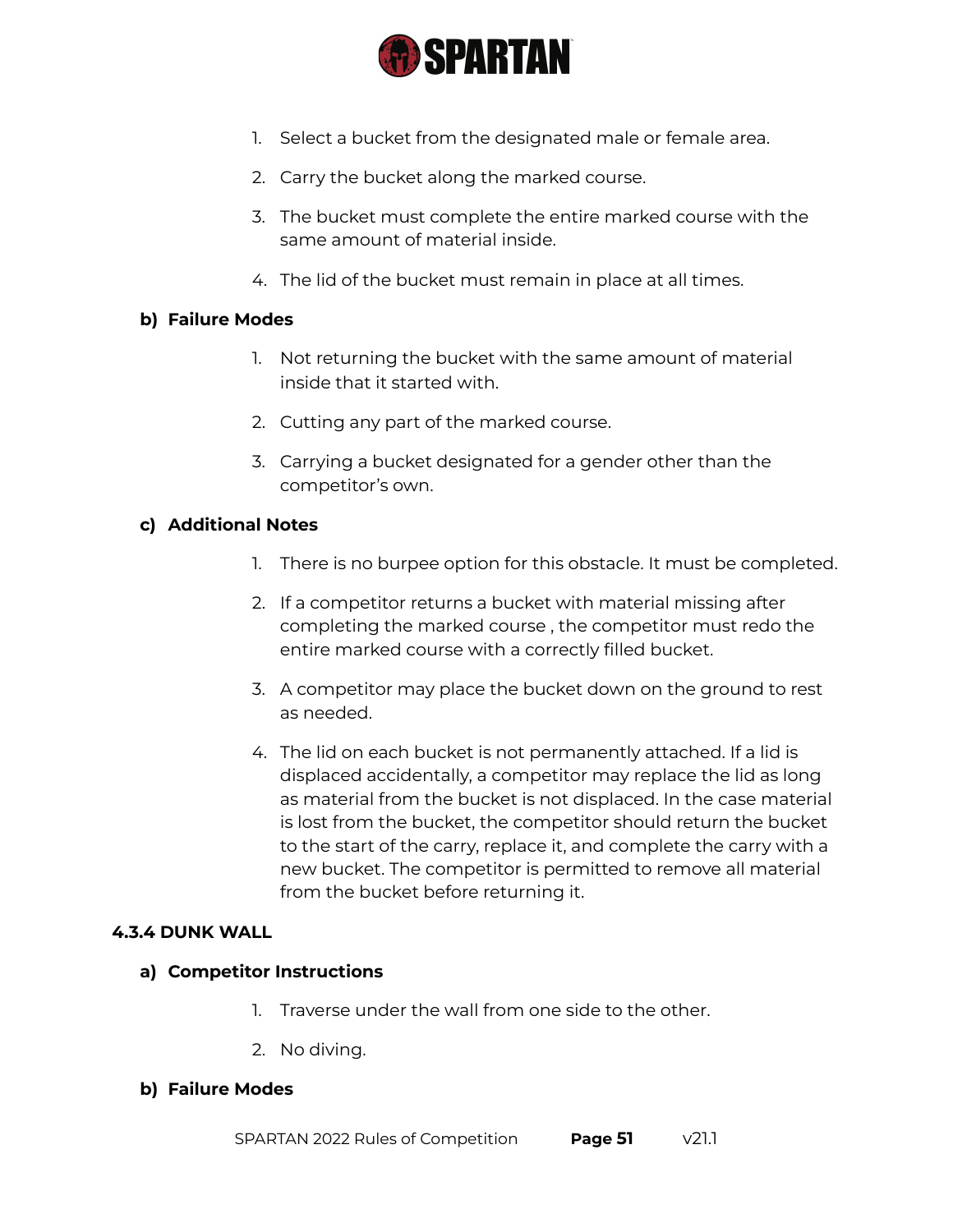

- 1. Inability to traverse under the wall and to the other side.
- 2. Passing around the side of the wall.

#### <span id="page-51-0"></span>**4.3.5 FARMERS CARRY**

#### **a) Competitor Instructions**

- 1. Select a weight from the designated male or female area.
- 2. Starting behind the designated starting flag, carry the weight along the entire marked course.
- 3. Return the weight to the designated area.

#### **b) Failure Modes**

- 1. Inability to complete the entire marked course with the weight.
- 2. Dragging, rolling, throwing or pushing the weight.
- 3. Carrying the incorrect weight.
- 4. Not carrying the weight by the handles.

#### **c) Additional Notes**

- 1. If multiple weights are required, they must be carried together. Competitors cannot make significant forward progress with a single weight.
- 2. Weights may be placed down as needed.
- 3. If a competitor's weight is dropped or placed down and it moves, the competitor must return the weight to where it was dropped and restart the carry from that point.

#### <span id="page-51-1"></span>**4.3.6 JERRY CAN CARRY**

#### **a) Competitor Instructions**

- 1. Select the two cans for males or one can for females from the designated area.
- 2. Carry the can(s) along the entire marked course.
- 3. Return the can(s) to the designated area.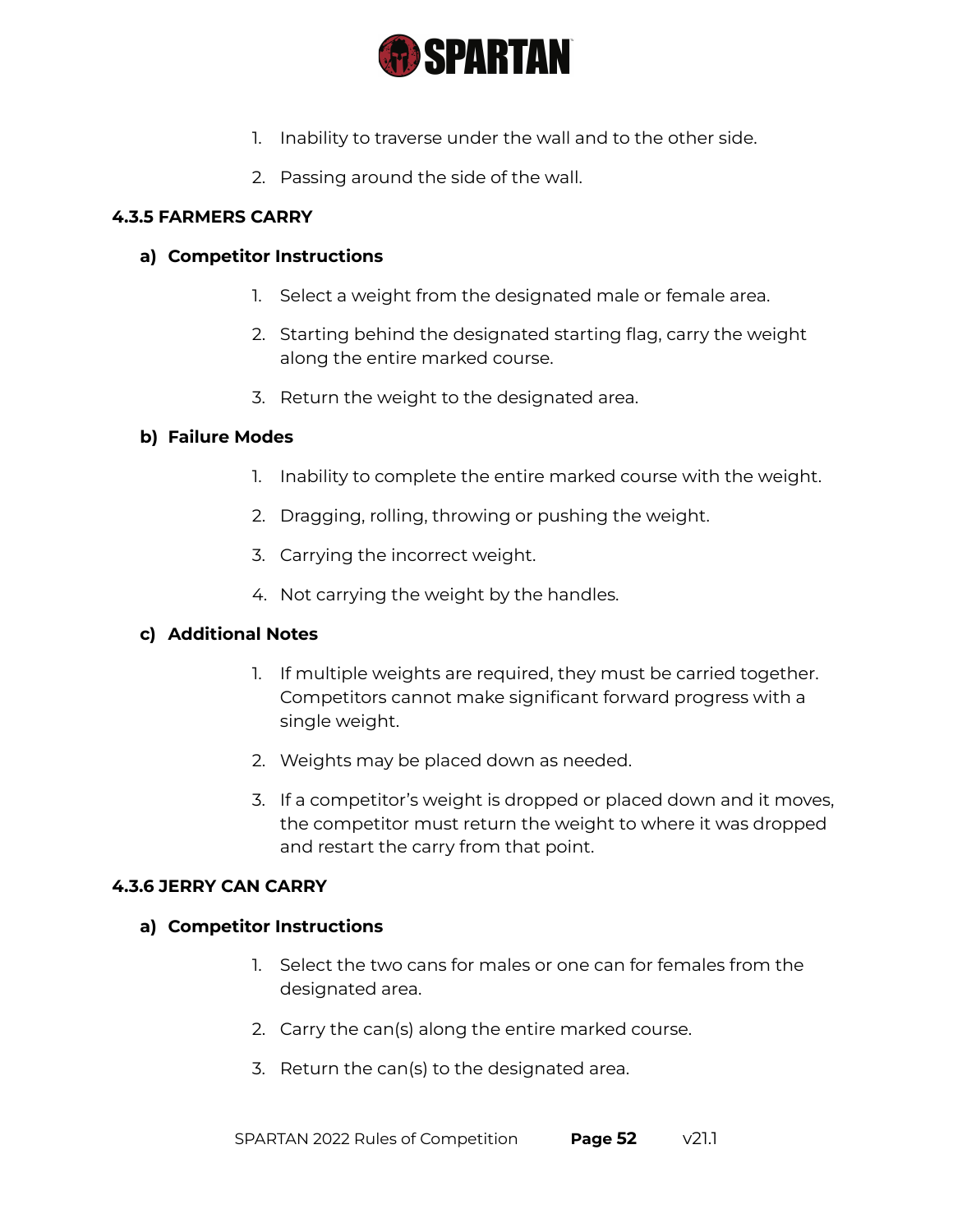

## **b) Failure Modes**

- 1. Inability to complete the entire marked course with the can(s).
- 2. Dragging, rolling, throwing or pushing the can(s)
- 3. Carrying the incorrect number of cans.

## **c) Additional Notes**

- 1. If multiple cans are required, they must be carried at the same time. A competitor must not make significant forward progress with a single can.
- 2. Cans may be placed down as needed.
- 3. If a competitor's can is dropped or placed down and it moves, the competitor must return the can to where it was dropped and restart the carry from that point.
- 4. If a can is damaged and a significant amount of water is spilled from the container, the competitor must return to the start with the can(s), select a new can(s), and start over.

## <span id="page-52-0"></span>**4.3.7 LOG CARRY**

## **a) Competitor Instructions**

- 1. Select a single log from the designated male or female area.
- 2. Carry the log along the entire marked course.
- 3. Return the log to the designated area.

## **b) Failure Modes**

- 1. Inability to complete the entire marked course with the log.
- 2. Dragging, rolling, throwing, or pushing the log.
- 3. Carrying the incorrect log.

## **c) Additional Notes**

- 1. Logs may be placed down as needed.
- 2. If a competitor's log is dropped or placed down and it moves, the competitor must return the log to where it was dropped and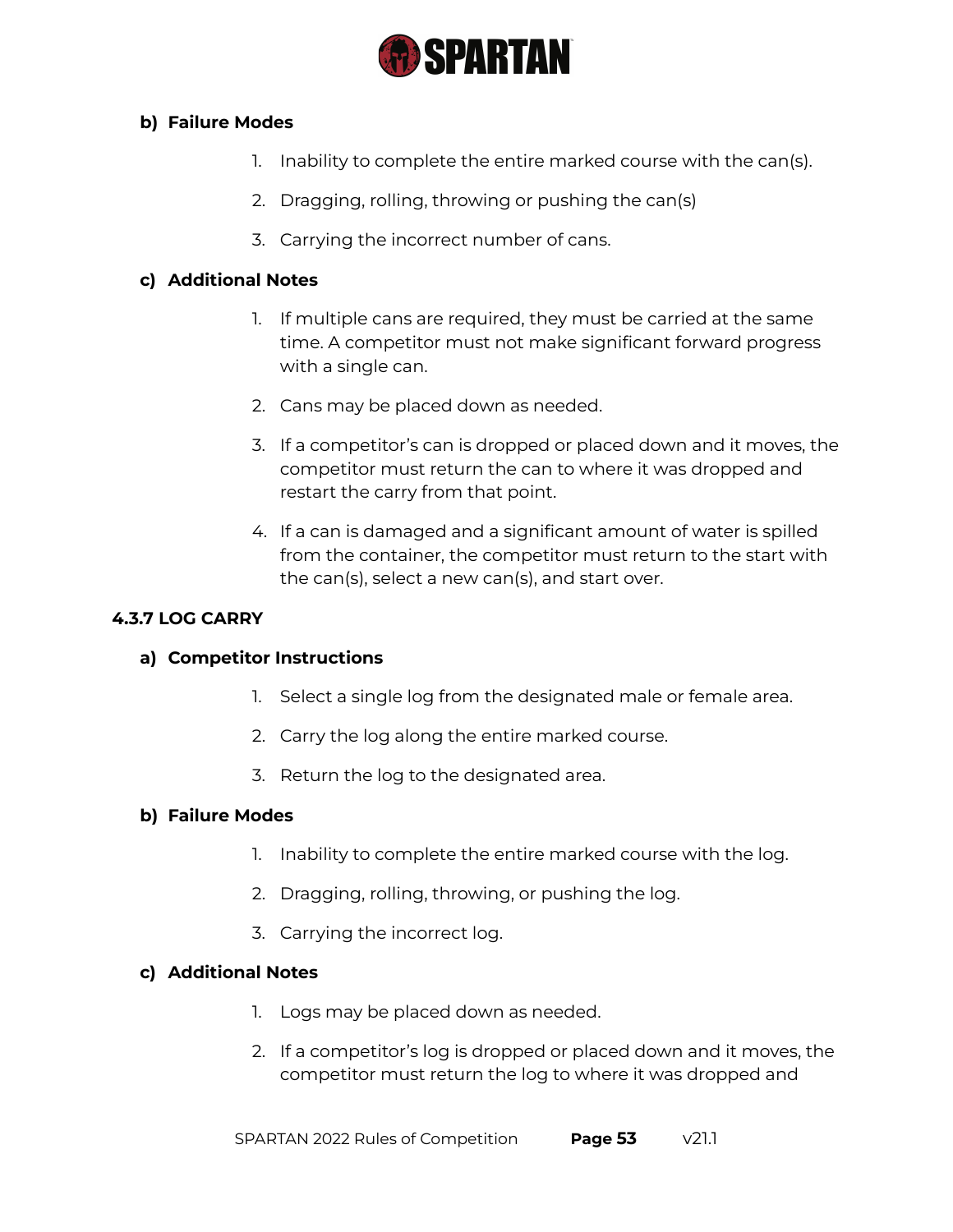

restart the carry from that point.

## <span id="page-53-0"></span>**4.3.8 SANDBAG CARRY**

## **a) Competitor Instructions**

- 1. Select a bag from the designated male or female area.
- 2. Carry the bag along the entire marked course.
- 3. Return the bag to the designated male or female area.

#### **b) Failure Modes**

- 1. Inability to complete the entire marked course with the bag.
- 2. Dragging, rolling, throwing, or pushing a bag.
- 3. Carrying an incorrectly designated bag or incorrect number of bags.

#### **a) Additional Notes**

- 1. If multiple bags are required to be carried, they must be carried at the same time.
- 2. Bags may be placed down as needed, however a competitor can not make significant forward progress with a single bag at any time.
- 3. If a competitor's bag is dropped or placed down and it moves, the competitor must return the bag to where it was dropped and restart the carry from that point.

## <span id="page-53-1"></span>**4.3.9 SWIM / WATER CROSSING**

#### **a) Competitor Instructions**

- 1. Pass through the water from one end to the other while staying within the marked course at all times.
- 2. No diving.

#### **b) Failure Modes**

1. Not staying within the boundaries of the obstacle, course markings, or skirting the obstacle.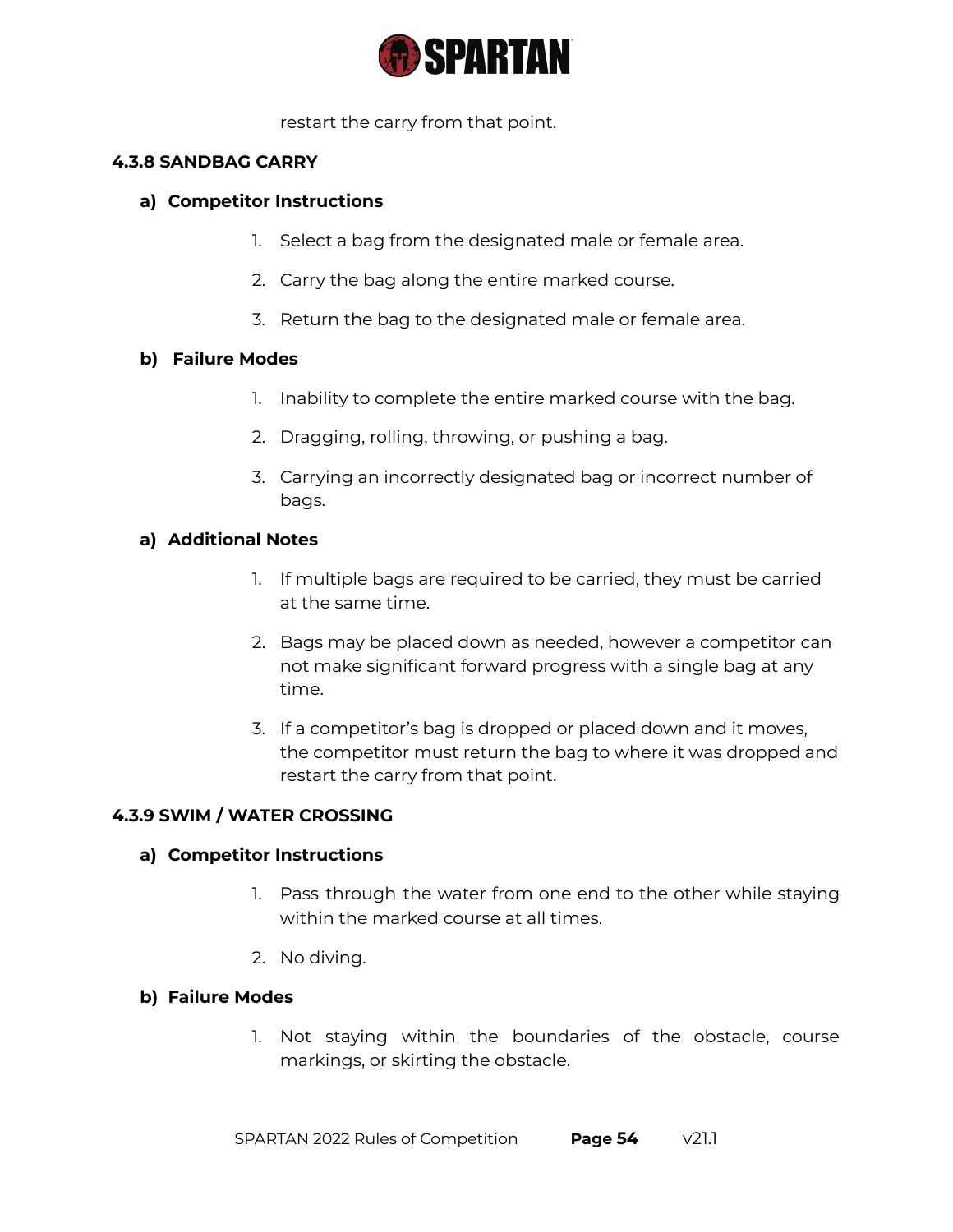

- 2. Skirting the obstacle to avoid significant engagement with the water, regardless of the course marking.
- 3. Diving.

## **c) Additional Notes**

- 1. A competitor may reenter the water at the point of exit if skirting was forced by congestion.
- 2. Personal Floatation devices (PFDs) may be mandatory.

## **4.3.10 CHAIN CARRY**

## **a) Competitor Instructions**

- 1. Select a chain from the designated male or female area.
- 2. Carry the chain along the entire marked course.
- 3. Return the chain to the designated male or female area.

## **b) Failure Modes**

- 1. Inability to complete the entire marked course with the chain.
- 2. Dragging, rolling, throwing, or pushing a chain.
- 3. Carrying an incorrectly designated chain or incorrect number of chains.

## **a) Additional Notes**

- 1. If multiple chains are required to be carried, they must be carried at the same time.
- 2. A chain may be placed down as needed, however a competitor can not make significant forward progress with a single chain at any time.
- 3. If a competitor's chain is dropped or placed down and it moves, the competitor must return the chain to where it was dropped and restart the carry from that point.

## **4.3.11 WEIGHTED LOW CRAWL**

## **a) Competitor Instructions**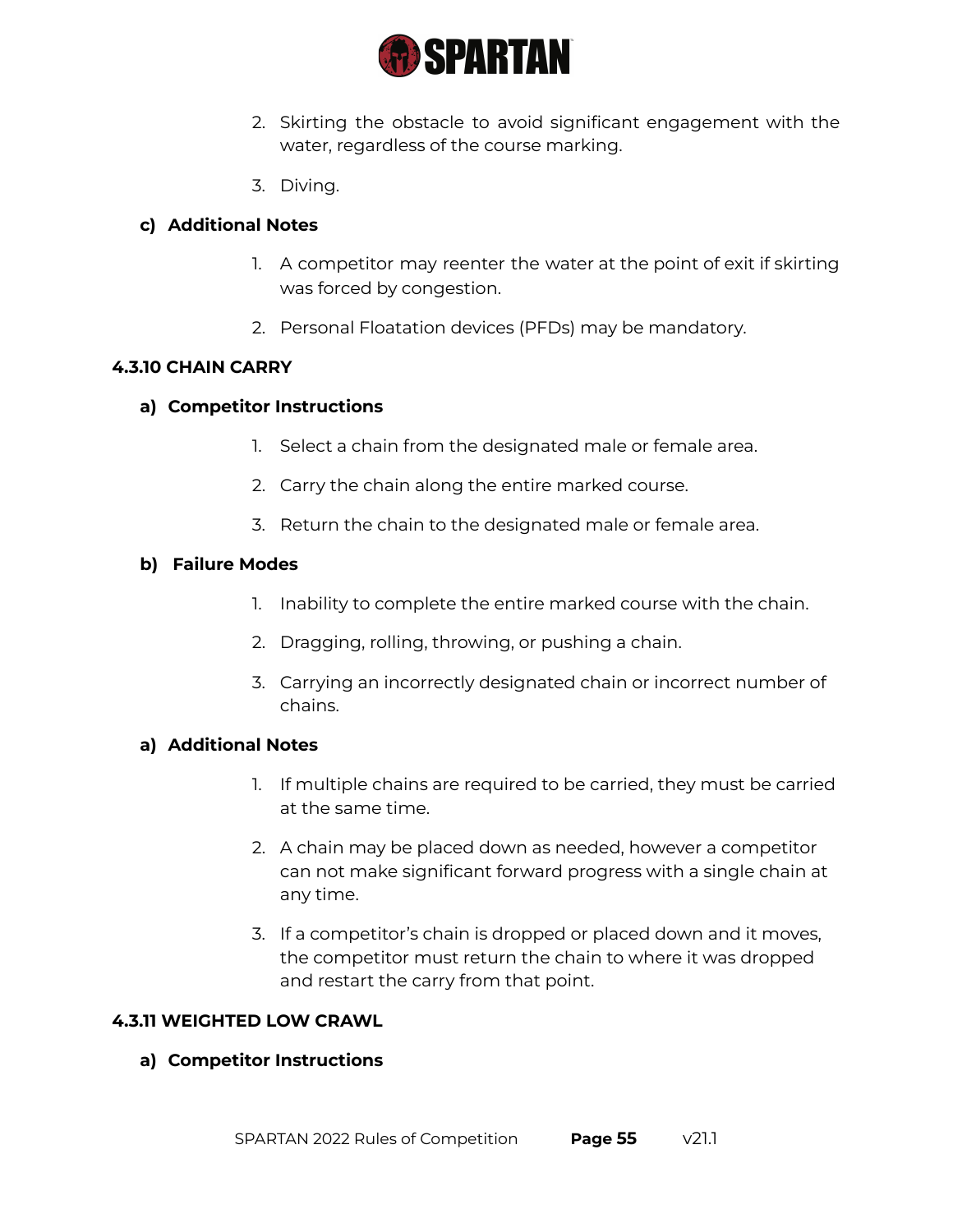

- 1. Select a weight from the designated male or female area.
- 2. Traverse under the barbed wire or cord from one end to the other while staying in possession of the weight.
- 3. The weight must be carried or pushed, not projected or thrown, from one end of the crawl to the other.

#### **b) Failure Modes**

- 1. Not traversing under the wire or cord from one end to the other.
- 2. Throwing or projecting the weight.

#### **c) Additional Notes**

- 1. A competitor may roll under the wire or cord while holding the weight.
- 2. The weight may touch the ground at any time, as long as it is carried or pushed by the competitor while they are in motion from one end of the crawl to the other.
- 3. A competitor may touch the wire or cord.

## **4.3.12 LILY PADS**

#### **a) Competitor Instructions**

1. Traverse the lily pads from one side of the marked course to the other.

#### **b) Failure Modes**

1. Not traversing from one side of the marked course to the other.

## **c) Additional Notes**

- 1. A competitor may fall off the Lily Pads into the water, this is not an obstacle failure.
- 2. If a competitor falls into the water, they must either climb back onto the Lily Pads and continue along the marked course, or swim along the marked course until they reach dry land and are able to continue.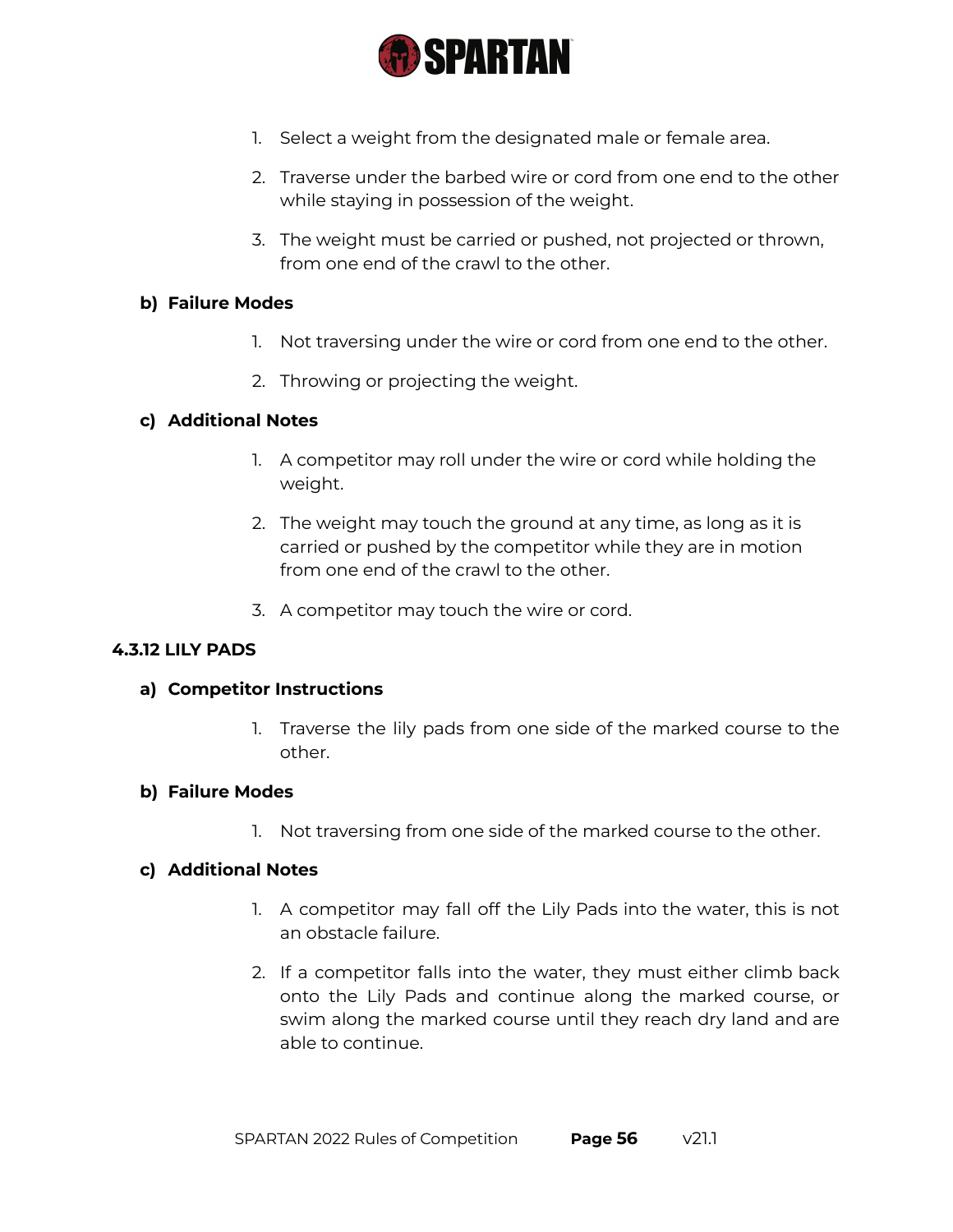

#### **4.3.13 CLIFF CLIMB**

#### **a) Competitor Instructions**

1. Ascend up and over the top of the cliff, staying within the marked course.

#### **b) Failure Modes**

1. Not ascending from one side of the marked course to the other.

## **4.3.14 CARGO NET GROUND CRAWL**

## **a) Competitor Instructions**

1. Traverse under the cargo net, with the entire body passing underneath the net, from one end to the other.

#### **b) Failure Modes**

- 1. Not traversing under the cargo net from one end to the other.
- 2. Not keeping the entire body underneath the net.

#### **c) Additional Notes**

- 1. A competitor may roll under the cargo net.
- 2. A competitor may touch the cargo net with any part of their body, and push the net away to clear a path.
- 3. Moving with any part of the body uncovered by the net is not permitted.

## **4.3.15 STONE CARRY**

## **a) Competitor Instructions**

- 1. Select a stone from the designated male or female area.
- 2. Carry the stone along the entire marked course.
- 3. Return the stone to the designated male or female area.

- 1. Inability to complete the entire marked course with the stone.
- 2. Dragging, rolling, throwing, or pushing a stone.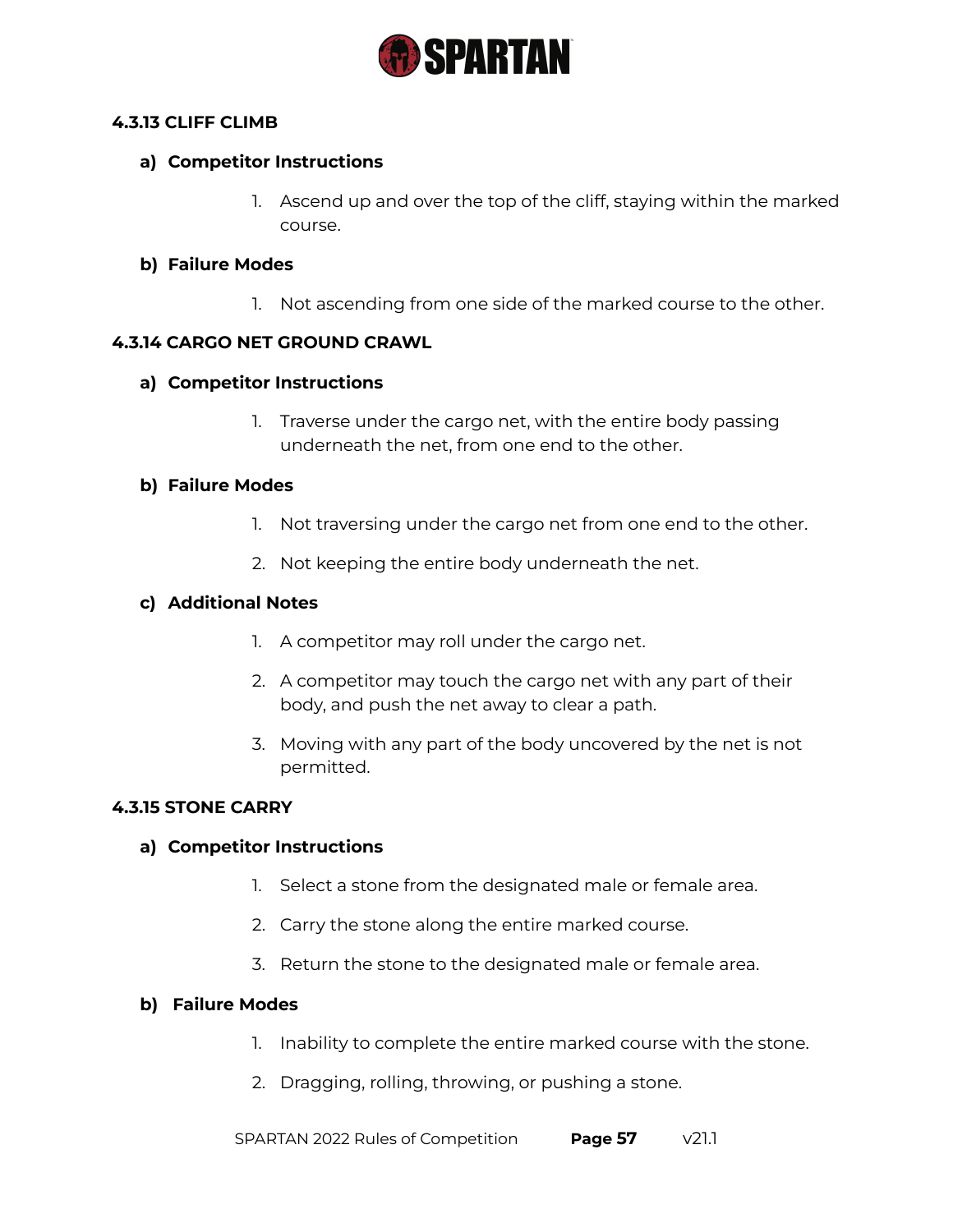

3. Carrying an incorrectly designated stone or incorrect number of stones.

## **c) Additional Notes**

- 1. If multiple stones are required to be carried, they must be carried at the same time.
- 2. Stones may be placed down as needed, however a competitor can not make significant forward progress with a single stone at any time.
- 3. If a competitor's stone is dropped or placed down and it moves, the competitor must return the stone to where it was dropped and restart the carry from that point.

## **4.3.16 WEIGHTED VEST RUN**

## **a) Competitor Instructions**

- 1. Select a vest from the designated male or female area.
- 2. Place the vest over the head so that the vest is being worn on the torso.
- 3. Complete the entire marked course while wearing the vest.
- 4. Remove the vest, and return it to the designated male or female area.

## **b) Failure Modes**

- 1. Inability to complete the entire marked course while wearing the vest.
- 2. Failing to wear the vest on the torso.
- 3. Removing and rolling, throwing, dragging, or pushing the vest.
- 4. Wearing an incorrectly designated vest.

## **a) Additional Notes**

- 1. Vests may be removed as needed, however a competitor can not make significant forward progress without the vest being worn at any time.
- 2. If a vest moves for any reason while removed, the competitor

SPARTAN 2022 Rules of Competition **Page 58** v21.1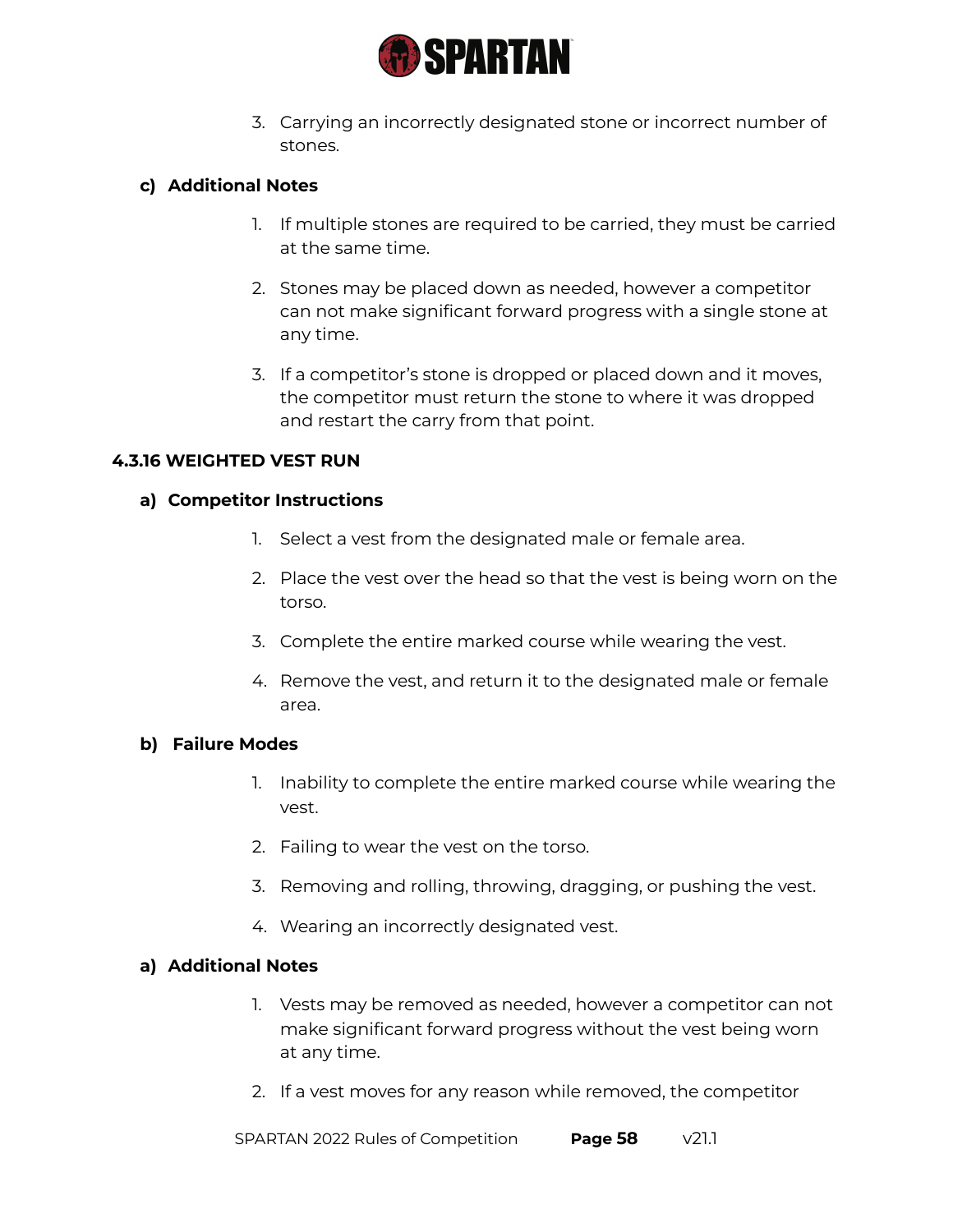

must return the vest to the place where it was removed and restart the carry from that point.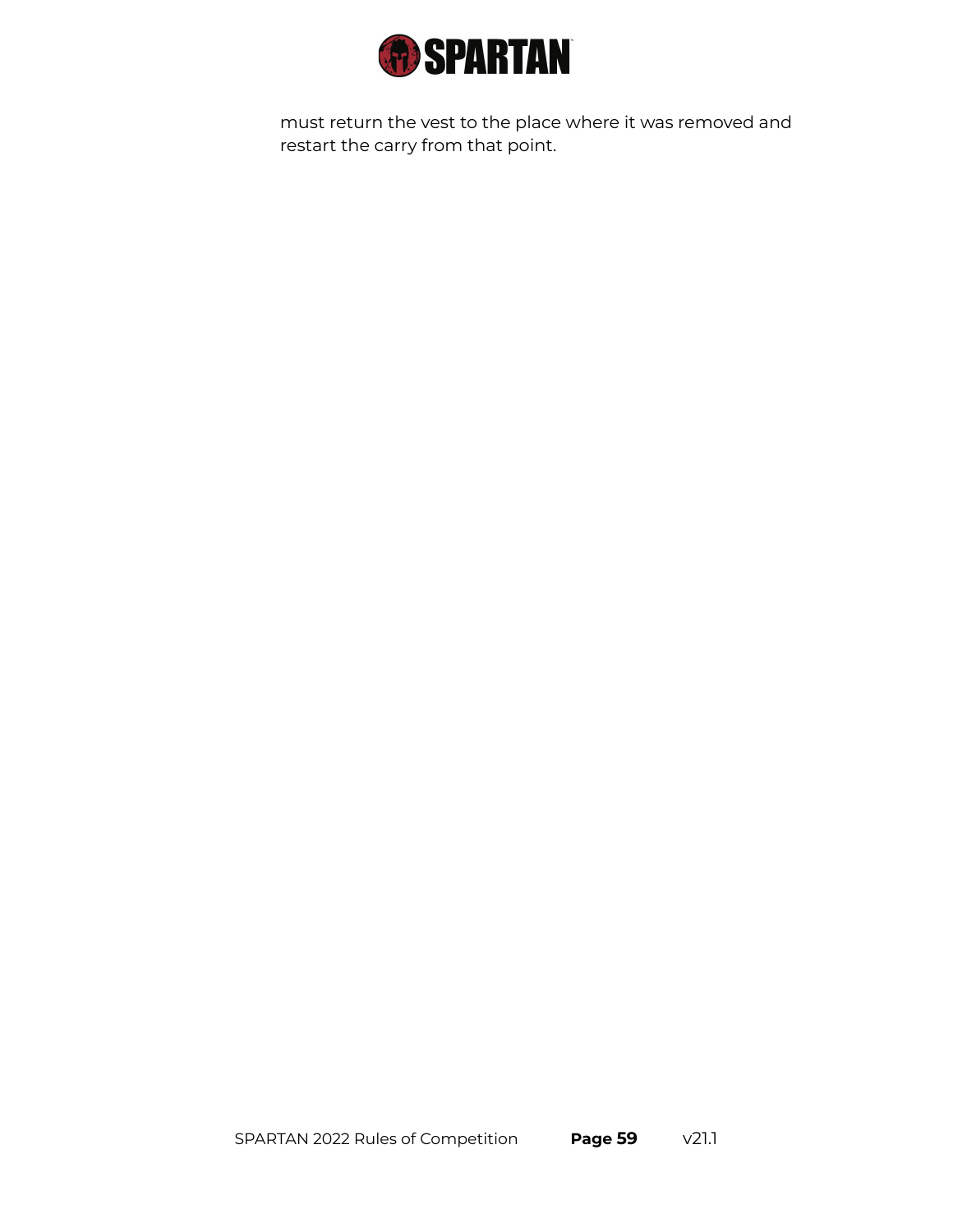

## <span id="page-59-0"></span>**5 PART E**

## **CHANGE LOG**

## <span id="page-59-1"></span>**5.1 CHANGE HISTORY**

- a) 6.11.19
	- 1. New format of rulebook with entire review of every rule, language clarifications, and formatting updates.
	- 2. Updated Section 3.2.5 to reflect age group based on final day of year
	- 3. Added the following Multiple Attempt (Pass/Fail) Obstacles
		- (1) 4.1.24 AIR BIKE
		- (2) 4.1.25 HAY WALL
		- (3) 4.1.26 LOG FLIP
		- (4) 4.1.27 10' WALL
		- (5) 4.1.28 SPARTAN COLUMNS
		- (6) 4.1.29 SLAM BALLS
		- (7) 4.1.30 IRISH TABLES
		- (8) 4.1.31 WEIGHTED BURPEE
	- 4. Added the following Single Attempt (Pass/Fail) Obstacles
		- (1) 4.2.10 PIPE LAIR
		- (2) 4.2.16 SLACKLINE
		- (3) 4.2.17 MONKEY IN THE MIDDLE
		- (4) 4.2.18 MEMORY TEST
		- (5) 4.2.19 LOW RIDER
	- 5. Added the following Mandatory Rules
		- (1) 4.3.10 CHAIN CARRY
		- (2) 4.3.11 WEIGHTED LOW CRAWL
		- (3) 4.3.12 LILY PADS
		- (4) 4.3.13 CLIFF CLIMB
		- (5) 4.3.14 CARGO NET GROUND CRAWL
	- 6. Moved to Multiple Attempt (Pass/Fail) Obstacles
		- (1) 4.1.18 SPARTAN LADDER
		- (2) 4.1.32 BOX JUMPS